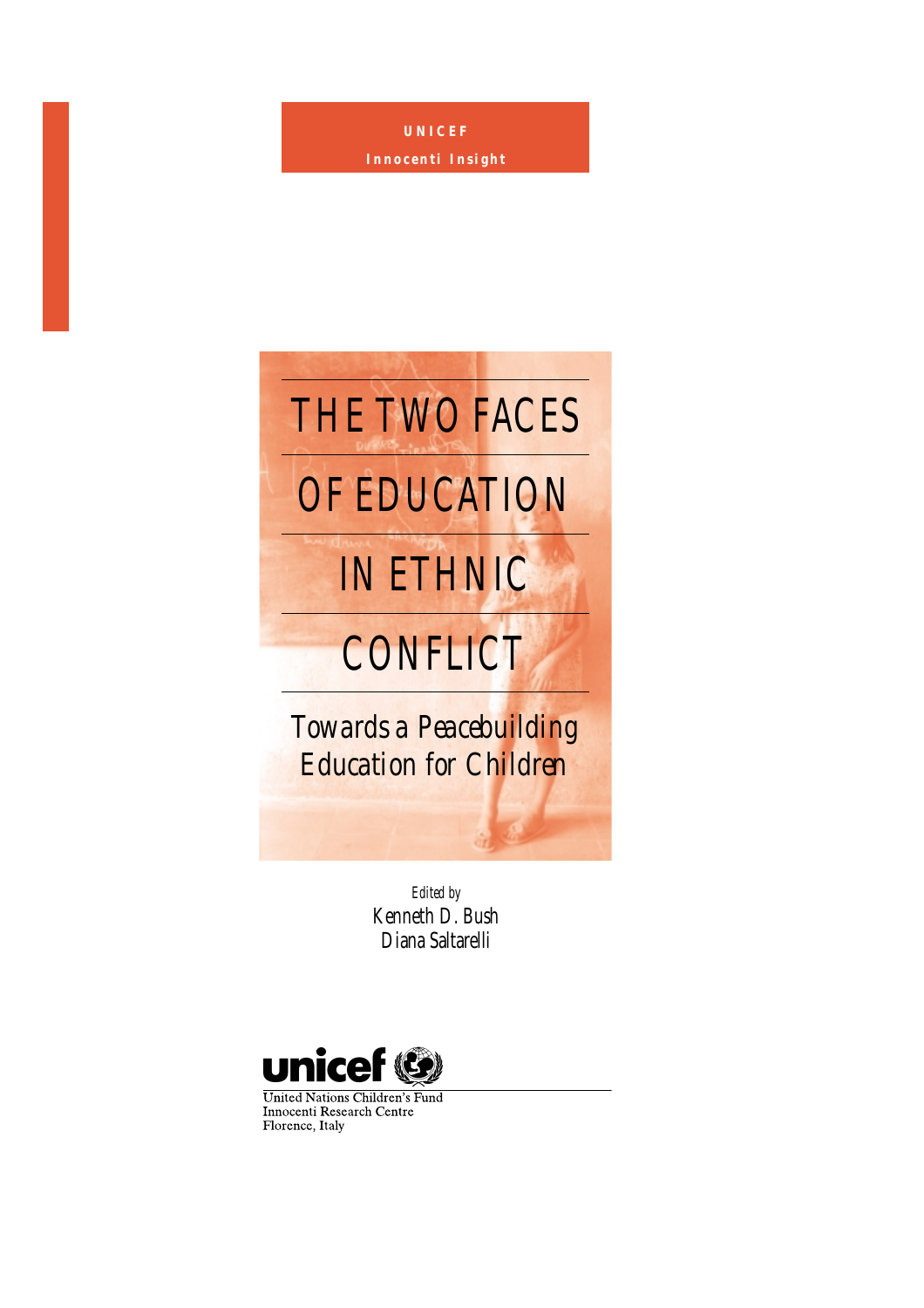UNICEF Innocenti Insight

# THE TWO FACES OF EDUCATION IN ETHNIC CONFLICT

# Towards a Peacebuilding Education for Children

*Edited by* Kenneth D. Bush Diana Saltarelli



**United Nations Children's Fund** Innocenti Research Centre Florence, Italy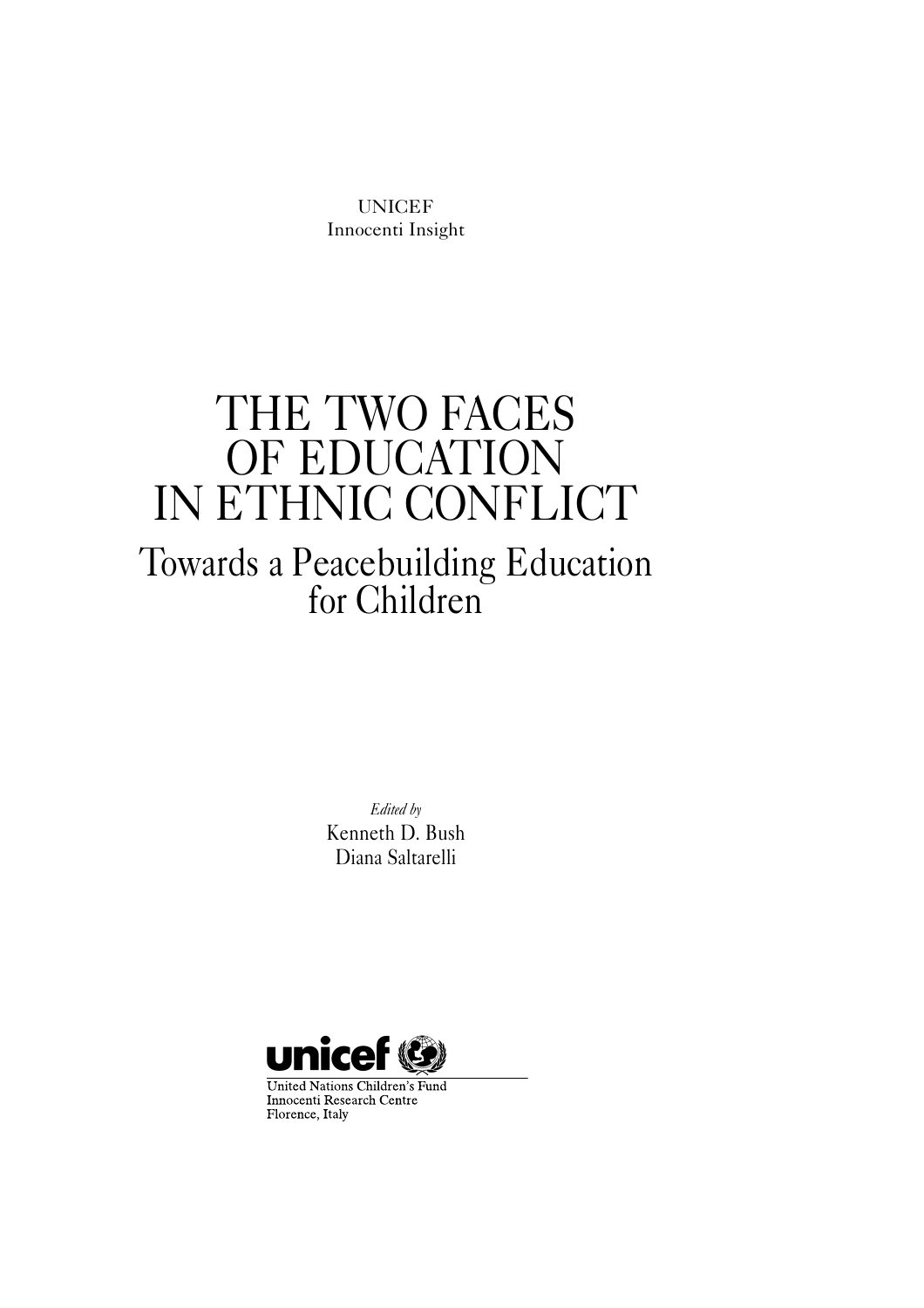#### ACKNOWLEDGEMENTS

This study draws on the findings of a project originated and coordinated by Paolo Basurto, former director of the UNICEF International Child Development Centre (now known as the UNICEF Innocenti Research Centre). The editorial team wishes to thank all those who assisted in the preparation of this publication. For contributions to the main text: Sami Adwan, Paulo Basurto, Kenneth D. Bush, Aziz Esmail, Robert Ferguson, Ruth Firer, Anthony M. Gallagher, Jagdish Gundara, Stephen P. Heyneman, Peter Newell, and Diana Saltarelli. For assistance in initiating the project and in carrying out research: Paola Sanchez-Moreno. For reviewing background papers and providing guidance on the scope of the current study, in addition to the main contributors, Alan Phillips of Minority Rights Groups International, London. For coordinating the project's research in Israel and Gaza and the West Bank, Marilena Viviani, Special Representative, UNICEF Jerusalem; and for his support of this work, Gamini Abeysekera, Representative, UNICEF Bangkok, Thailand, formerly Special Representative, UNICEF Jerusalem.

Kenneth D. Bush is Research Fellow at Dalhousie University, Canada. Diana Saltarelli is a Research Consultant and Editor on human rights issues.

*Cover design:* Miller, Craig & Cocking, Oxfordshire - UK *Layout and phototypesetting:* Bernard & Co, Siena - Italy *Printed by* Arti Grafiche Ticci, Siena - Italy

ISBN 88-85401-67-8

August 2000

*Front cover picture:* © UNICEF/HQ97-0583/Roger Lemoyne

A map of Albania on the blackboard behind her, a girl stands in a classroom in the northern city of Shkodra, addressing classmates during a UNICEF-assisted psychosocial rehabilitation programme to help children cope with the effects of recent civil unrest.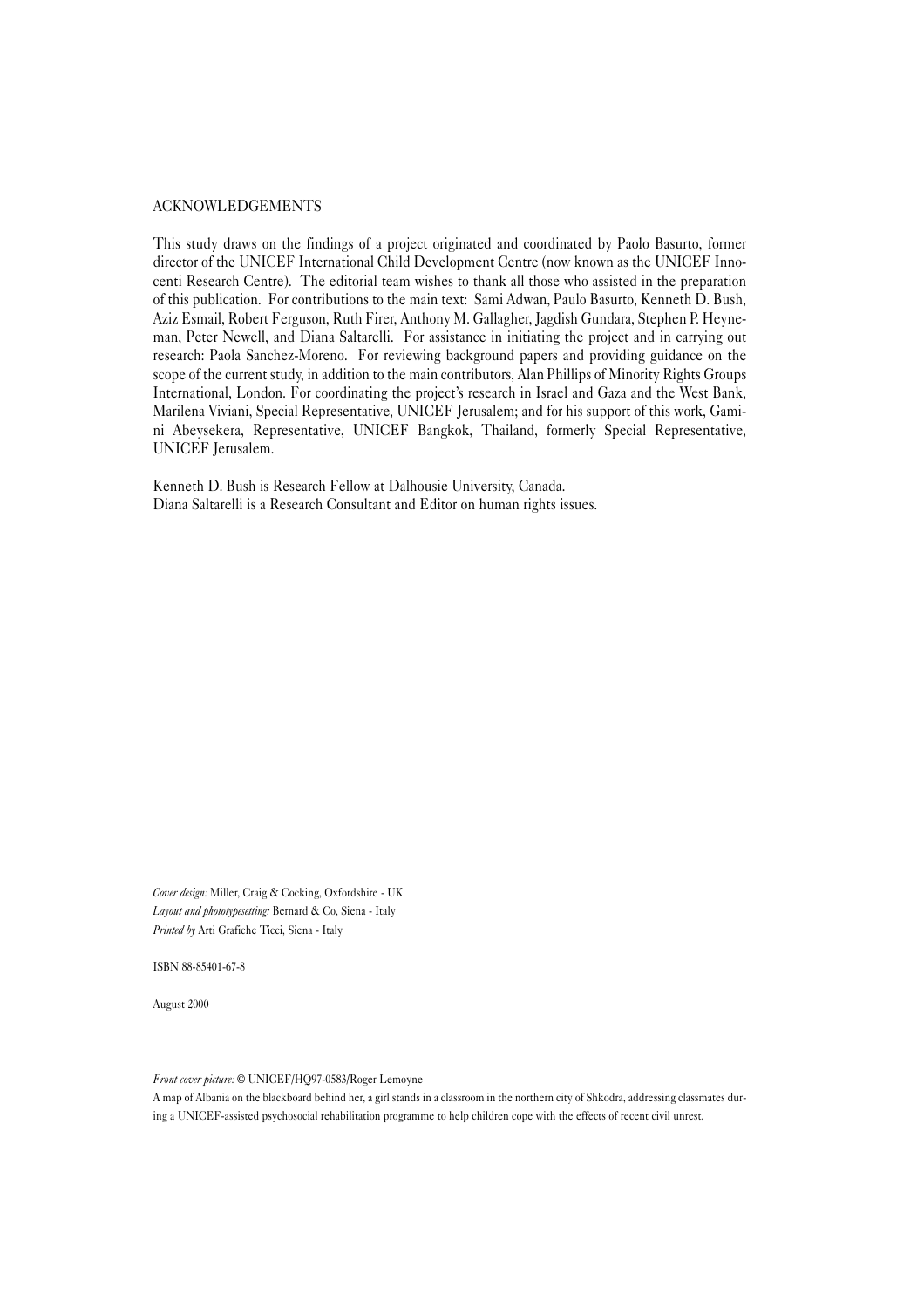

#### UNICEF INNOCENTI RESEARCH CENTRE

The UNICEF Innocenti Research Centre in Florence, Italy, was established in 1988 to strengthen the research capability of the United Nations Children's Fund (UNICEF) and to support its advocacy for children worldwide. The Centre (formally known as the International Child Development Centre) helps to identify and research current and future areas of UNICEF's work. Its prime objectives are to improve international understanding of issues relating to children's rights and to help facilitate the full implementation of the United Nations Convention on the Rights of the Child in both industrialized and developing countries.

The Centre's publications are contributions to a global debate on child rights issues and include a wide range of opinions. For that reason, the Centre may produce publications that do not necessarily reflect UNICEF policies or approaches on some topics. The views expressed are those of the authors and are published by the Centre in order to stimulate further dialogue on child rights.

The Centre collaborates with its host institution in Florence, the Istituto degli Innocenti, in selected areas of work. Core funding for the Centre is provided by the Government of Italy, while financial support for specific projects is also provided by other governments, international institutions and private sources, including UNICEF National Committees.

The opinions expressed are those of the authors and editors and do not necessarily reflect the policies or views of UNICEF.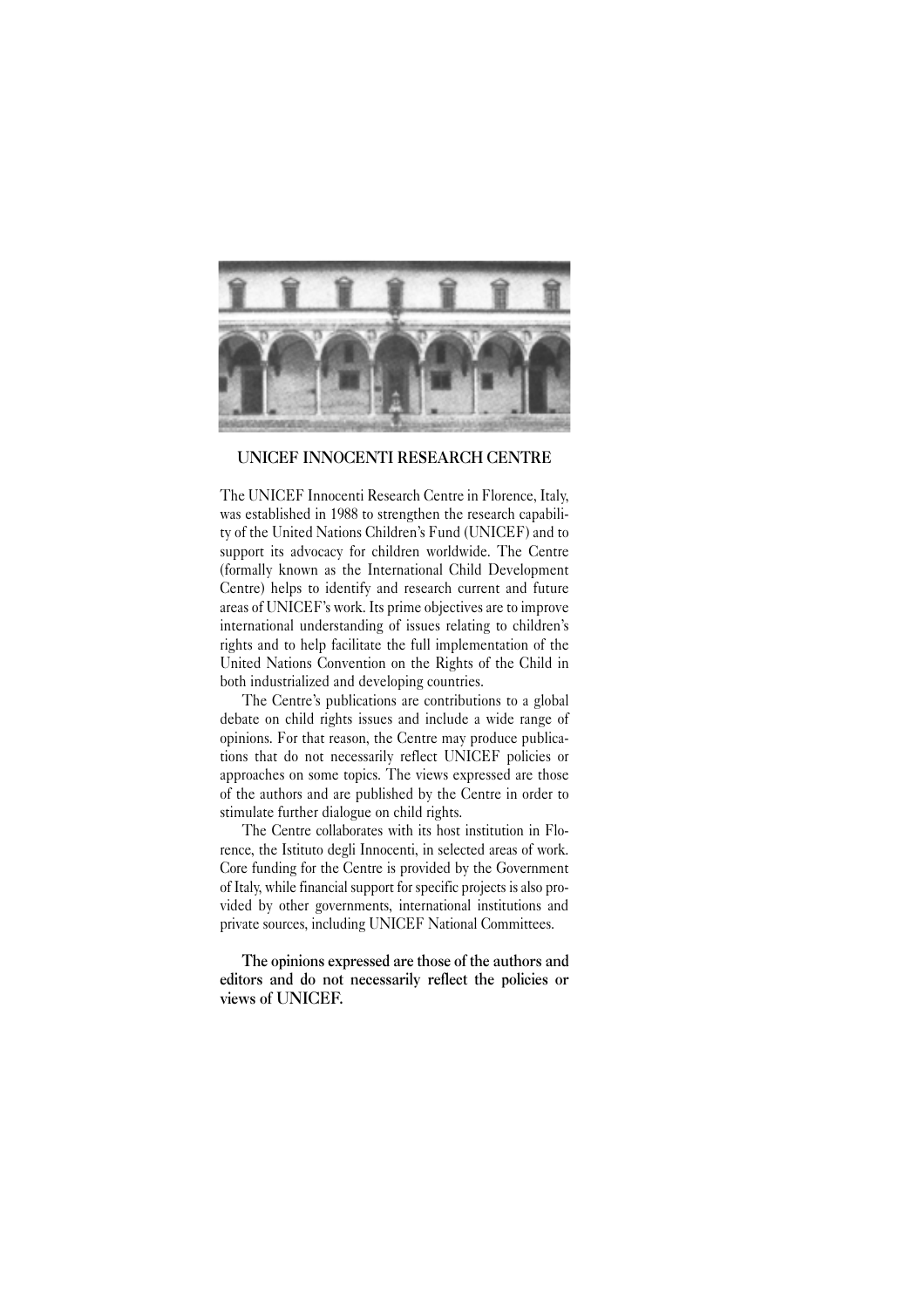# **Contents**

| 1.2 Children's ethnic socialization <i>manufactured contained as a contained set of the set of the set of the set of the set of the set of the set of the set of the set of the set of the set of the set of the set of the set </i><br>1.3 The new math of ethnic violence manufactured and the state of the new math of ethnic violence<br>1.4 Nature and dynamics of violent ethnic conflict manufactured and dynamics of violent ethnic conflict<br>1.5 A caveat: double minority complexes <b>manufacture</b> and the state of the state of the state of the state of the state of the state of the state of the state of the state of the state of the state of the state of the stat<br>1.6 Ethnicity, education and nation-building <i>manufacture and the state of the state of the state of the state of the state of the state of the state of the state of the state of the state of the state of the state of the </i>            | $\mathbf{1}$<br>$\overline{c}$<br>$\overline{4}$<br>$\overline{4}$<br>5<br>6 |
|------------------------------------------------------------------------------------------------------------------------------------------------------------------------------------------------------------------------------------------------------------------------------------------------------------------------------------------------------------------------------------------------------------------------------------------------------------------------------------------------------------------------------------------------------------------------------------------------------------------------------------------------------------------------------------------------------------------------------------------------------------------------------------------------------------------------------------------------------------------------------------------------------------------------------------------------|------------------------------------------------------------------------------|
| 2. THE TWO FACES OF EDUCATION <b>CONSUMING THE TWO FACES</b><br>2.1.1 The uneven distribution of education <i>manufacture contained as a contained</i> and the uneven distribution of education<br>2.1.2 Education as a weapon in cultural repression <i>manufacture in the set also</i> extends the set also also also a<br>2.1.3 Denial of education as a weapon of war manufactured and all the contract of education as a weapon of war<br>2.1.7 Segregated education to ensure inequality, lowered esteem and stereotyping <i>manuf</i> 14<br>2.2. Positive <b>contract of the contract of the contract of the contract of the contract of the contract of the contract of the contract of the contract of the contract of the contract of the contract of the contract of the</b><br>2.2.2 Nurturing and sustaining an ethnically tolerant climate <i>machineral system</i> and sustaining and sustaining an ethnically tolerant climate | 9<br>9<br>9<br>10<br>11<br>16<br>16<br>17<br>21                              |
| 3. TOWARDS A PEACEBUILDING EDUCATION ELECTRICITY AND THE SERVICE OF A PEACEBUILDING EDUCATION<br>3.1 An introduction to peacebuilding education manufactured contains the contract of the 23<br>3.4 Distinguishing peacebuilding education from peace education manufactured and 26<br>3.7 The importance of re-membering manufactured and the manufactured and the importance of re-membering manufactured and the state of the importance of re-membering manufactured and the state of the state of the state of t<br>4.1 The negative face of education <b>Example 2018</b> 34<br>4.2 The positive face of education<br>4.3 Guiding principles for peacebuilding education <i>manufacture contains the container container 34</i>                                                                                                                                                                                                          | 23<br>24<br>33<br>34                                                         |
| 4.4 The goals of peacebuilding education <i>manufacture in the state state state</i> and the state state of the state state state state and the state state state state state and the state state state state state state state sta<br>Annex - The international legal framework <b>Constanting the Constantine Constanting Constanting Constanting Constanting Constanting Constanting Constanting Constanting Constanting Constanting Constanting Constanting Constan</b>                                                                                                                                                                                                                                                                                                                                                                                                                                                                    | 34<br>36<br>39                                                               |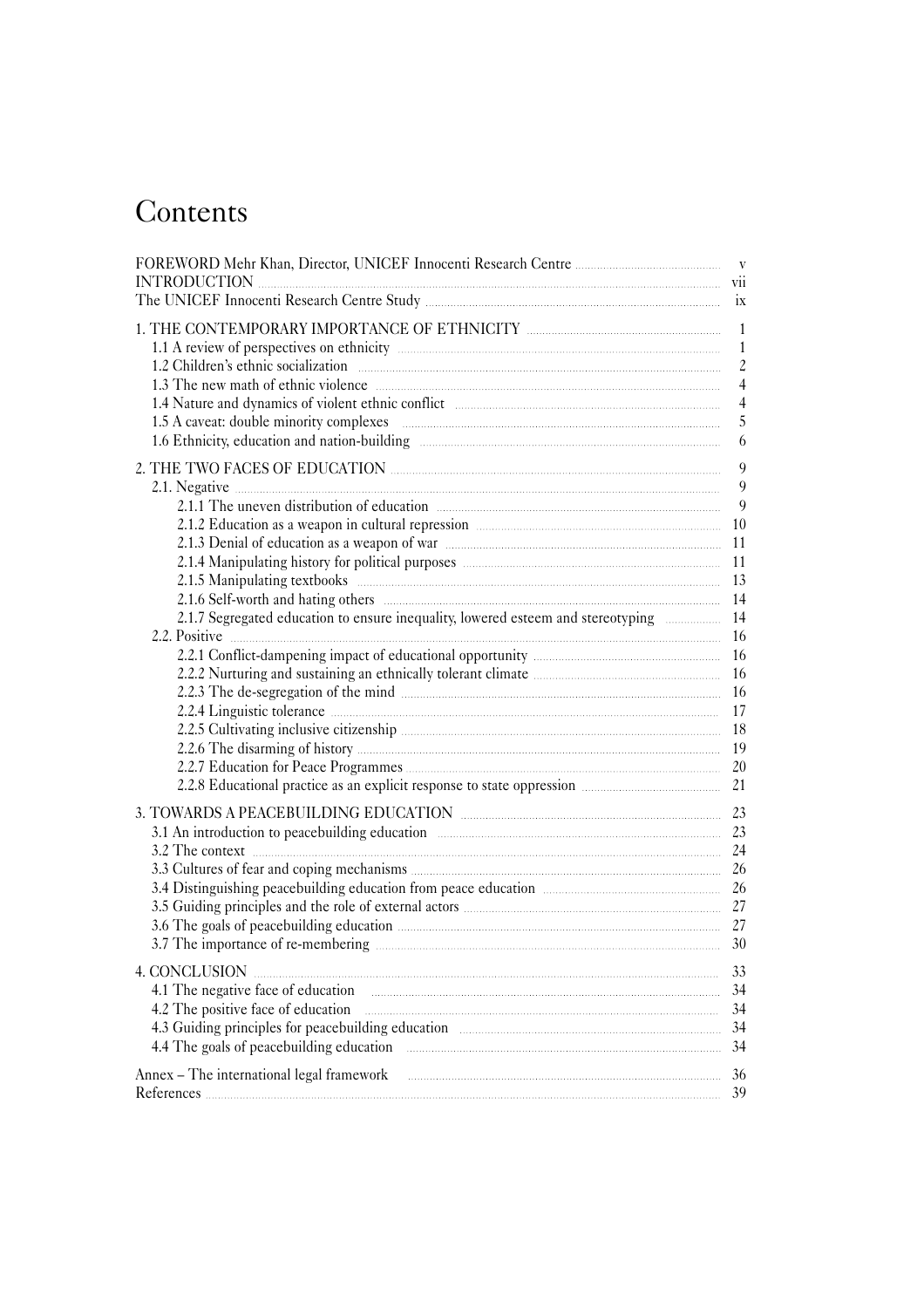### Foreword

The *Two Faces of Education in Ethnic Conflict* challenges a widely-held assumption – that education is inevitably a force for good. While the provision of good quality education can be a stabilizing factor, Kenneth Bush and Diana Saltarelli show how educational systems can be manipulated to drive a wedge between people, rather than drawing them closer together. In short, education reflects the society around it. The attitudes that flourish beyond the school walls will, inevitably, filter into the classroom.

The report begins by describing the nature of today's armed conflicts, with virtually every conflict of recent years fought within, rather than between, nations. It examines the growing importance of 'ethnicity' in conflicts, as clearly seen in recent tragedies such as Rwanda, Kosovo and Chechnya.

Section two describes the two very different faces of education. The negative face shows itself in the uneven distribution of education to create or preserve privilege, the use of education as a weapon of cultural repression, and the production or doctoring of textbooks to promote intolerance. The positive face goes beyond the provision of education for peace programmes, reflecting the cumulative benefits of the provision of good quality education. These include the conflict-dampening impact of educational opportunity, the promotion of linguistic tolerance, the nurturing of ethnic tolerance, and the 'disarming' of history.

While Bush and Saltarelli recognize the value of peace education, they stress that it is only one of many educational measures needed in the midst of ethnic hatred. Curriculum packages that promote tolerance will have little impact if they are delivered within educational structures that are fundamentally intolerant. Peace education cannot succeed without measures to tackle the destructive educational practices that fuel hostility, and should be seen as one part of a wider peacebuilding education approach. Peacebuilding education is a process rather than a product, long-term rather than short-term, relying on local, rather than external, inputs and resources, seeking to create opportunities rather than impose solutions

Peacebuilding education goes further than the 'add good education and stir' approach, aiming to transform the very foundations of intolerance. Sadly, these foundations are controlled by the same political or ideological forces that control education, making the necessary transformation immensely difficult. Such change would threaten the structures of authority, dominance and control – in the North as well as the South.

The study examines possible steps towards the creation of a peacebuilding education, outlining guiding principles and goals, including the demilitarization of the mind, the introduction of alternatives to suspicion, hatred and violence, and the value of memory.

*The Two Faces of Education* has been prepared with the support of the UNICEF Innocenti Research Centre in Florence, Italy, which is committed to researching new areas that affect the implementation of the Convention on the Rights of the Child.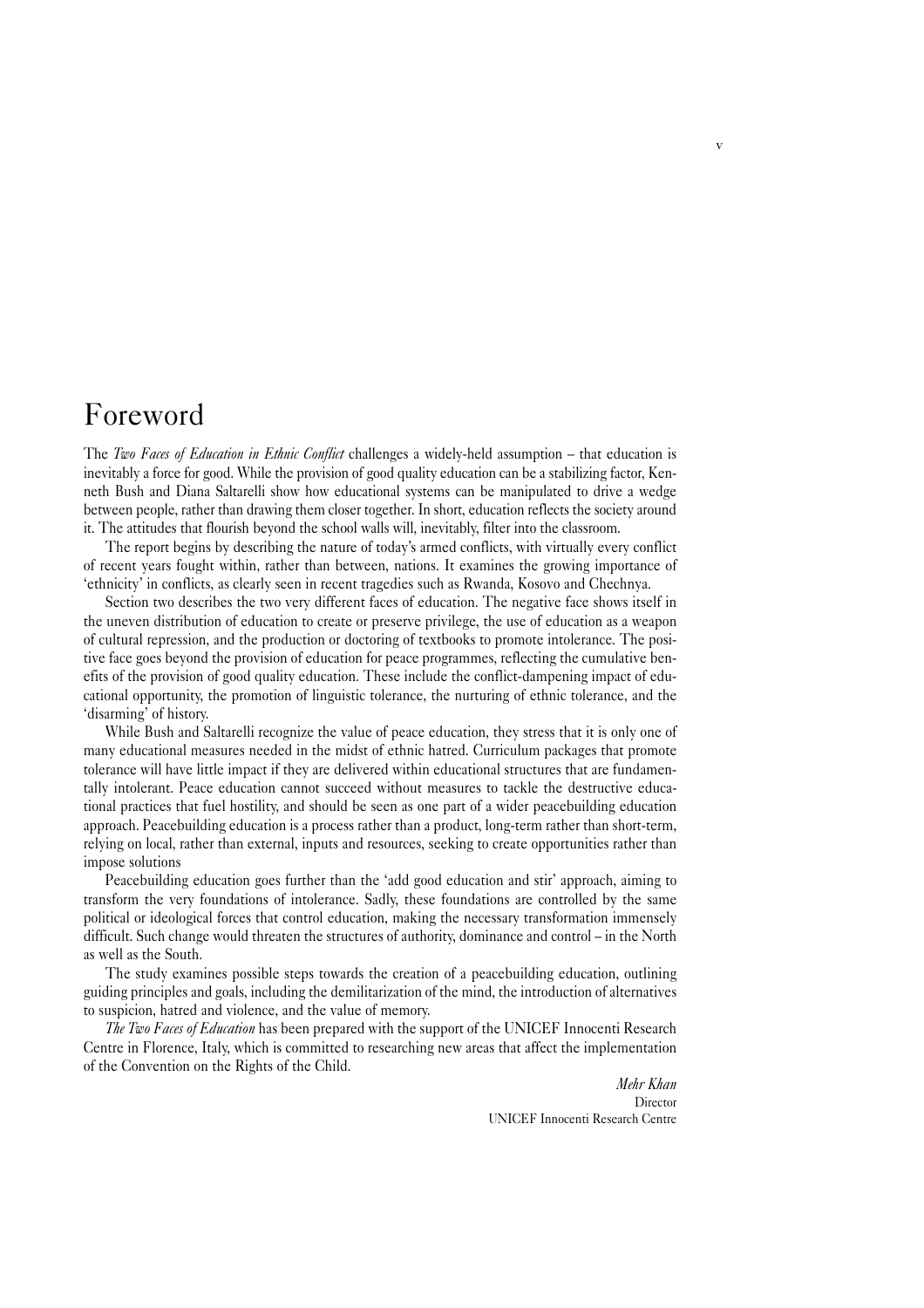## Introduction

This study seeks to develop a clearer understanding of one particular dimension of contemporary ethnic conflict: the *constructive* and *destructive* impacts of education – the two faces of education. The need for such analysis is apparent from even a cursory review of experiences in conflict-prone regions. Because educational initiatives can have polar opposite impacts, those involved must stop supporting peace-destroying educational initiatives, and start supporting those aimed at peacebuilding. In other words, if such educational initiatives are to have a positive peacebuilding impact, then they must seek to *deconstruct structures of violence and construct structures of peace.* The ways in which this might be achieved are addressed in the final section of this study.

Most of the world's armed conflicts are civil wars. Of the 25 armed conflicts in 1997, only one – between India and Pakistan – was interstate. All the others were internal conflicts. (SIPRI Yearbook 1998, Oxford University Press, 1999). The current trend is to label these conflicts 'ethnic', perhaps to distinguish them from the conflicts of the past, when the underlying problems seemed to be ideological and political. Now they appear at first glance to be motivated by the fact of one's religion, traditions, the colour of one's skin or any other reason that is not openly ideological or economic in nature.

Countries that have endured such conflicts have diverted vast amounts of resources, both economic and human, to support military actions. 'Victory', if ever finally declared, has a very hollow ring indeed. In such conflicts there are no victors, only victims. Such countries often find themselves in a state of complete economic and social collapse. In the aftermath of the 1994 Rwanda genocide – which resulted in the deaths of an estimated 800,000 children, women and men – the national economy was decimated, and almost every institution of local and central government destroyed. Large portions of international aid that could have gone to development were, instead, diverted to emergency assistance. It is estimated that international emergency relief to Rwandan refugees and displaced persons during nine months in 1996 alone amounted to US\$ 1.4 billion (Sellstrom and Wohlgemuth, 1996; Cantwell, 1997).

The structures and processes that appear to turn ethnic intolerance into unbridled violence are highly complex. A list of causal factors might include 'historical forces', economic tensions, 'bad' governance, perceived threats to cultural identity and (in ways that are not adequately understood) formal, non-formal and informal educational processes. Ethnicity itself is often asserted to be a key contributor to 'ethnic conflict'. However, it is increasingly evident that "ethnicity neither causes conflict, nor in many cases does it accurately describe it. Rather ethnicity/identity is increasingly mobilized and politicized in contemporary violent conflicts" (Bush, 1997).

There are many theories attempting to explain the formation of ethnic identity and some are introduced below. However, this study focuses on the educational structures and processes that politicize identities in ways that allow diversity and cultural difference to become the basis for violent, protracted, conflict. Historically, much attention has been paid to 'racial' differences, but this has tended to obscure some of the underpinning dynamics of the problem. Today, we are quite aware that race is a social and political construction, a social fact – or fiction, if you will – with no biological basis. Nonethe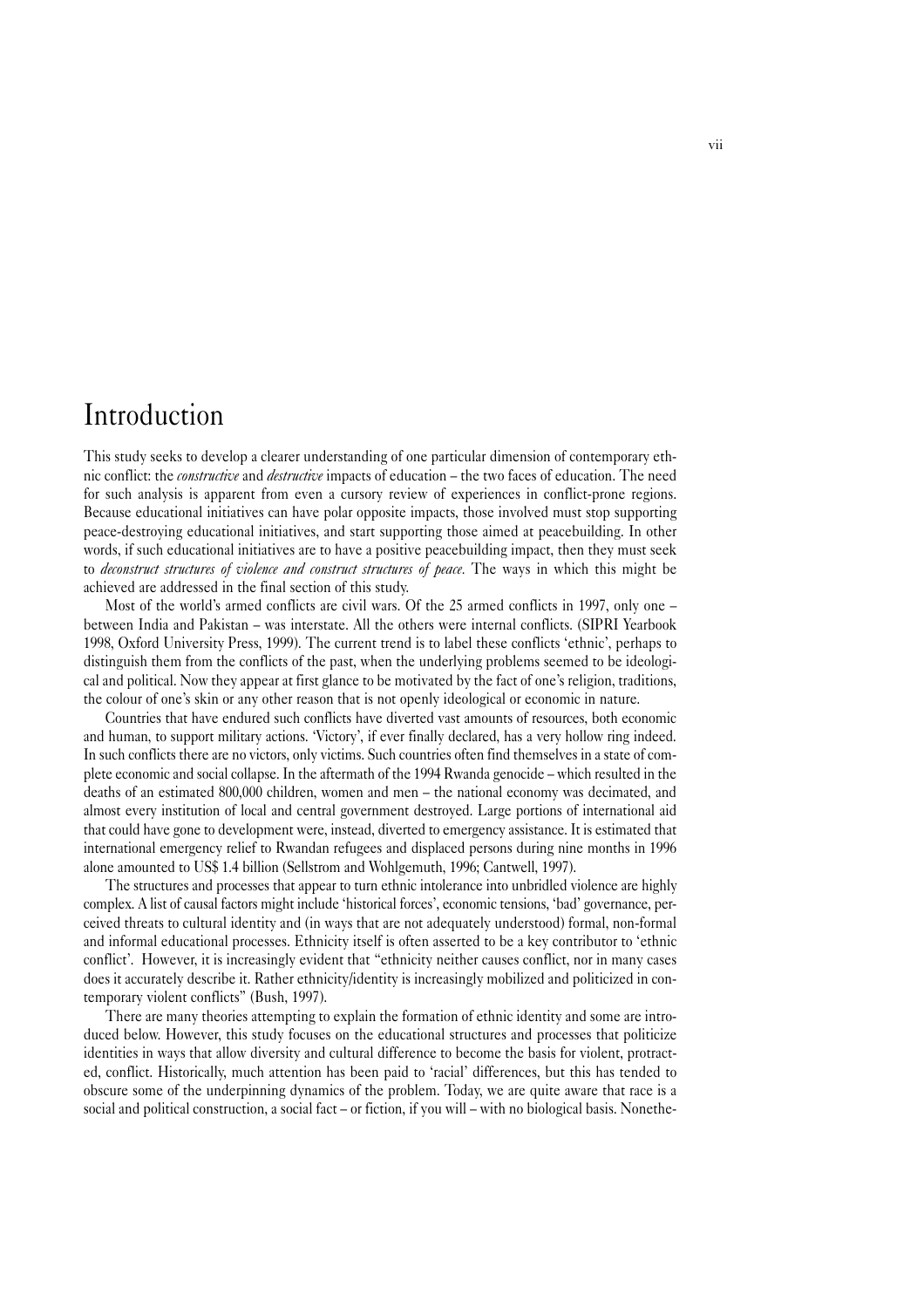less, such differences have been used – and continue to be used – as a pretext for treating people differently. The reality is that any difference, however accidental or barely perceptible, may be used as a pretext for discriminatory practices.

The impact of violent ethnic conflicts on children is profound. According to the 1996 United Nations report on the *Impact of Armed Conflict on Children*, coordinated by Graça Machel<sup>1</sup>, two million children died during armed conflicts between 1986 and 1996. Six million children were seriously injured or permanently disabled, and millions more were separated from their families, physically abused, abducted into military groups and, particularly in the case of girls, traumatized by sexual violence and rape. In Rwanda alone, as many as 300,000 children were killed within a period of three months in 1994, while vast numbers were physically and psychologically maimed and forced to flee their homes (Cantwell, 1997). In Chechnya, 40 per cent of civilian casualties from February to May 1995 were children (UN, 1996a). In Bosnia and Herzegovina, over 15,000 children were killed during fighting. Classrooms had to move underground to protect children from snipers (UNICEF Yugoslavia, 1994).

James Wolfenson, President of the World Bank, once observed that 'true' development could be distinguished from fake development by "the smile on the face of a child". The importance of this very human and basic observation should not be underestimated. It sees the well-being of children as the essential measure of all development and peace work. The well-being of children, rather than abstract and complex indicators, becomes the most immediate and transparent measure of the well-being of an entire community. While there are challenges to collecting this type of information, it is an especially important and sensitive means of measuring and assessing conditions in conflict-prone settings because it focuses on those who are typically the first and most directly affected populations – children and women. Given the large number of conflicts still raging today, their devastating consequences and enormous costs, it becomes essential to ask not just how the damage can be repaired, but more importantly how future conflicts can be prevented or at least foreseen.

Our current state of knowledge about the specific mechanisms that generate armed conflicts is expressed well by James Rule (1988) when he writes, "We know a lot of things that are true about civil violence, but we do not know when they are going to be true."

Education on its own can not be expected to manage or resolve identity-based violent conflicts, just as diplomatic and peacekeeping initiatives on their own cannot be expected to resolve militarized conflict in the absence of complementary political, economic and social initiatives. Any solution to violent conflict will be sustainable only if it is developed and supported by both governmental and nongovernmental actors within violence-affected societies in ways that are consistent with the fundamental and universal principles of human rights.

<sup>1 -</sup> United Nations, 1996a. 'Impact of Armed Conflict on Children', Graça Machel.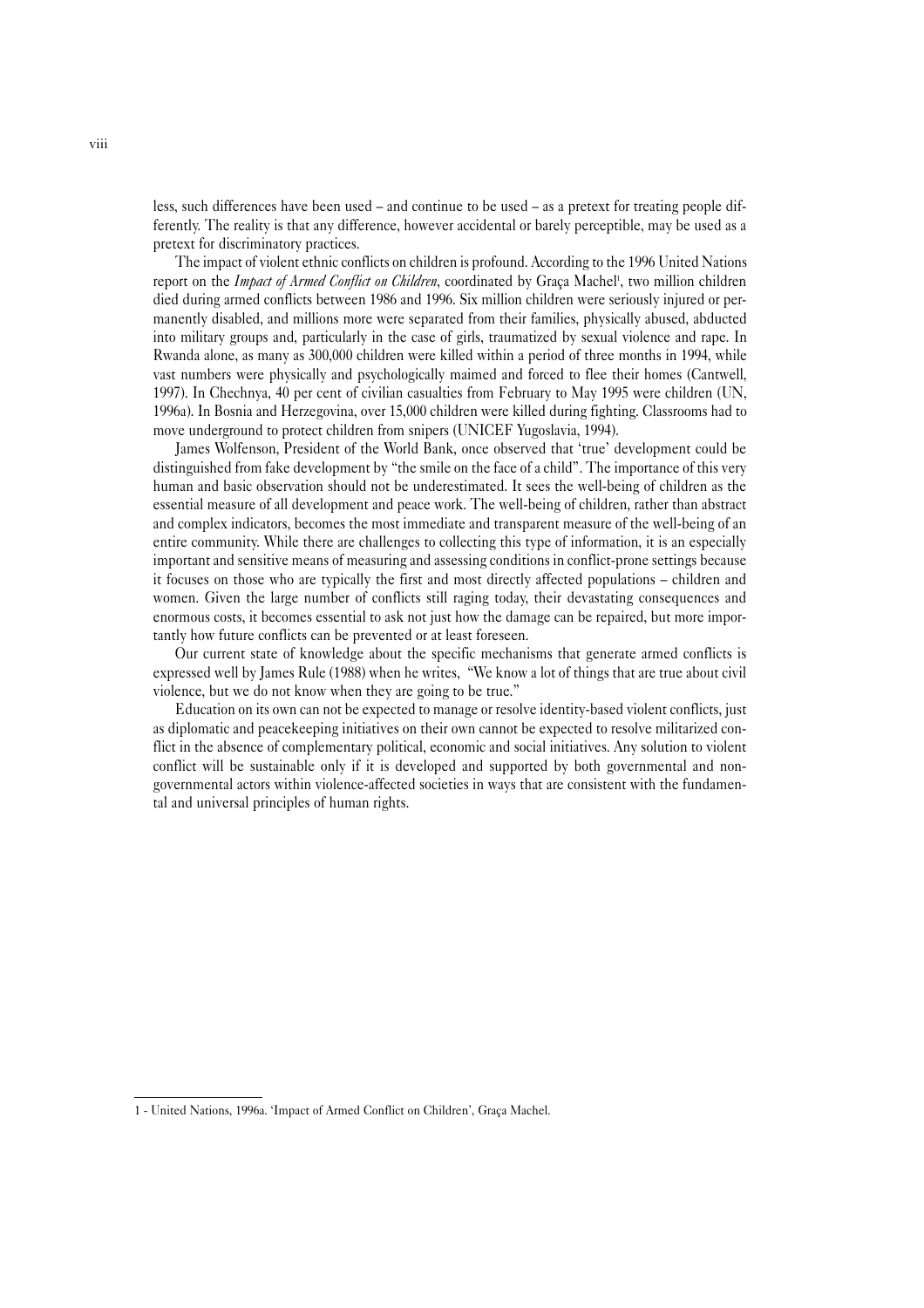# The UNICEF Innocenti Research Centre Study

This Study is an expression of UNICEF's commitment to work for the protection of children's rights, within the framework of the Convention on the Rights of the Child. The UNICEF Innocenti Research Centre (IRC) helps to identify and research emerging areas that may affect the implementation of the Convention. The profound change in the nature of warfare over recent decades is an obvious example, as it has had a major impact on children. They are increasingly targeted for violence on the basis of their 'ethnic' identity.

Many factors contribute to peaceful or conflict-ridden coexistence between different ethnic groups within a society, but it is clear to many observers that education plays a definite role. The central objective of the study is to gain a better understanding of the nature of the many linkages between three key areas - education, ethnicity and conflict.

The study began life as a small research project carried out in 1997-1998 at UNICEF IRC (then known at the International Child Development Centre). A group of experts was appointed to define how best to analyze the connections between ethnicity, education and conflict, to advise on data collection and analysis, prepare relevant questionnaires and suggest suitable research participants. A network was created among institutions and individuals already working in the three key areas, serving as a source of information for the study and as a 'sounding board' for its ideas.

Since education can have either a socially destructive or constructive impact, it is useful to examine the educational experiences within and between a wide spectrum of countries, including those *not* caught up in ethnicized conflicts as well as those that are. The studies were carried out in 1997-98.

The guiding question for this work was when, why, and how does education affect ethnic conflict – positively and negatively. For the purpose of this Study, education was broadly defined as an important medium for imparting not only pedagogic instruction but attitudes, values and behaviours (Black, 1996). It transmits language, culture, moral values and social organization, leading to a particular identity and often has a strong political role. It is understood to rest on two distinct foundations:

- the *formal structures* of schooling (a teacher who teaches and a student who learns)
- the *informal and non-formal structures* of learning involving the acquisition of ideas, values, beliefs and opinions outside educational institutions, whether in streets, fields, religious settings or the home.

Informal education is learning that occurs without being specifically planned and structured. Examples might be socialization, learning how to behave in a family or learning a trade from a parent. Non-formal education is planned and organized, offering specific learning environments and opportunities. These are usually more flexible and open than the formal education typified by schooling.

The project began with the observation that formal education is often viewed as a neutral or technical process of information dissemination set within a given societal context. It found that this starting point inhibited consideration of the role of education in the creation of a "constructed" – rather than a "given" – societal context. The broadening of the analytical focus reveals that implicitly and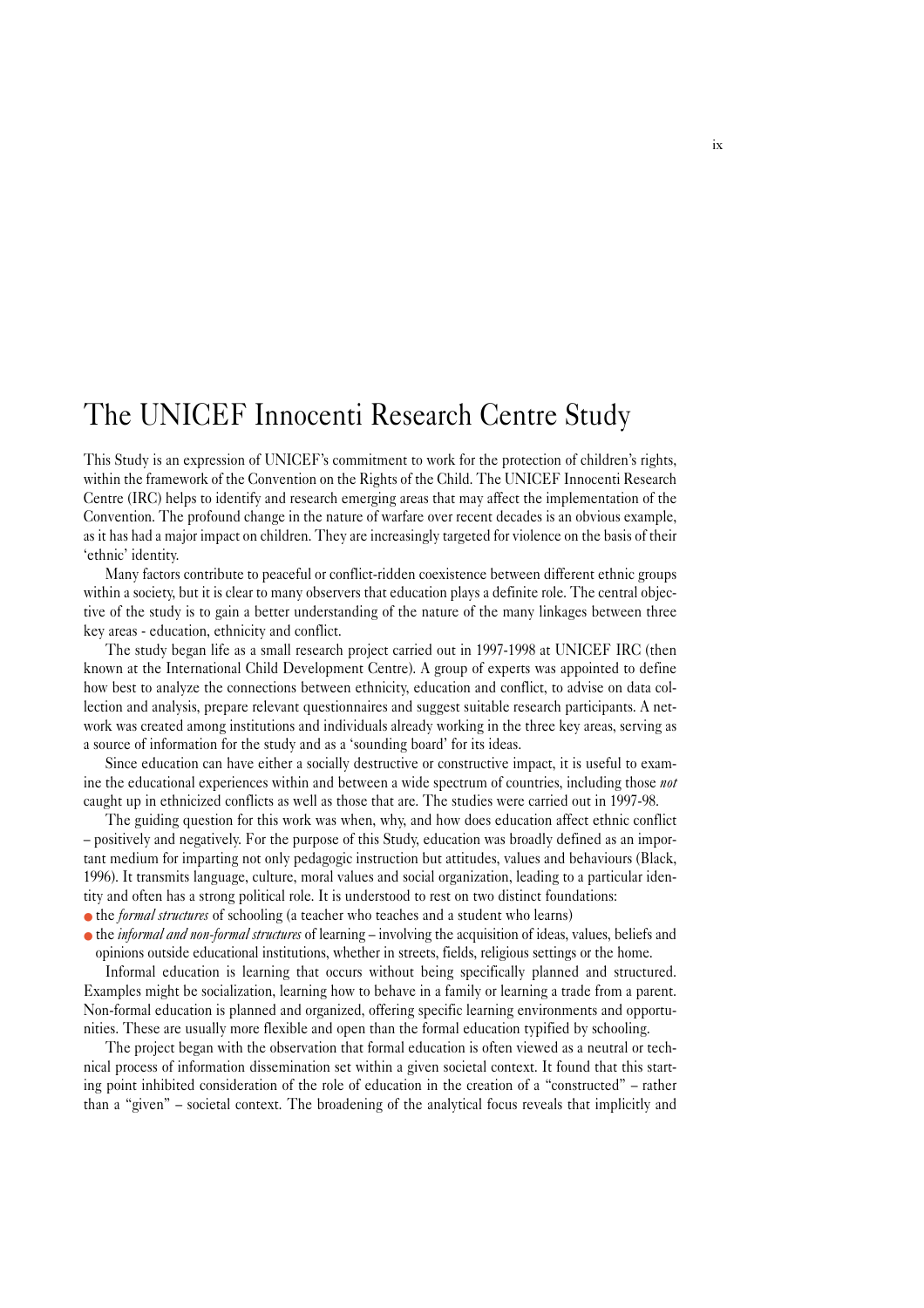explicitly, intentionally and unintentionally, education *inevitably* has a societal impact – for good or for ill. As the author and critic Neil Postman has said,

"… public education does not serve a public. It creates a public. The question is, what kind of public does it create? A conglomerate of self-indulgent consumers? Angry, soulless, directionless masses? Indifferent, confused citizens? Or a public imbued with confidence, a sense of purpose, a respect for learning and tolerance?" (Postman 1996, p.18).

The approach adopted in this Study is interdisciplinary. It attempts to integrate contributions from different communities and to establish a set of common understandings that might help to focus analytical and policy efforts. This makes sense both conceptually and practically: complex and multidimensional problems must be matched with multifaceted responses.

The study draws a clear distinction between violent and non-violent conflict. It does not see the latter as a necessarily negative or destructive phenomenon. Development, for example, is *inevitably* conflictual, destabilizing, or subversive because it challenges the established power structures that prevent individuals and groups from reaching their full potential. While the study focuses more on violent, than on non-violent conflict, it has a special interest in those moments when a conflict tips over the edge into actual violence. At such moments, the presence or absence of conflict-mediating mechanisms and institutions may determine whether a conflict crosses that threshold. These may include representative political systems, a transparent and fair judicial system, or an equitable social system.

While the study has a particular interest in education systems, it attempts to understand these within the broader political, economic, and social institutional context. Some have argued that violent conflict is the ultimate expression of the breakdown of a society's governance system, and that reconstruction therefore rests primarily upon the renegotiation and refashioning of new systems of governance at the community, sub-national and national level. Thus, 'reconstruction' requires strategies and interventions to promote institutional arrangements that can facilitate and sustain the transition from violent conflict to sustainable development, and build 'fire walls' that prevent societal conflict spiralling into societal violence. An appealing feature of the study's broad approach is the way analysis of the problems is tied to an understanding of solutions.

This study should be considered as a first attempt to explore a set of highly complex and controversial issues. Its potential contribution is twofold: a focused and critical examination of the peacebuilding *and peace-destroying* role of education; and the placement of children on the mainstream peacebuilding and reconstruction agenda in a way that goes beyond their necessary but narrow inclusion as child soldiers.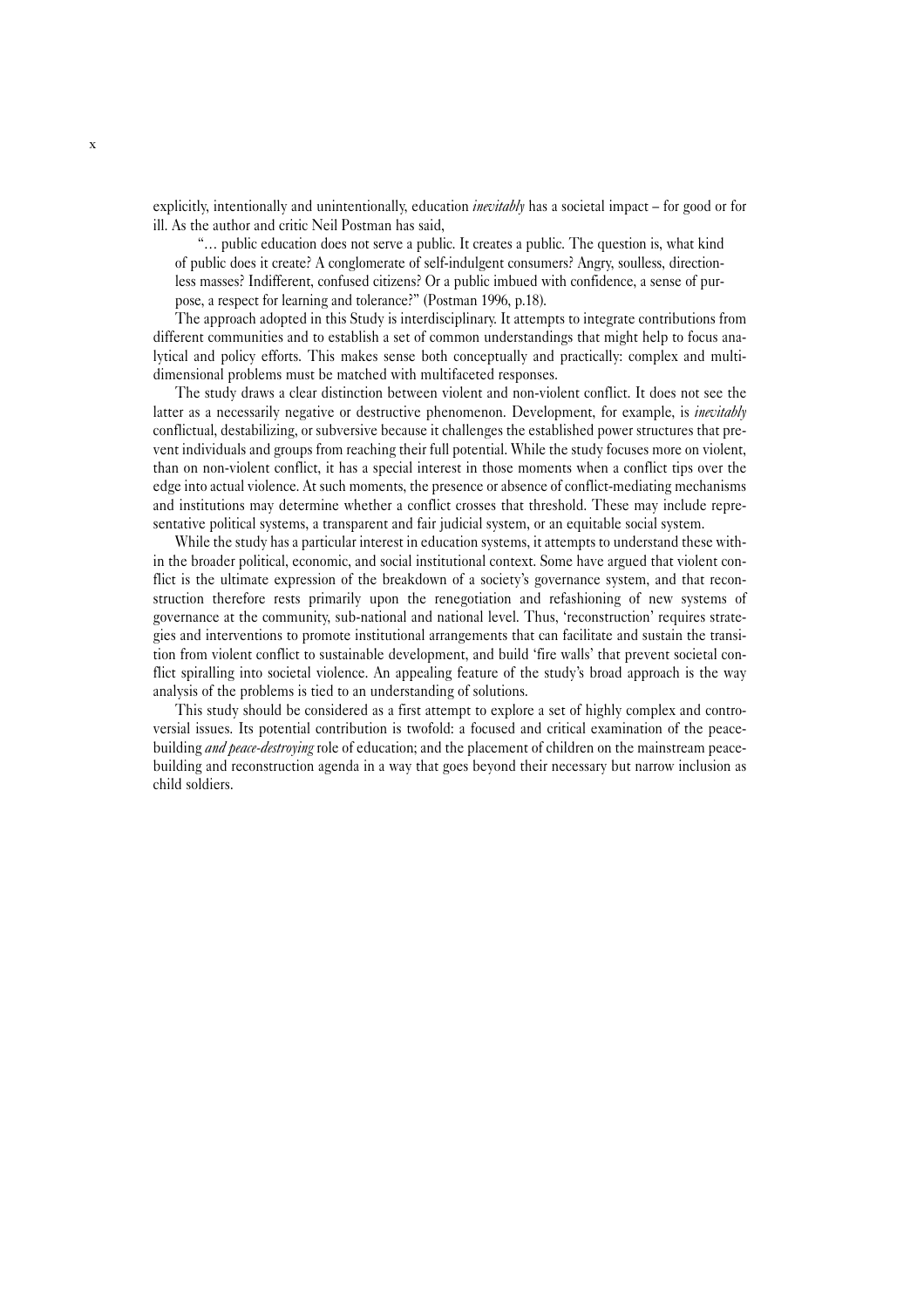

### 1. THE CONTEMPORARY IMPORTANCE OF ETHNICITY



#### **1.1 A REVIEW OF PERSPECTIVES** ON ETHNICITY

As ethnicity has re-emerged as a key dimension in public affairs within and between States, we have seen a rise in awareness of the importance of ethnic issues within social theory. While social theorists in the 19<sup>th</sup> and early  $20<sup>th</sup>$  centuries were interested in conflict in society, the theoretical flavour of the mid-20<sup>th</sup> century tended to neglect conflict in favour of a unitary notion of society and culture. This approach emphasized social integration through common values. Conflict was seen as pathological and dysfunctional to the normal operations of society. More recently, non-violent social conflict has been seen to contain the potential for a positive role in producing the processes and structures of group cohesion by creating a sense of unity that cross-cuts individual identity (Darby, 1991).

In another area of social theory, social stratification, there has been a recent recognition of the need to incorporate ethnic stratification alongside the more traditional dimensions of investigation such as gender and socio-economic stratification (Parkin, 1979). In a key text in the literature on ethnicity, Glazer and Moynihan (1975) reversed a long tradition within social theory to argue that ethnicity had become the fundamental basis of social stratification in contemporary society, with property now appearing to be derivative. By the early 1990s the literature on ethnic issues and ethnicity had grown considerably. A key feature of this literature has been a break with the 'modernization' paradigm, which had predicted that the processes of urbanization, secularization and industrialization would minimize social differences, while nation-building would develop modern homogeneous culture centred around patriotic loyalty to the state, rather than to ethnically based loyalties such as nationalism. The supposed promise of the modernization paradigm was that "ascriptive group loyalties would be superseded and would no longer be functional in modern societies", but this promise proved illusory (Bacal, 1991).

The renewed attention to ethnicity can be seen across academic disciplines. Social anthropologists were among the first social scientists to address issues of ethnicity in studies of isolated and distant cultures (Rex, 1986). Social psychologists have long been interested in the dynamics of prejudice and discrimination, but for the present purposes what is perhaps even more significant is the shift, over the last 20 years, in European social psychology towards intergroup research and theory, and a focus on the processes of social identity (Tajfel, 1984). There is a further point of contact between historical, sociological and psychological research on genocide and ethnocide (Baumann, 1989; Chalk and Jonassohn, 1990; Staub, 1989).

Political scientists have offered ideas on the role of electoral and governmental systems in plural societies (De Guchtenere et al, 1991), while the discipline of international relations has made an important contribution to issues of governance at national and international levels, and to conflict resolution through mediation (Groom, 1991). More specifically, there have been some outstanding contributions to the politics of ethnicity that have analyzed, among other issues: the nature and origins of ethnic affiliations; the material sources of identity-based conflict; ethnicity and party politics;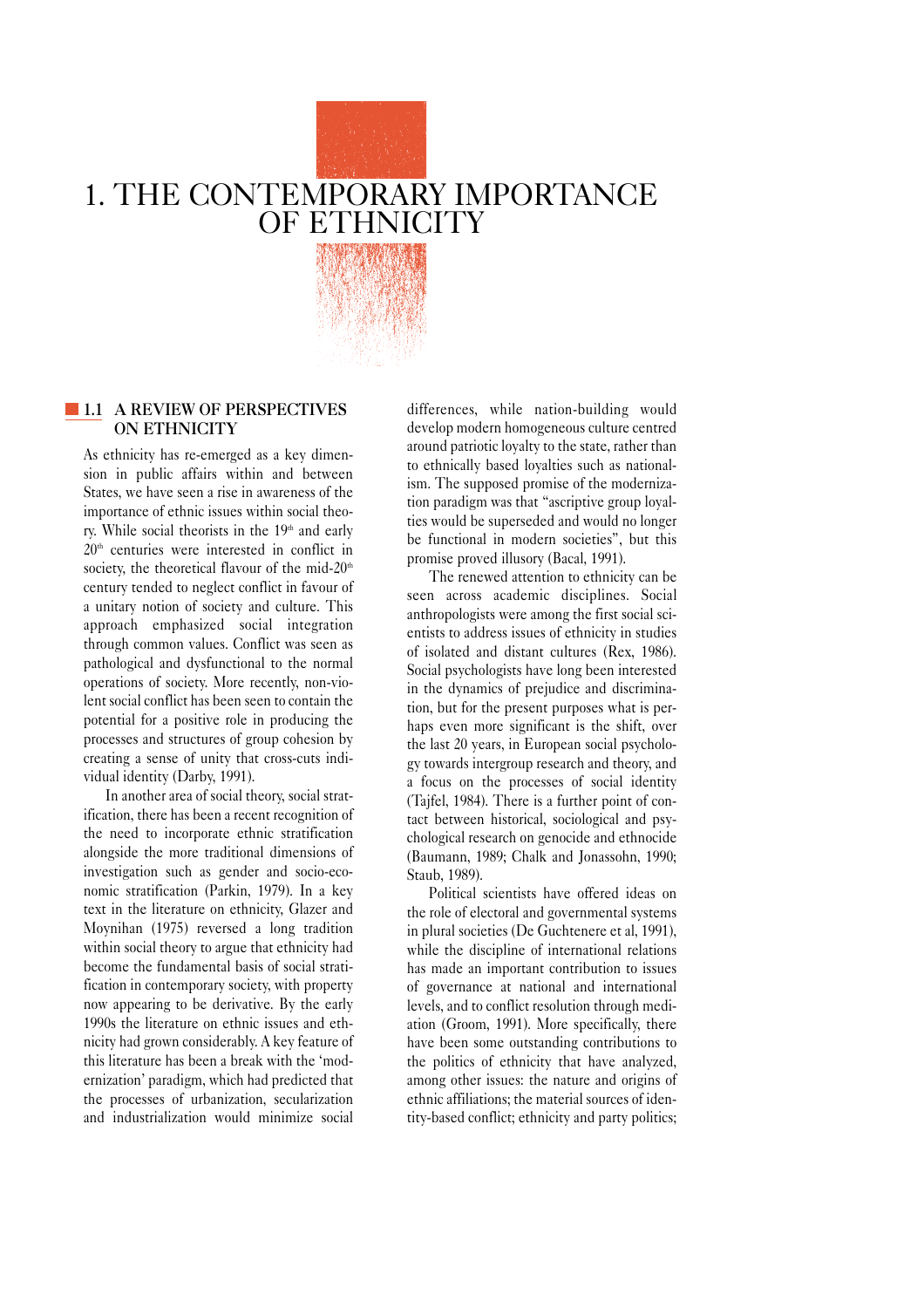ethnicized military structures; and inter-ethnic accommodation – in short, the logic and structure of ethnic conflict and on measures to abate it (Horowitz 1985; Esman 1994; Montville 1989; Brass 1991; Connor 1994).

Educationalists have long been interested in ethnic and racial issues, in terms of the participation of ethnic minorities in educational systems, the potential role of education in ameliorating discrimination (Coulby et al., 1997; Pluralism in Education, 1996) and the importance of these issues for teacher training (Craft, 1996; Martinez, 1994). While these issues have been most extensively addressed in Western states, there has been a broader, comparative interest in education and human rights (Grant, 1988; Kymlicka, 1996; Tarrow, 1987; Modgil et al, 1986). The area of human rights and minority rights has inspired a huge literature with a strong focus on the international legal framework (Davies, 1988).

The key point arising from this review of the literature is that the study of ethnicity and conflict is not the exclusive purview of any single academic discipline or school. Rather, the study of ethnicity marks a point of intersection that has attracted the attention of many schools of thought.

Drawing on this vast literature, this study understands ethnicity to be a form of cultural distinctiveness. This implies that the idea of an ethnic group only makes sense in the context of ethnic pluralism. Ethnic identity may evolve gradually, or be imposed – or some combination of the two. At a voluntaristic level, an ethnic group is a community of people who engage in shared social practices that reinforce their sense of identity: examples would include religious, linguistic and cultural communities. A useful point of departure is the definition by the academic Paul Brass: "*ethnicity* is the subjective, symbolic, or emblematic use by a group of people of any aspect of culture in order to create internal cohesion and differentiate themselves from other groups." <sup>2</sup> This understanding of ethnicity recognizes that the internal and external functions of group identity are cohesion and differentiation. Central to this sense of identity is a shared belief in common descent, birth or kinship, which may be (but usually is not) based on biological fact. Stavenhagen defines ethnic groups as collectivities that have both objective and subjective characteristics. Their members acknowledge sharing common traits such as language, culture or religion, as well as a sense of belonging.

Ethnic identity may be based also on assumed national origins, or on shared phenotypic characteristics such as skin colour. In either case, the basis for ethnic affiliation establishes a particular community as distinctive and bounded in some way or other. This distinctiveness should not be seen as unalterable or immutable. The multiplicity of available identities only becomes of social and political relevance when a particular basis for identity is invested with social meaning and significance. This implies that ethnicity, and the notion of an ethnic group, does not exist in any abstract sense, but is always linked to a particular place and a particular time. At a theoretical and conceptual level, therefore, ethnic boundaries are socially constructed and hence malleable, even though in particular contexts they may be treated as timeless and unalterable. The labelling of members of ethnic groups along stereotypical lines, for example, is usually linked to the maintenance of a power imbalance between the minority (or minorities) and an ethnic majority.

It is, however, important to recognize and emphasize the positive, integrating force of ethnicity in contemporary societies. While most, if not all, societies are ethnically plural, not all suffer violent internal conflict between ethnic communities. There is value in assessing social policy and practice in societies that have flourished through the celebration of pluralism and diversity.

#### **1.2 CHILDREN'S ETHNIC** SOCIALIZATION

The processes and structures that influence and shape ethnic attitudes in children are still not agreed upon despite considerable research.

<sup>2 -</sup> Paul Brass, *Ethnicity and Nationalism: Theory and Comparison* (New Delhi: Sage, 1991), p. 19.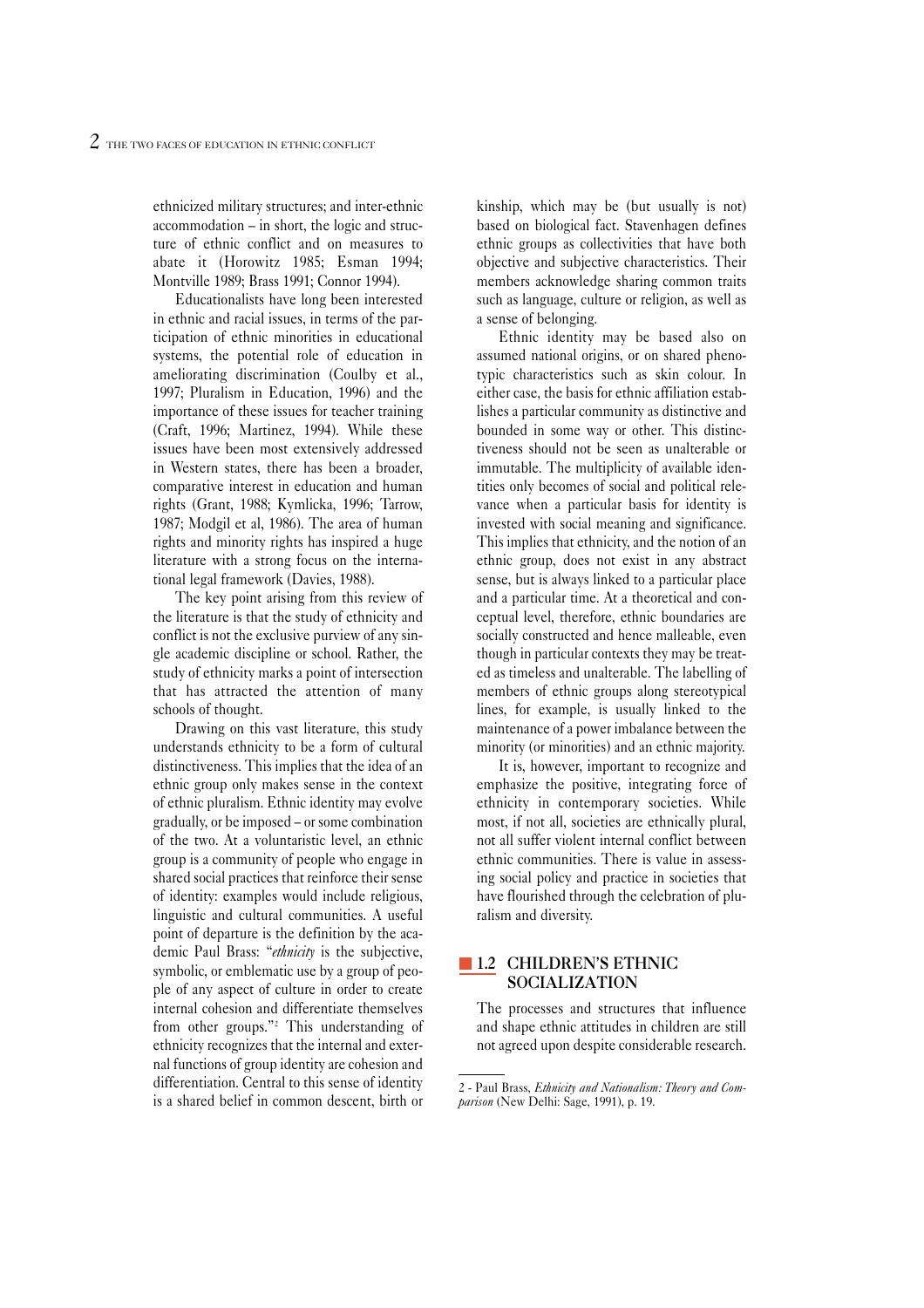However, within the context of ethnic conflict, the importance of developing a better understanding of this dynamic is underscored by the finding by Padilla, Ruiz and Brand (1974) that ethnic attitudes are formed early, and that once positive or negative prejudices are formed, they tend to increase with time. Early socialization experiences are, therefore, critical in the formation of ethnic attitudes. There are many components that make up these experiences for each child. In the broadest sense, Riegel (1976) argues that socio-cultural attitudes and identities are a function of the interaction of historical socio-cultural milieu, individual factors and the physical environment. Together, these are understood to form unique patterns of development for each generation, each ethnic group and each individual. While the generalization of this finding limits its use in understanding the specific instances and cases of ethnic socialization and conflict, there are a number of avenues of inquiry that are more directly applicable to the current study.

Researchers within the psychoanalytic tradition tend to focus on personality types. They see negative attitudes as being determined by early childhood experience, especially parentchild relationships. This suggests that education will have to target both children and parents if it is to play a constructive role in inter-ethnic relations. It also suggests that the impact of formal schooling programmes will be tempered by the influence of extra-curricular inputs. In other words, the boundary between school and society is permeable – particularly in the area of ethnic socialization.

Children do not come to the classroom as blank slates. They bring with them the attitudes, values and behaviour of their societies beyond the classroom walls. In this context, even the early research in contemporary social sciences indicates that children who show less acceptance of other groups tend to be more constricted, cynical, suspicious and less secure than children who are more tolerant (Adorno, Frenkel-Brunswick, Levinson and Sanford 1950). Prejudiced children are more likely to be moralistic, to dichotomize the world, to externalize conflict, and to have a high need for definiteness (Allport 1954). Under conditions of inter-ethnic tension and conflict, such characteristics unavoidably find their way into

### **Altering the rules of ethnic interaction**

A central question for the current study is the degree to which, and the conditions under which, education can play a constructive role – not necessarily in altering the content of group identities but in altering the rules of ethnic interaction.

In this way, formal schooling and training, as well as non-formal education, can play an essential role in conflict transformation, whether to sensitize a society to inequities in a system; to foster tolerance and inter-group understanding; to promote healing and reconciliation; or to nurture the idea and capacities for peace. These are challenges currently being addressed in a number of places including Mozambique, Northern Ireland and South Africa.

When social psychologists shift the analytical focus to group processes that influence and shape prejudicial attitudes and cross-ethnic attitudes, a variety of factors emerge, including proximity, frequency of contact, ethnic balance, density, heterogeneity of the population and the degree of vertical mobility within society (Le Vine and Campbell 1972). Only gradually through direct contact, and increasingly via the media, do children learn that some of their behaviour, which to them is the only way to behave in a given situation, is, in fact, 'ethnic'. While children may become aware of the more obvious ethnic clues, such as language and skin colour, at a very early age, they may not realize that they think and behave differently in certain situations to individuals from other ethnic groups until adulthood (if then). In integrated school settings, children may be exposed to other groups and their different characteristics. This awareness of difference opens the door to conscious choice: to emphasize one's own distinctive patterns, to adopt the patterns of the other group, or to fashion a middle ground of inter-cultural accommodation.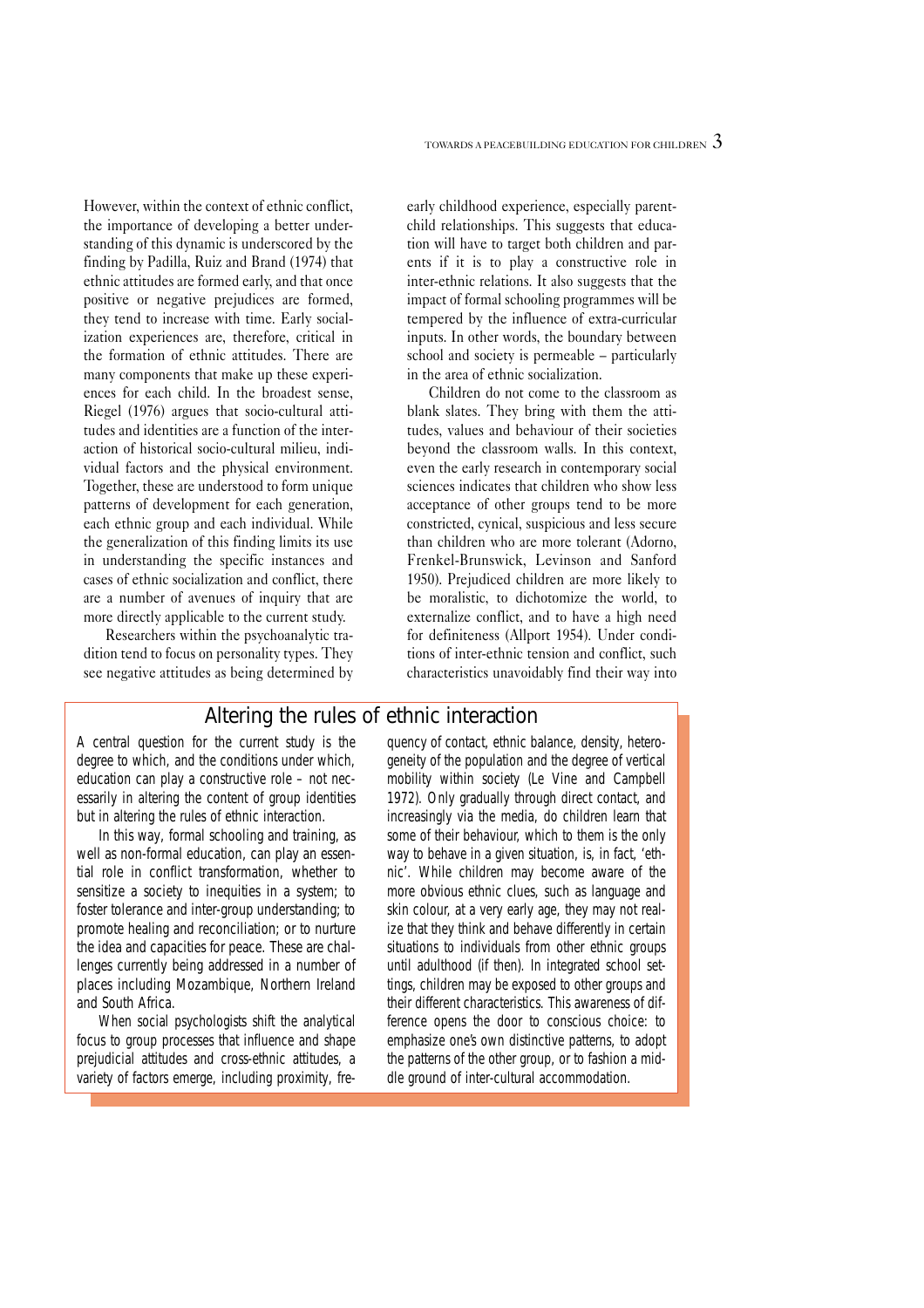the classroom and must thus be taken into account if the peace-destroying impact of education is to be minimized. In Sri Lanka, for example, the ethnic chauvinism and stereotyping that are rampant outside the classroom find their way into the classroom through textbooks used in social studies classes (within both majority and minority communities). This

*In Bosnia, when buses filled with women in the*

*back across enemy lines covered with vicious graffiti about the children about to be born, there could be no doubt that the violence was intended to be both individual and collective.*

exacerbates an inter-connected and socially corrosive dynamic inside and *final months of pregnancy from rape were sent* outside school walls. However, if the border between schooling and society is indeed permeable, this opens up the

possibility that students may carry non-confrontational and tolerant attitudes from the classroom into the broader community. Just as teachers may be role models to the students they teach, so students may play an active role in shaping the attitudinal and perceptual environment beyond the walls of the school.

#### **1.3 THE NEW MATH** OF ETHNIC VIOLENCE

Statistics sketch a general picture of the changing situation. In the late 1970s, 18 states had significant internal linguistic conflicts and 19 had significant internal religious conflicts. In 1983, 76 States had active opposition groups organized around minority grievances, while a further 38 had evidence of minority grievances, but no organized opposition groups. In as many as 41 States, minority opposition groups used violent methods to press their claims (Kidron and Segal, 1984). More recent data serve to reinforce this picture. In 1996 Darby (1997) estimated that there were 74 active violent political conflicts, 19 of which had resulted in more than 1,000 deaths in that single year. The annual yearbooks of the Stockholm Peace Research Institute (SIPRI) suggest that, throughout the 1990s, there were about 30 active major armed conflicts, only one of which was interstate. The rest took place within States, between factions split along ethnic, religious or cultural lines.<sup>3</sup>

While some internal conflicts have been

contained, many have intensified, including those in the countries of the former Yugoslavia, Nagorno-Karabakh, the Kurdish regions of Eastern Turkey, the Horn of Africa, Rwanda, Lebanon, in Sri Lanka and a number of flashpoints in the Indian sub-continent. Many have assumed international dimensions. Indeed, few ethnic minorities are confined to a single

> State. Ethnic identity often ignores national borders. There are Serbs in Croatia and Bosnia, Russians within many of the successor states of the USSR, and Kurds and Chinese in many Asian countries. It is not surprising,

therefore, that ethnic minority groups often look to neighbouring countries for protection or occasionally make irredentist claims.

#### **1.4 NATURE AND DYNAMICS** OF VIOLENT ETHNIC CONFLICT

Contemporary violent conflicts – especially ethnic conflicts – are increasingly dirty. From Algeria to Omagh to Sri Lanka, the principal weapon of war is terror. Not only do warriors target civilians, and especially children, systematically,<sup>4</sup> but they employ control through the creation and manipulation of fear.<sup>5</sup> Their strategies include scorched earth tactics to starve populations and destroy infrastructures, sexual torture and mass rape, ethnic and social cleansing, and even genocide.

Once violence becomes fuelled by hyperpoliticized identity, an insidious logic kicks in

<sup>3 -</sup> UN, 1996a, op. cit.

<sup>4 -</sup> Some analysts have estimated that the civilian casualty rate in today's conflicts are around 90% compared with 50% in World War I and 66% in World War II. Christer Ahlstrom, *Casualties of Conflict: Report for the World Campaign for the Victims of War.* Department of Peace and Conflict Research, 1991.

<sup>5 -</sup> For clear discussions of the use of terror as a weapon of dirty war, see: Carolyn Nordstrom, Backyard Front, in Nordstrom and JoAnn Martin, eds., *The Paths to Domination, Resistence and Terror.* University of California Press, 1992; and Juan E. Corradi, Patricia Weiss Fagen and Manuel Antonio Garreton, eds., *Fear at the Edge: State Terror and Resistance in Latin America* (University of California Press, 1992).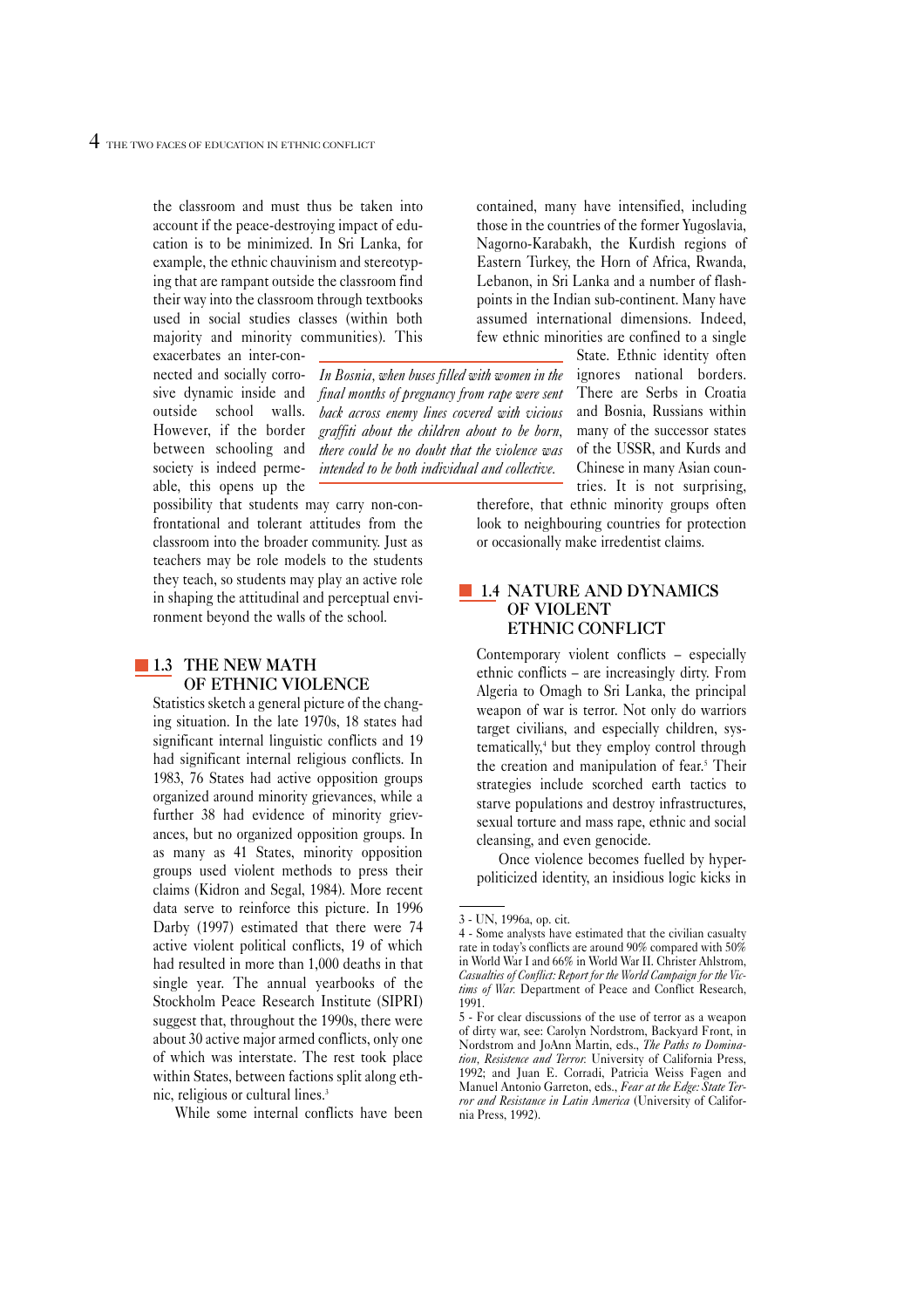that raises the stakes beyond the more negotiable issues such as territorial control or the redistribution of political and material resources. In identity-based conflicts, the very existence of a community is thought to be under threat. An opposing identity group is labelled as the source of the threat and the battlefield expands to include homes and playgrounds. An individual comes to be targeted *because* of his or her membership in a particular community. The physical, psychological and moral violence inflicted on individuals is meant to affect the community as a whole – specifically, the identity group of which that individual is a member.

However abhorrent contemporary manifestations of ethnicized violence may be, their systematic and institutionalized character suggests an underpinning instrumentalist logic – whether it is territorial control through ethnic cleansing, or direct attacks on the morale and cultural fabric of a community through mass

rape. The element of spectacle becomes essential for meeting strategic military and political objectives and the very bodies of individuals become a public battleground. In Bosnia, when buses filled with women

in the final months of pregnancy from rape were sent back across enemy lines covered with vicious graffiti about the children about to be born, there could be no doubt that the violence was intended to be both individual and collective. As intended, these women continue to be victimized after their return by being ostracized by their communities – a further fragmentation of a community.

A kill-or-be-killed logic requires, and justifies, war against both immediate *and future* threats. When the language of future threats is combined with dehumanization, demonization, and zero-sum logic, then children and women become threats to be eliminated – from the gas chambers of Nazi Germany, to the killing fields of Pol Pot's Cambodia, to the ditches and villages of post-1994 Rwanda. As groups are mobilized on the basis of identity, such traits as ethnicity, religion, language and caste become organizational resources in the political and economic arenas.<sup>6</sup> This mobilizational process is facilitated by the permeative character of ethnic identity, which is described by the foremost scholar of ethnic politics Donald Horowitz as having a tendency to 'seepage'.7 The ethnicization of social, political and economic life coincides with the politicization of ethnicity, which together serve to crank up the tensions between identity and conflict, and raise the stakes sharply in all confrontations. It adds volatility to every social, political and economic interaction across identity boundaries.

#### 1.5 A CAVEAT: DOUBLE MINORITY COMPLEXES

A straight demographic definition of a majority and minority group is sometimes problematic. Identity groups also need to be put into

*When the language of future threats is combined with dehumanization, demonization, and zero-sum logic, then children and women become threats to be eliminated – from the gas chambers of Nazi Germany, to the killing fields of Pol Pot's Cambodia, to the ditches and villages of post-1994 Rwanda.* 

regional and socio-psychological contexts. This is evident for example in both Sri Lanka and Northern Ireland. The fact that the Sinhala language and culture have no centre outside Sri Lanka has been used by political entrepreneurs to create both a

siege mentality and a regional minority complex among the Sinhalese. Although the Sinhalese are a majority within Sri Lanka, many perceive themselves to be a minority in relation to the 50 million Tamils of southern India. Thus, the categorization of groups into minority Tamils and majority Sinhalese masks a phenomenon that could be termed a "double minority complex". This exercises considerable influence on the perceptions and behaviour of both the Sinhalese and Tamil parties to the conflict, in particular by intensifying their sense of threat, raising the stakes of inter-group

<sup>6 -</sup> See for example: Milton Esman, *Ethnic Politics*; D.L. Horowitz, *Ethnic Groups in Conflict;* Paul R. Brass, *Ethnicity and Nationalism: Theory and Comparison*; and Kenneth D. Bush, *Cracking Open the Ethnic Billiard Ball: Bringing in the Intra-Group Dimensions of Ethnic Conflict Studies*, 1996. 7 - Horowitz, ibid.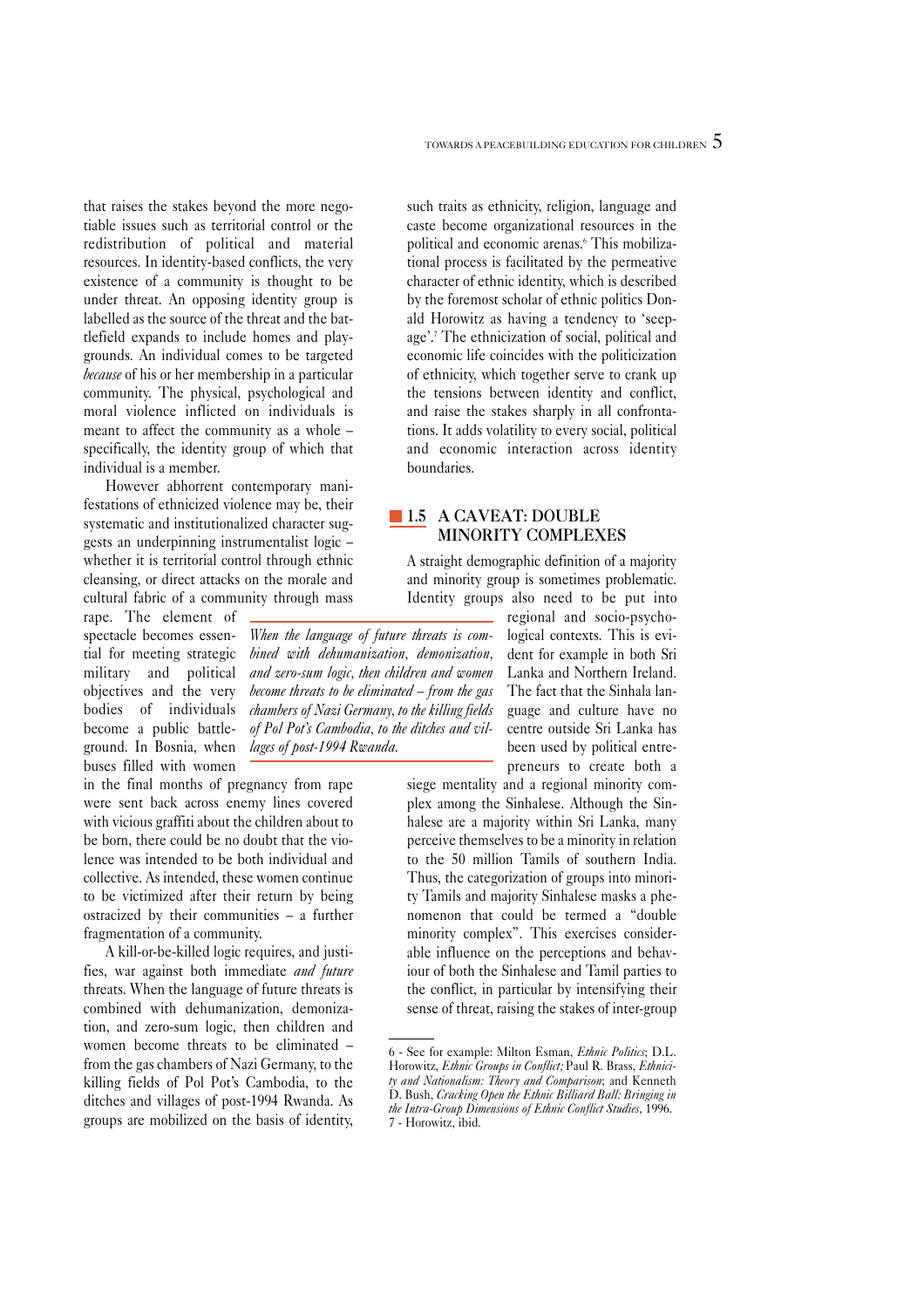competition and subsidizing intransigence. A senior diplomat in Sri Lanka's capital, Colombo, summed it up well: "there are three minorities in this country: the Tamils, the Muslims and the Sinhalese". To the extent that this condition affects behaviour within the Sinhalese community, the demographically defined minority and majority categories within Sri Lanka are inverted. Similarly in Northern Ireland, the Protestant community (the majority community in Northern Ireland) perceives itself as a minority from an all-Ireland perspective, while the Catholic community sees itself as a minority in a narrower Northern Ireland perspective. These examples should remind us of the variations in the perceptions and interpretations of such empirical "facts."

#### **1.6 ETHNICITY, EDUCATION** AND NATION-BUILDING

Ethnicity continues to be a central point of reference in relations between different groups of people, and most, if not all countries are home to a range of minority groups. There is a great deal of ethnic heterogeneity within contemporary states, despite the implicit claims to homogeneity of culture and identity. Traditionally, education systems have played a key role in maintaining this fictive image of cultural homogeneity. Coulby (1997) highlights some of the ways in which education has been used in the service of cultural homogenization, including the invention and use of a canon of "national literature" and the promulgation of a common national language – two essential components in what has been called the "naturalization" of citizens. Churchill (1996) goes further to suggest that the traditional notion of the state embodied a set of assumptions that simultaneously claim and construct linguistic, cultural and political homogeneity. Schooling may contribute to this process by constructing and imposing a common culture, founded on a common language, a shared sense of history and destiny, and more broadly, a common set of expectations and behaviours rooted in a sense of civic loyalty. Whether the end result is assimilation or integration depends on both the way schooling is structured and the content of the curriculum (both hidden and explicit).

In other words, the "naturalization" of citizens is a process that may be either integrative or disintegrative. In a liberal view of the world, the end result is a society based on tolerance and respect for difference. However, this same process may also generate the opposite outcome: intolerance, jingoism, and a fear and rejection of difference.

Through the liberal lens, the principal task of public schooling, properly organized and delivered, has traditionally been to create "harmony" within a nation of divergent peoples. Public schooling is viewed as an investment in a social contract the benefits of which are believed to accrue not only to the individual who experiences schooling but also, and perhaps more importantly, to the wider society.

But the current challenge of education in many countries, especially newly established ones intent on forging a national identity, is to maintain peace within their own borders, while fostering tolerance of their often very divergent neighbours.

It is possible to identify historical examples of these processes. The development of mass education systems towards the end of the 19th century played a role in unifying nations at a time when the democratic franchise was being extended. This was as true of "old" societies, such as Britain, where the schools could promulgate tradition and history, and "new" societies such as the United States where schools were expected to act as part of the "melting-pot" to fuse a multitude of migrant communities into American citizens. Towards a somewhat different purpose, but following essentially similar processes, the nascent USSR education served as a mechanism for constructing "Soviet man" (Bowen, 1981). In contrast to the melting pot model of the United States, schooling in Canada used the metaphor of a multicultural "mosaic" in which differences were recognized and highlighted, rather than overlooked and blended. The results of these models were mixed, but sufficient to dampen widespread violence – though this generalization should not obscure or minimize the violence inflicted on the aboriginal peoples of Canadians in the residential school system. 8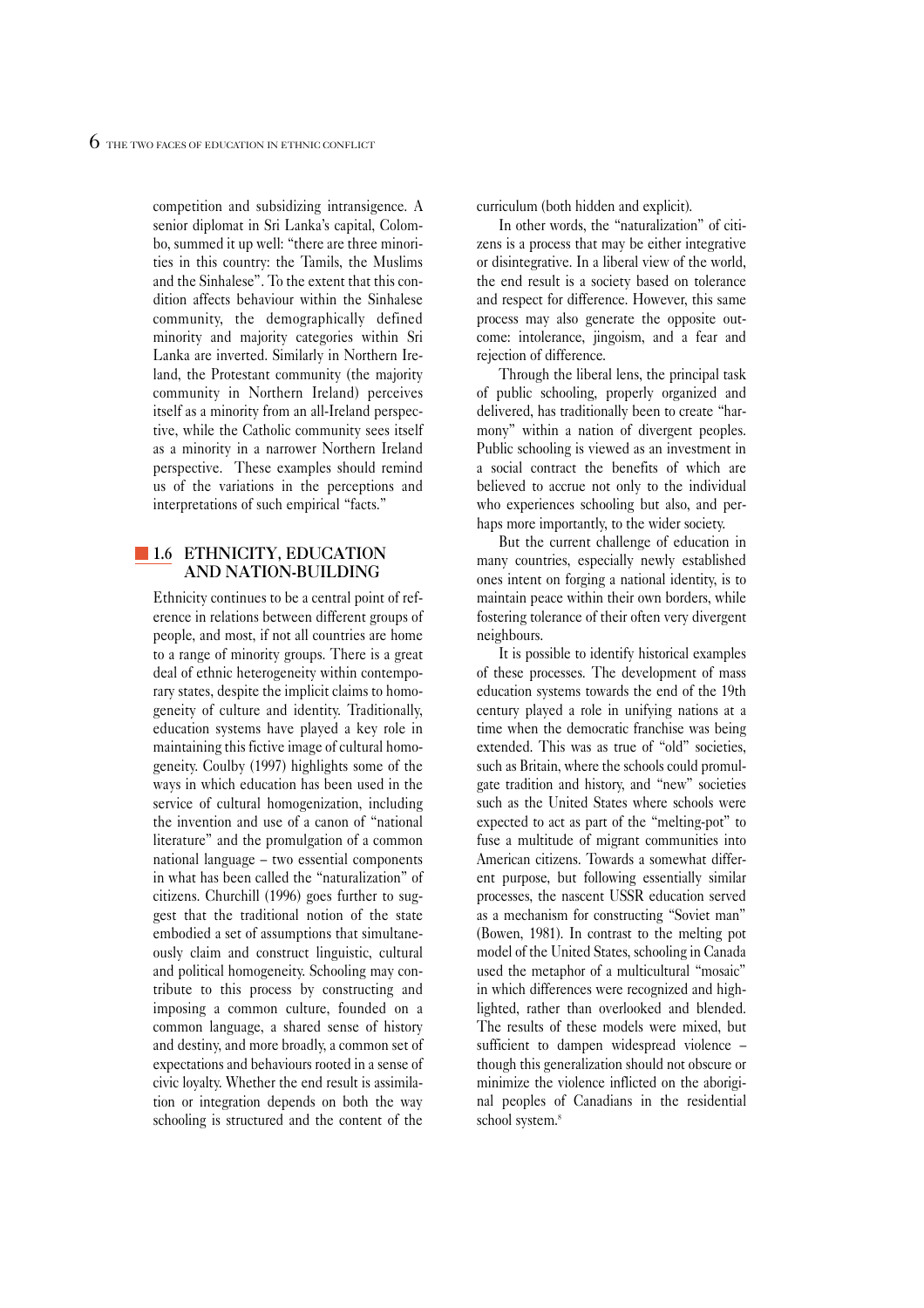A further case is illustrated in the conflicts between Albanians and Serbs in Kosovo. To counteract Albanian attempts to affirm their minority national identity, the Serbian government adopted a policy of assimilation, eliminating teaching programmes in the Albanian language and introducing a unified curriculum and standardized textbooks across the country, measures that many blame for the ensuing strife. In its report to the Committee on the Rights of the Child in 1994, the Yugoslav government admitted that it was encountering major problems in the education of Albanian children in the provinces of Kosovo and Metohijo. Parents refused to send their children to schools working according to the "legitimate programme of the Republic of Serbia". Instead, Albanian children attended non-accredited parallel schools, treated by the Government as illegal. In an alternative report submitted to the Committee, a nongovernmental organization points out that a number of important institutions in the educational system were shut down in 1994, including the Institute for Albanology and the Academy of

#### **Two Snapshots**

The Central Asian Republics of the former USSR provide two interesting snap shots of nation-building at two points in time under very different sets of circumstances (Akiner, 1997).

*Snap Shot One:* When these territories came under Soviet control they were carved up into separate Republics. A range of strategies were employed to build national identities, and education was one of the tools. Some of the larger communities were accorded privileges, such as access to key positions in society and politics. Other communities were accorded certain rights, including educational and linguistic rights. Smaller communities were, at various times, subsumed within larger groups or "reclassified" bureaucratically out of existence (with many resurfacing following the exit of the Soviet regime). Other efforts to create common "national" identities included the creation of national languages and the compilation of national histories that were selective and presented within the wider Soviet framework. In particular, while the Republic was described as providing the national identity, the Soviet Union provided the identity of citizenship – which created political tensions that reverberate into the present. Clearly, there was a more explicitly coercive aspect to the process as seen in the suppression of Islam.

*Snap Shot Two:* With the implosion of the Soviet Union, the Republics gained independence. The newly opened political and social space allowed the creation of very different ideas on nationhood. Not surprisingly, this was a two-fold process based on the rejection of the Soviet-imposed conceptions of identity, and the search for "indigenous" sources of collective identity and community. In this second wave of nation-building, there is, therefore, a resurgence of national cultures (some previously repressed), and a rewriting of national histories. Some republics are experiencing a resurgence of Islamic schools and the teaching and use of Arabic. All are occurring in an environment in which new histories contest the old, challenging the established European/Russian superiority. Consequently, the nation is being rapidly reinvented, or simply invented. This is not to deny the legitimacy of the newly independent States, but to see the processes that all States go through. Furthermore, many of these processes can be addressed through the education system and many are addressed most efficiently in this way.

<sup>8 -</sup> The best and most recent source of information on the residential school system in Canada may be found in the wealth of research commissioned for the Royal Canadian Commission on Aboriginal Peoples. *People to People, Nation to Nation,* Report of the Royal Commission on Aboriginal Peoples (Hull, Quebec: Canada Communications Group-Publishing, 1996). See especially *Volume 1: Looking Back, Looking Forward* which addresses how "Church and government leaders had come to the conclusion that the problem (as they saw it) of Aboriginal independence and 'savagery' could be solved by taking children from their families at an early age and instilling the ways of the dominant society during eight or nine years of residential schooling far from home. Attendance was compulsory. Aboriginal languages, customs and habits of mind were suppressed. The bonds between many hundreds of Aboriginal children and their families and nations were bent and broken, with disastrous results." The rampant physical and sexual abuse of aboriginal children is receiving increasing public attention as past victims are confronting their abusers in highly publicized legal cases.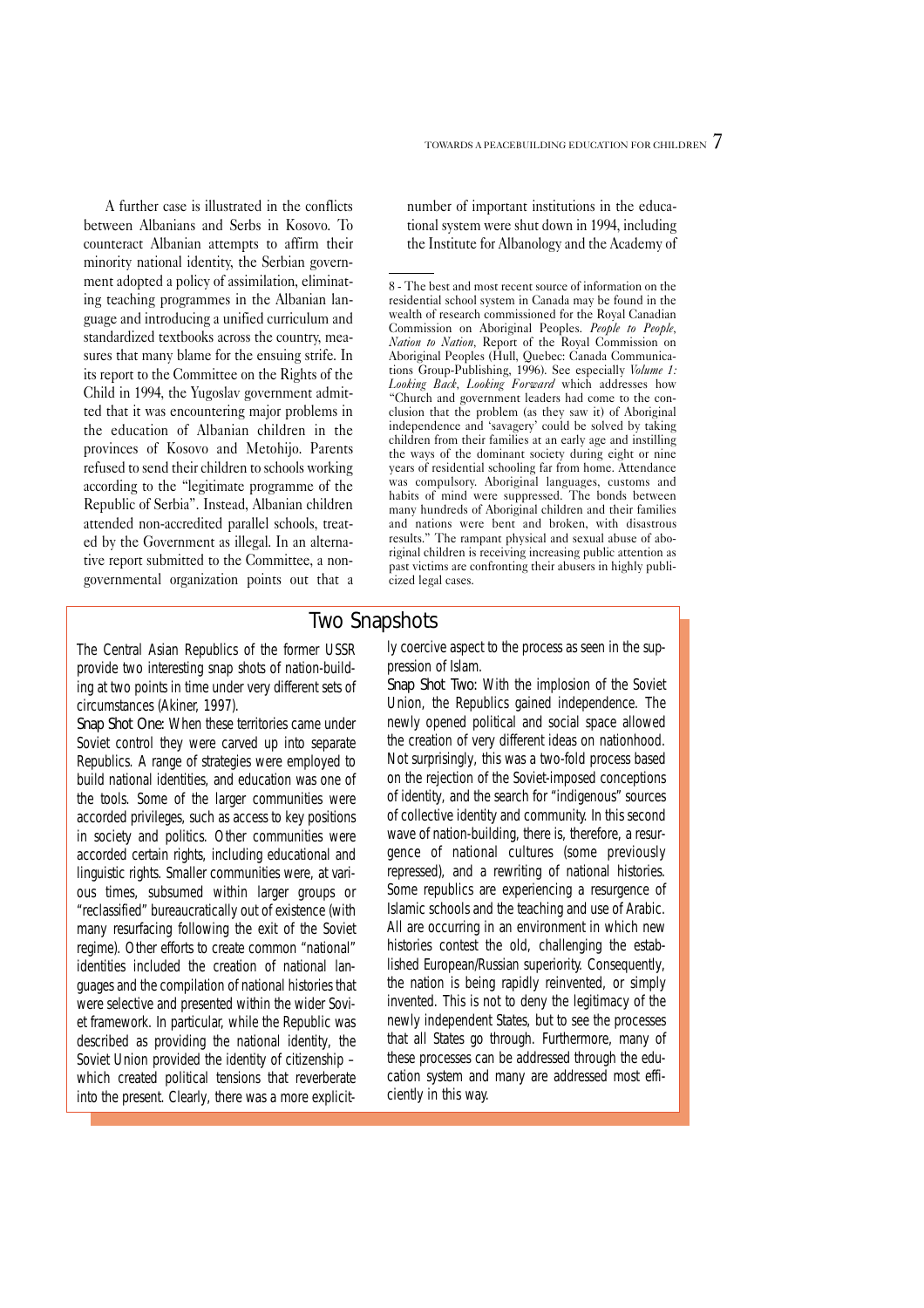Sciences and Arts of Kosovo. Educational and professional activities in the Albanian language were no longer allocated government funds, teaching aids in Albanian were not published and the major Albanian publishing house, Rilindja, was closed down. The curriculum and the approach of teachers in the official schools were highly politicized.

There can be no doubt that the schism in education in Kosovo was a major contributor to the upsurge of violence that reached its horrifying zenith in 1999. The point to be emphasized here is that the systematic ethnic cleansing undertaken by the Serbian military forces in late 1999 was in no way a spontaneous event. The precursor to abuse on such a massive scale is the systematic dismantling of the social, political and economic institutions that provide order and stability for a community. This was certainly the case in Nazi Germany, and in Cambodia under Pol Pot.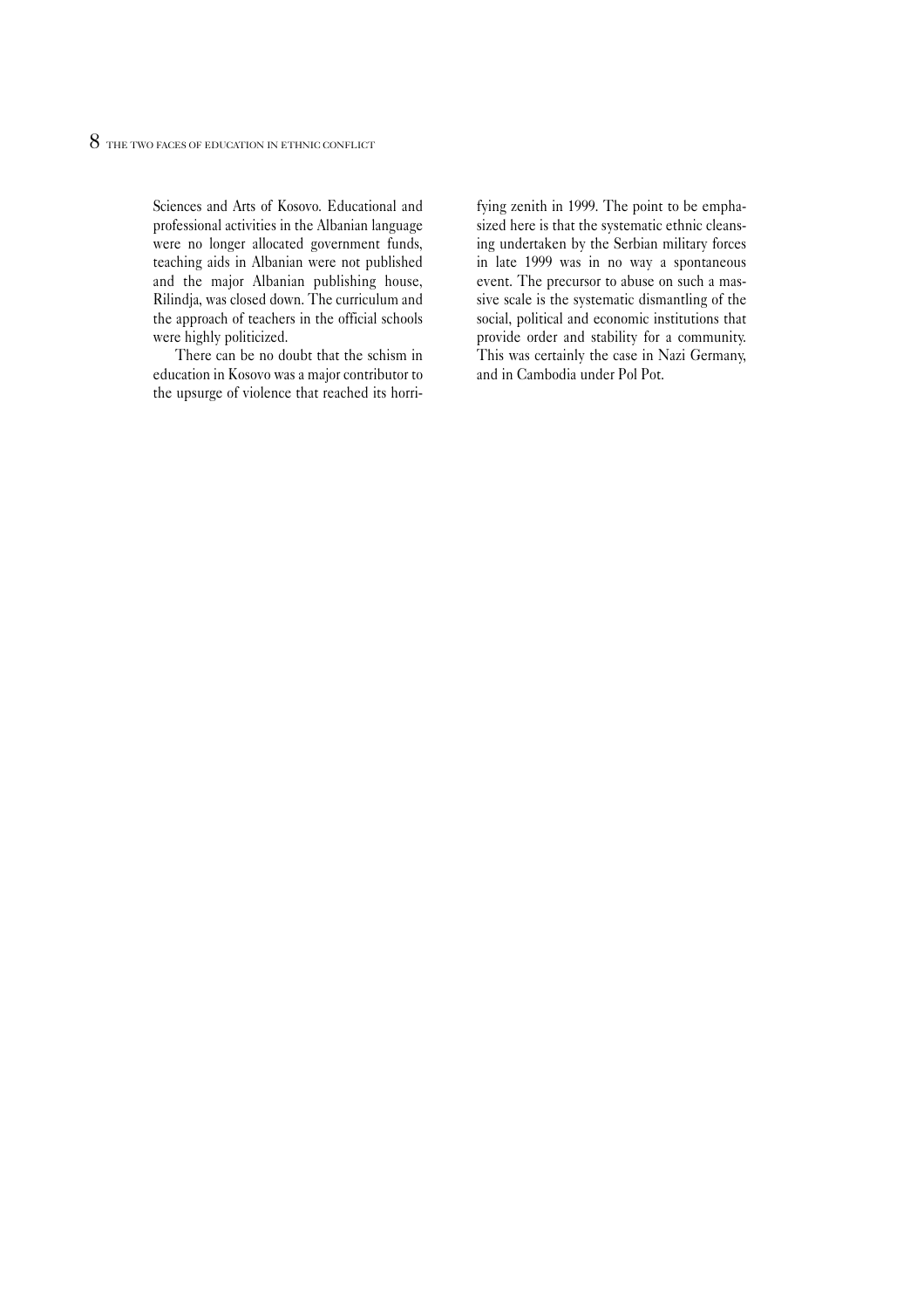# 2. THE TWO FACES OF EDUCATION



#### **2.1 NEGATIVE**

Education is often used as a panacea for a broad spectrum of social ills, from racism to misogyny. While the impact of such initiatives has been mixed, their starting premise is the same: that formal education can shape the understandings, attitudes, and ultimately, the behaviour of individuals. If it is true that education can have a socially constructive impact on intergroup relations, then it is equally evident that it can have a socially destructive impact. Because more energy tends to be expended on the examination of the positive face, rather than the negative face of education, it is useful to begin by considering some of the ways in which education has exacerbated intergroup hostility under conditions of ethnic tension.

#### 2.1.1 The uneven distribution of education

Innumerable historical cases can be identified where ethnic groups – and more broadly, social groups – have been denied access to educational resources and, therefore, excluded from full participation in the economic and social life of a country. Such obstacles have both an immediate and longer-term impact on the socio-economic status of the "affected groups." Because education has increasingly become a highly valued commodity, its unequal allocation has been a serious source of friction that has frequently led to confrontation. It also shows how the powers of the state can become "ethnicized," that is, used to advance the interests of one group at the expense of others, as happened when the Serbian authorities reduced the number of places in secondary schools reserved for Albanians in Kosovo.

The discrimination evident in policies and practices that deny access to educational opportunity is, typically, only the tip of the iceberg. It may, for example, coincide with the implementation of quotas to restrict public employment. Or it may coincide with a crackdown on student political organizations.

Restricted access to education should be viewed as an indicator of deteriorating relations between groups. As such, it should be viewed as a warning signal that should prod the international community to initiate what the World Bank would call a "watching brief" so that it might anticipate and respond to further deteriorations before it is too late.

In ethnically stratified societies, privileged ethnic groups usually attain higher average educational levels than members of subordinate ethnic groups. Several factors underlie this pattern. First, educational attainment is enhanced by a privileged background, and students from advantaged ethnic origins benefit from the educational, occupational and economic attainments of their parents. Second, dominant social groups use the educational system to secure their privilege across generations. Because of their cultural and political domination, educational selection is based on criteria that favour their offspring. Third, dominant ethnic groups may control the political processes by which school systems are funded and structured and are able to promote those schools attended by their children or their own educational districts. As a result of these factors, students from advantaged social origins do better in school and obtain more schooling which, in turn, enables them to obtain more desirable occupations (Shavit Yossi, 1990).

During the colonial era, European powers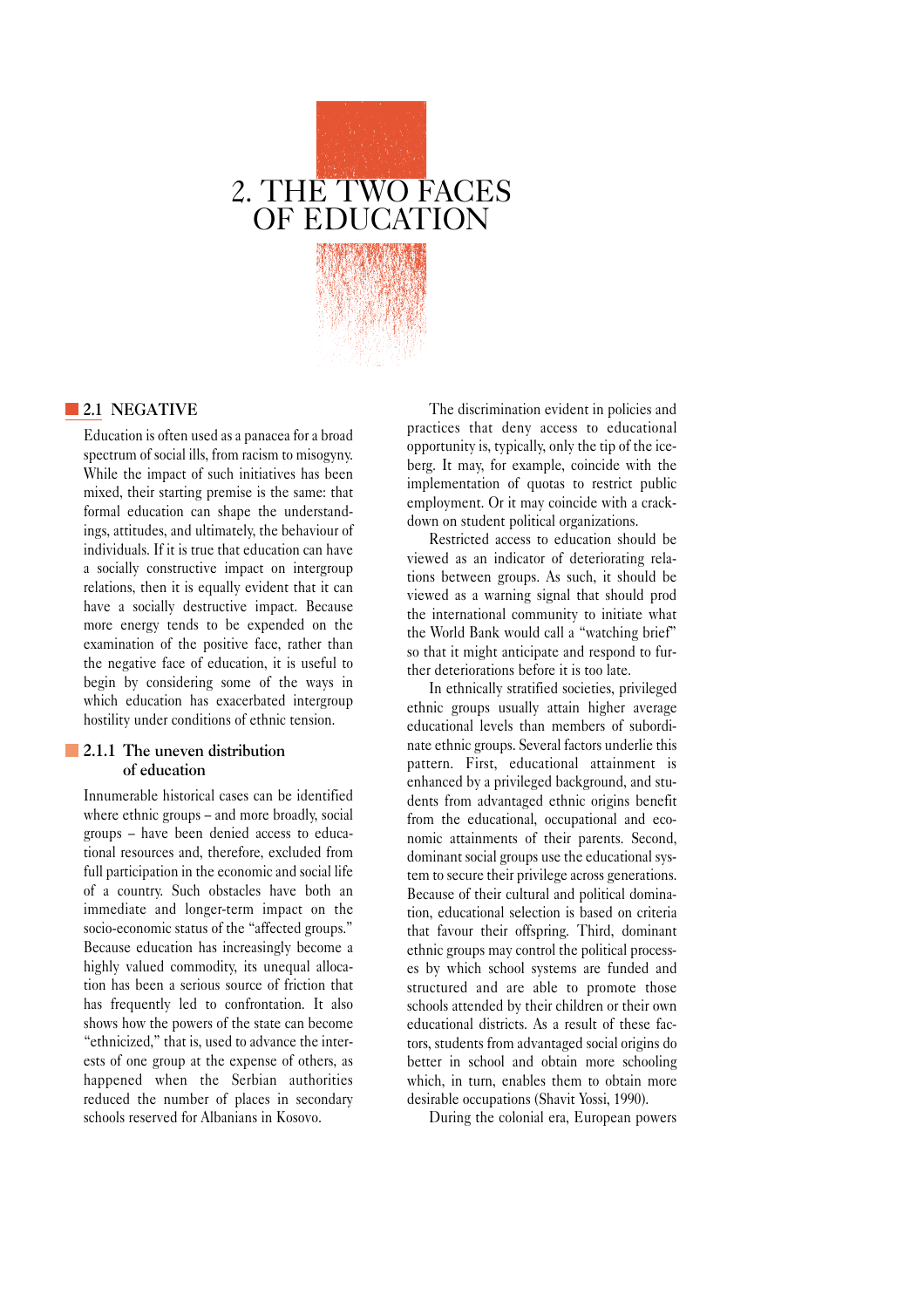often employed the standard divide-and-rule tactic of giving certain minority groups access to education so that they could act as local functionaries. At independence, such groups possessed the professional and administrative skills needed to manage the affairs of state – as was the case in many former British colonies such as Sri Lanka, India and Sudan.

In Rwanda, for example, Catholic missionary schools openly favoured the Tutsi minority and actively discriminated against the Hutu from the late 1800s. During the 1920s, the church set up `special schools' to educate Tutsi as the future leaders of the country and state schools were also established to train Tutsi as support staff for the colonial government. This preferential treatment continued throughout the 1930s and 1940s. One government-funded school in Nyanza, the *Group Scolaire*, even had a minimum height requirement for admission, which, of course, worked to the disadvantage of

the Hutu, who tend to be shorter (Newberry, 1988). The Tutsi were almost exclusively admitted to the *École Astrida*, the only existing secondary school, where they were taught to regard themselves as an aristocratic class destined

to rule (Chrétien, 1992). While the Hutu received only enough education to enable them to carry out menial jobs, the Tutsi gained a political, administrative, cultural and economic monopoly on power (El Pais, 1997).

Stereotyping in textbooks and by teachers has also been an issue. Textbooks of the German and Belgian colonial periods emphasized the physical differences between the Hutu and the Tutsi, linking physical appearance and intellectual capacity according to prevailing racist doctrines. Such books praised the intellectual capacities of the Tutsi and classified the Hutu as unintelligent, meek and suitable for manual work (El Pais, 1997).

Similarly in Burundi, as a result of decades of discrimination in the educational system, a `social pyramid' was created with the Tutsi monopolizing the most important positions within and outside the government. Because of restrictions placed on the admission of Hutu children to secondary schools, "by 1988 only a tiny fraction of the Hutu population had the requisite skills for employment in the modern sectors of the economy" (Stavenhagen, 1996).

#### **2.1.2 Education as a weapon** in cultural repression

Taken to an extreme, such repression can be termed `ethnocide'. This can be defined as "the process whereby a culturally distinct people loses its identity as a result of policies designed to erode its land and resource base, the use of its language, its own social and political institutions, as well as its traditions, art forms, religious practices and cultural values" (Stavenhagen, 1990).

Newly independent governments in Africa often attributed great strategic importance to education as a means of maintaining political command and control. After independence, mis-

*First grade math text book in Bulgaria: Count how many words there are in this sentence: "I am grateful to the party for it leads my country to beautiful radiant life and vigilantly protects us from war." Library of Congress, Country Studies - Bulgaria, June 1992.*

sionary schools in southern Sudan were taken over by the state and, from 1964, all foreign missionaries were expelled. Schools became totally Arabized. Staff from northern Sudan were recruited for every school supervisory post in the south and every

secondary school was removed to the north. The Southern intelligentsia opposed to such Arabization was forced to flee to Uganda and Zaire or to the bush where they established counter movements (Stavenhagen, 1996). In extreme, and not uncommon cases of violent conflict, schools have been used as sites for press-ganging child soldiers and attacking teachers.

In many post-colonial societies, the curriculum remains strongly Euro-centric and completely ignores the local culture. Only infrequently is there an "acknowledgement that the colonized people should be heard from, their ideas known" (Graham-Brown, 1994, quoting Jagdish Gunadara). New generations thus become estranged from their own cultures. According to one analysis, many schoolchildren attending missionary schools in Rwanda in the 1950s were not even aware of the existence of the mwami; a glaring knowl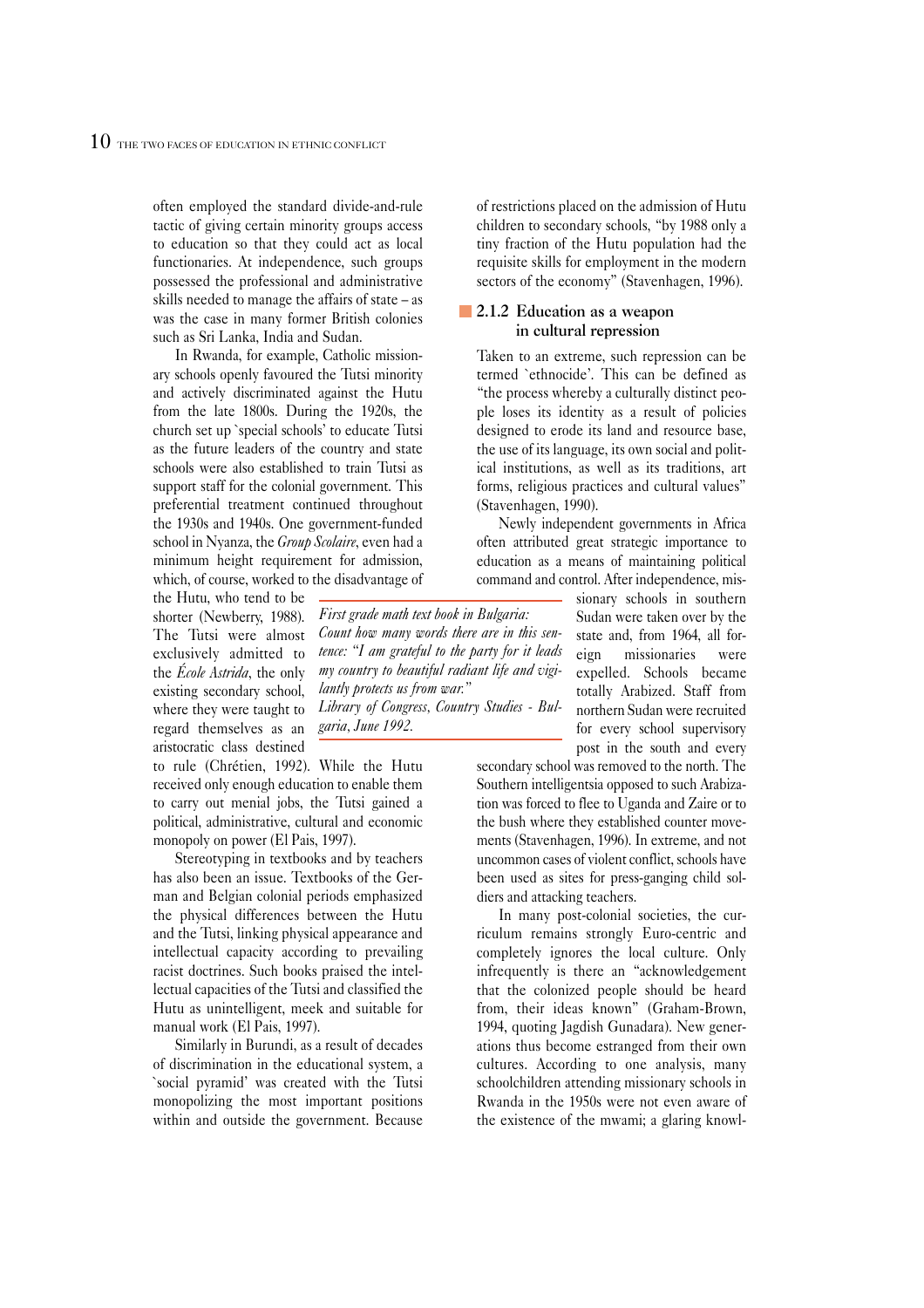edge gap as he was their king (Linden, 1977).

Language is an essential element in the main-

tenance of ethnic and cultural identity and may be, in some cases, the only test for the existence of an indigenous people. "Through its language, a given group expresses its own culture, its own societal identity; languages are related to thought processes and to the way the members of a certain linguistic group perceive nature, the universe and society" (Stavenhagen, 1996). In many cases, the imposition of a dominant language on ethnic groups (both inside and outside the formal school system) is a repressive act, both in intention and outcome – for example the resistance to Afrikaans schooling during the apartheid era. In such cases, groups have sometimes taken up arms to protect their cultural and linguistic rights. It would, however, be a grave mistake to see every effort to impose a common language on a linguistically diverse population as an aggressive cultural act. In Senegal, as described later in this study, it has had a unifying impact. A critical factor in determining whether it unifies or divides is the manner in which other languages are treated. To the extent that they are acknowledged formally and informally to be an important part of the collective national identity, potential tensions may be diffused.

A similar dynamic is evident in the conflict between the Turkish State and the Kurdish minority in eastern Turkey. Kurds are not allowed to use their language in schools and have been subjected to corporal punishment for doing so. Teachers themselves have been dismissed for permitting Kurdish to be spoken in their classrooms. Kurdish children are discriminated against in schools, and often arbitrarily given poor grades. Kurdish publications have been officially banned and professors at university have been imprisoned for conducting research on Kurdish issues (Graham-Brown, 1994).

The existence of a national language can sometimes ease inter-ethnic relations and help eliminate the preconceptions one group has of another (Nsibambi in UNICEF, 1992). However, carrying out an assimilist policy through

*"History is a pack of lies about events that never happened told by people who weren't there".* 

coercion against the will of an ethnic group will obviously provoke dissent (Stavenhagen, 1996).

#### 2.1.3 Denial of education as a weapon of war

Once relations between ethnic groups have deteriorated to the point of violent conflict, the closure and destruction of schools is used as a weapon of war to erode civilian support processes and to punish insurgents in ways that will compromise irremediably the future of their families and their ethnic groups. This kind of intellectual starvation tactic is a violation of basic human rights.

During the conflict in Mozambique 45 per cent of the primary schools were destroyed, and in Rwanda 66 per cent of the teachers fled or were killed. During and after the Intifada, Israel forced the closure of schools for Palestinian children in Occupied Territories, in some cases for two years or longer. And for those children who participate voluntarily or forcibly in armed conflicts, schooling is virtually non-existent. According to one study in Peru for example, of the 107 children in the Sendero Luminoso's Sello de Oro base camp who took advantage of the Repentance Law, only two could speak Spanish, and none could read or write.<sup>9</sup>

Informal education may also be disrupted by militarized conflict, as the fabric of society is stretched and torn. As a community is forced into a survival mode, and as basic social and cultural institutions are challenged, the normal transmission of skills and knowledge from parents and community to children is often interrupted.

#### **2.1.4 Manipulating history** for political purposes

Graham-Brown points out that the control of a government by an ethnic group often leads to "the construction of a version of history ... which heightens the role of that group at the expense of the others ... Suppression of events or cultural ideas ... viewed as subversive or divisive is also common"(Graham-Brown, 1994).

<sup>9 -</sup> From World Vision International, *The Effects of Armed Conflicts on Girls*, p. 16.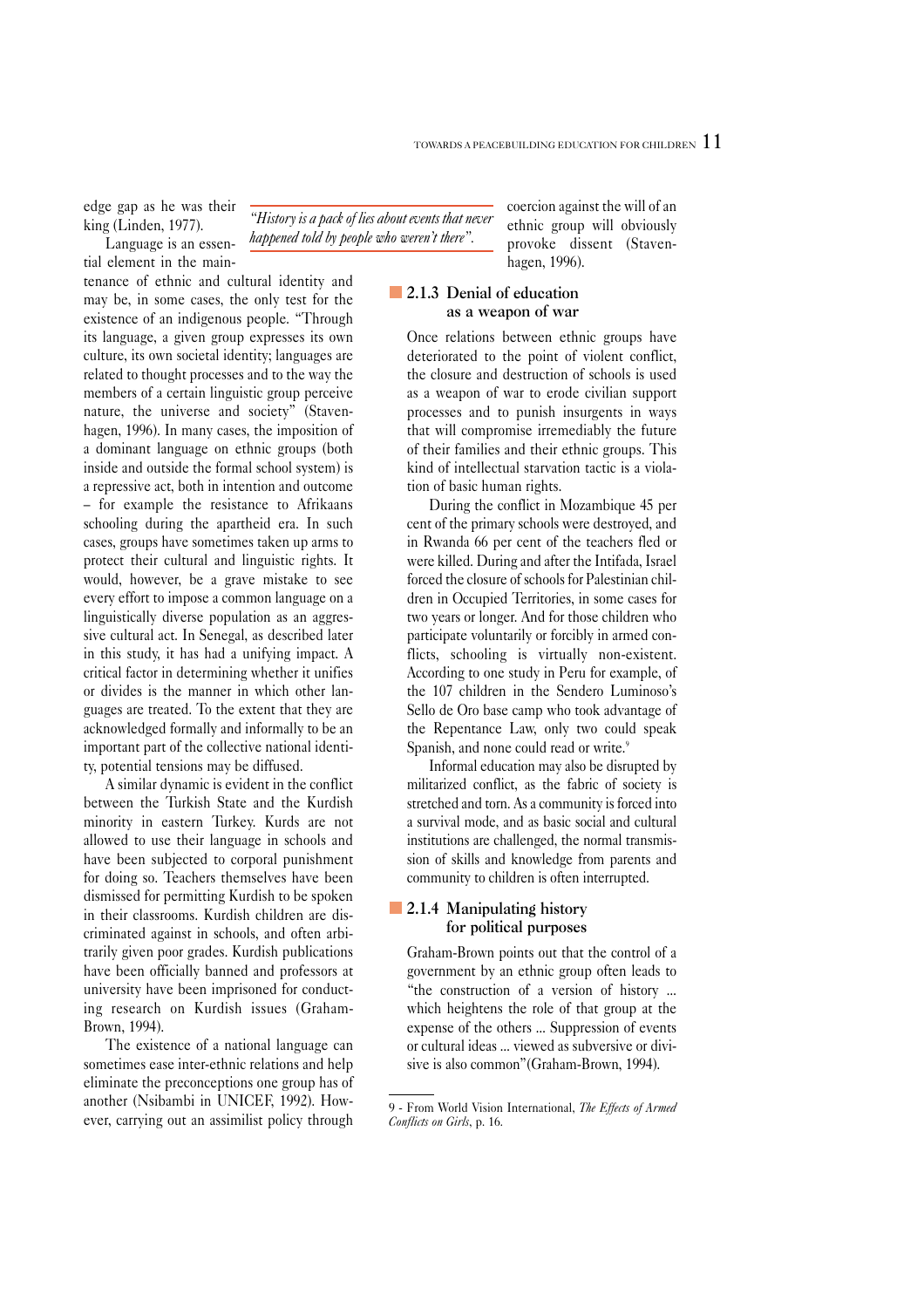But what do we mean when we say that history is 'constructed'? As the critical thinker George Santayana put it, "History is a pack of lies about events that never happened told by people who weren't there." In other words, 'history' is a process by which certain stories and events are highlighted while others are minimized or ignored. One particular set of facts (or 'lies') is agreed upon tacitly and given social sanction and the political

> *…the distortion of history takes place intentionally and unintentionally both through acts*

*of commission as well as omission.* 

seal of approval. It is important to stress that a critical analysis of history does not simply superimpose one set of 'facts and

events' for another set. A critical historiography recognizes that there are competing sets of facts and multiple interpretations of events. However, not all histories are equally valid or legitimate. An obvious example is the effort by those who would have us believe that the mass murder of approximately six million Jews by the Nazis either never occurred or is exaggerated. Even a cursory critical assessment of such an argument reveals the political motivations of its contemporary advocates. In some senses, theirs is an 'anti-history' which attempts explicitly to erase empirically verifiable events for base political interests.

It is appropriate here to continue with the Nazi example to highlight one way in which the schooling system and other public institutions were used by the Nazi regime to 'normalize' internal oppression and unthinkable systematic violence. Ordinary Germans and those who worked in state institutions eventually internalized rules of exclusion, thereby alienating such groups as Jews, gypsies and homosexuals. It was then a small step from exclusion to dehumanization to 'extermination'. Education systems legitimized the most appalling events and ideas – from eugenics to an 'Aryan' state. Although many ordinary people came to accept such authoritarian rules, real control came not from acceptance, but from the failure of individuals to reject them. The role of the educational system in legitimizing such actions cannot be overestimated. Authoritarian regimes do not just bypass the critical functions of the education system, they subvert them to their own ends.

It is important to emphasize that the distortion of history takes place intentionally and unintentionally both through acts of commission as well as omission. If Nazi Germany is a case of an intentional act of manipulation and distortion then the invisibility of pre-colonial Africa from mainstream history is a prime example of distortion through omission. The same can be seen in the historical exclusion by

dominant African groups of non-dominant African communities, as well as subjugated groups like the Dalits or tribal peoples in India who are seen as having no great

past or history. Indeed, the 'great men' of history have been heroes of war, rather than the heroes of peace. Each of these features of mainstream study of history has a profound effect on our understanding of the present and the future as well as the past.

The study of geography, as well as history, has been drawn into ethnic politics. In 1992, for example, Vidya Bharati prepared a new set of history textbooks that were to be used in schools in Indian states controlled by the BJP, the principal extremist political party. It was noted that in BJP-sponsored textbooks:

"The revivalists depict the Mughals as foreigners and oppressors, and interpret Indians' achievement of freedom from English rule as but the latest episode in a long ongoing struggle to free India from foreign influences. Muslims are, by this interpretation, the contemporary incarnation of the Mughal pattern of dominance." (Vidya Bharati, 1992)

Military conquest and changes in political control have led to the imposition of new names for old places by the new occupiers. In Israel for example, old Palestinian village names are replaced by Hebrew names. In the Aegean, Turks and Greeks clash over name changes in Cyprus and other contested islands. In the Balkans, the ethnic cleansing of village names followed the ethnic cleansing of villages. Geography texts and classes can serve to legitimize such conquests through the use of politicized nomenclature.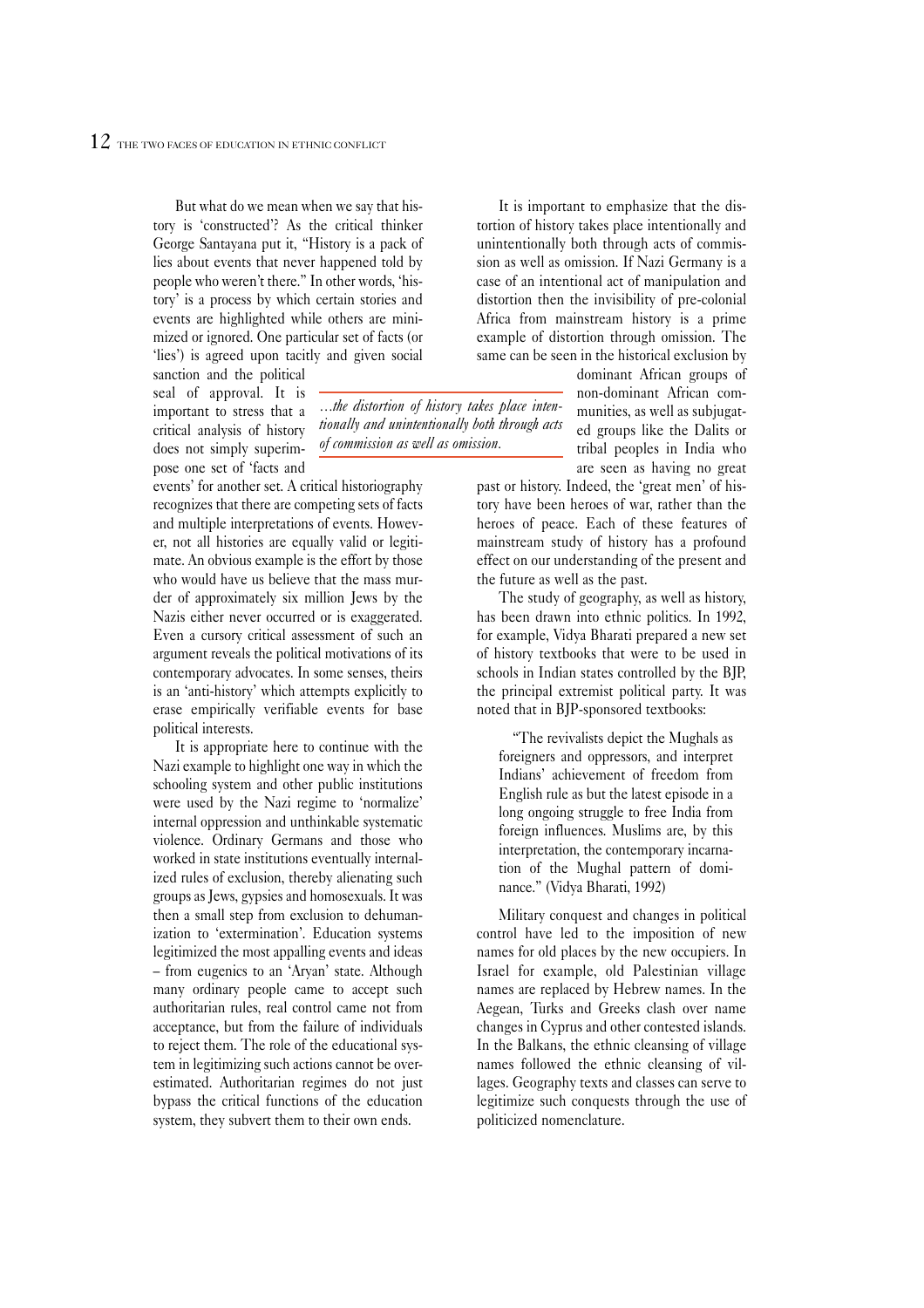Under conditions of inter-ethnic tension, national elites often force teachers to follow curricula or use textbooks that either homogenize diversity and difference or worse, present it as a threat to be feared and eliminated. The history of inter-group relations is often cast as an unbroken and unvarying process of conflict. In the hands of capable ethnic manipulators, past events (factual and fictional) are used to illustrate historical wrongs, humiliation and exploitation. The single objective of such individuals is the mobilization of tribal support for their respective political projects. Past histories and current instances of intergroup cooperation and intermarriage are frequently expunged from public memory, as the hostilities of the present (again factual and fictional) are projected onto the past. Heterogeneity is presented as a threat to the coherence and unity of the political entity. Yet, the real danger is that the centralization and homogenization of educational policies, historical pasts and institutions can lead to greater levels of disintegrative tendencies. Obviously the situation varies from case to case. But educators and political actors have an obligation to

recognize and address such issues in a more concerted and systematic manner than has been the case in the past.

#### **2.1.5 Manipulating textbooks**

Ethnic intolerance makes its appearance in the classroom in many ways. One issue gaining increasing attention in many parts of the world is the militaristic nature of much of the history taught in schools and the relative neglect of the gains civilizations have made in peacetime. Wars frequently occupy a prominent place in history curricula and are sometimes the central theme of the literature studied as well. This emphasis can lead to violence being accepted as a legitimate expression of political power. This strong focus on historical bloodshed does little to foster a climate of tolerance.

Textbooks have often been shown to contain negative ethnic stereotypes, as in the case of Rwanda.10 Similarly, in Hitler's Germany, textbooks incorporated a racist doctrine, legitimizing the exclusion of groups such as Jews and the Roma.

*In the Balkans, the ethnic cleansing of village names followed the ethnic cleansing of villages.* 

UNESCO has recently concluded that the tendency of history textbooks to exalt nationalism and address territorial disputes correlates with the xenophobia and violence found in many countries today. What is taught in history class and how it is taught is highly political and can foster either animosity or peace.11 A review of the textbooks used in the segregated schools of Sri Lanka in the 1970s and 1980s, for example, found Sinhalese textbooks scattered with images of Tamils as the historical enemies of the Sinhalese, while celebrating ethnic heroes who had vanquished Tamils in ethnic wars.12 Ignoring historical fact, these textbooks tended to portray Sinhalese Buddhists as the only true Sri Lankans, with Tamils, Muslims and Christians seen as nonindigenous and extraneous to Sri Lankan history. This version of national history, according to one commentator, has been deeply divisive in the context of the wider state.<sup>13</sup>

Arabs are accorded a small place in Israeli textbooks in comparison to other historical forces. Napoleon and the French Revolution occupy more pages than Arabs in history text-

> books. Quantity does have a quality value, as it dictates the number of class hours dedicated to the teaching of

the topic. Israeli history textbooks, like the teaching materials of most other nations, strive to enhance patriotism among new generations. One way they do this is to emphasize Jewish-Zionist narrative, which centres on the Jewish heroes who fought and overcame the local Palestinians and survived despite the hardships of the land and the strength of foreign regimes.

This emphasis, as Professor Ruth Firer of the Truman Institute at the Hebrew University of Jerusalem points out, does little to decrease the enmity between the people involved (Firer, 1998). Some new history textbooks in the Hebrew language offer a revisionist way of looking at the formal history. These texts, written by a group of historians who are called 'Post-

<sup>10 -</sup> El Pais, 1997.

<sup>11 -</sup> UNESCO, 1998. 12 - E. Nissan, 1996.

<sup>13 -</sup> Ibid.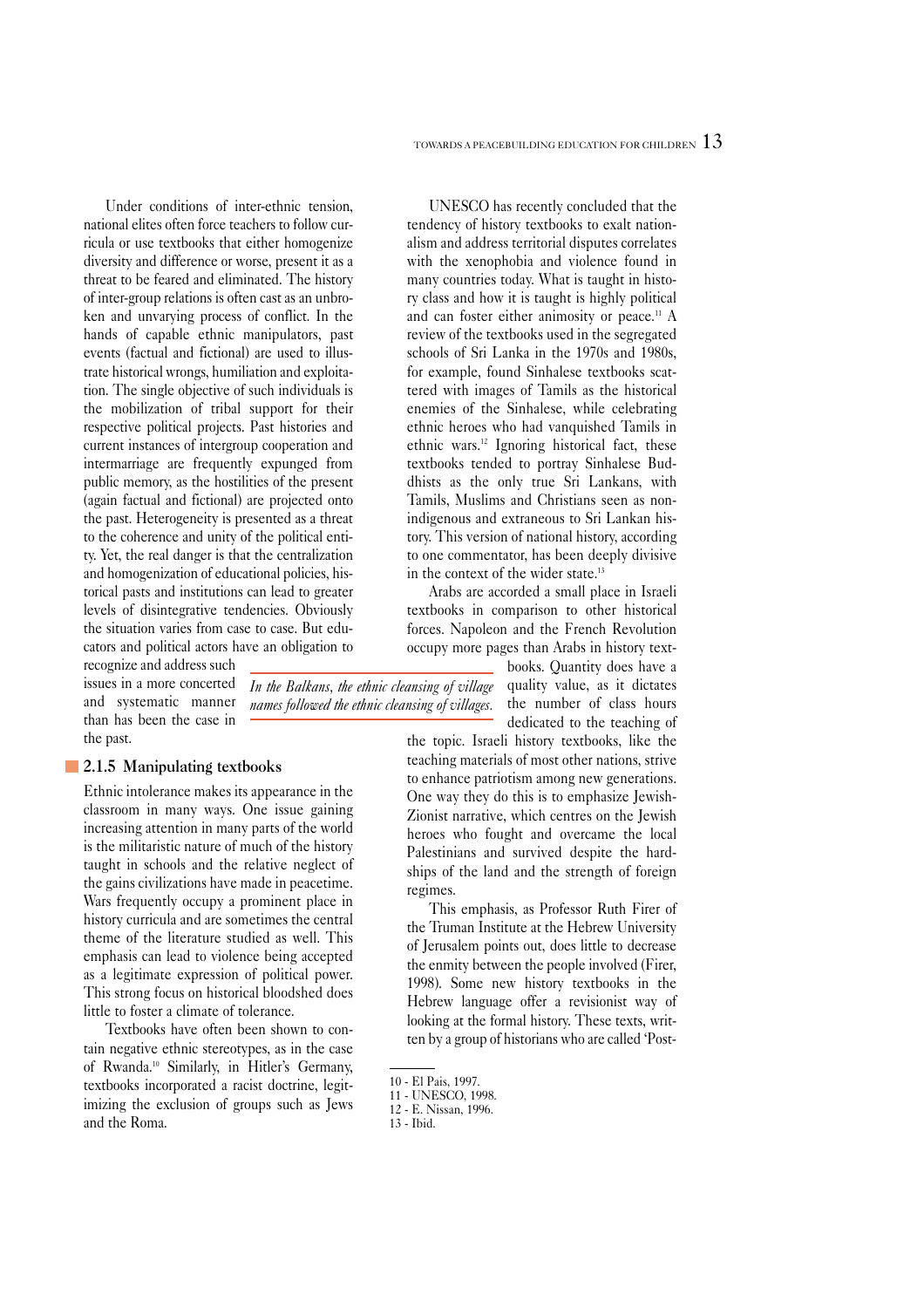Zionists' and 'the New Historians', include facts that have been excluded from the national consensus, trying to look at the past and present from outside, rather than from inside the Israeli Jewish community. Their revised version of Zionist narrative is largely disputed by the Israeli public, however, and their material is usually found in the appendices of textbooks, rather than in the main chapters.

#### 2.1.6 Self-worth and hating others

One South African parent, in a survey conducted in Soweto, South Africa, stated that apartheid education made blacks see themselves as inferior: "You have to see yourself as the poorest of the poor because, according to the South African government, that is the way God has made you. Our education does not make you question this pre-supposed status" (Graham-Brown, 1991). Similarly, an analysis of the method and contents of Soviet education, provided by Peeter Mehisto, Counsellor to the Ministry of Education of Estonia (UNICEF 1993) is also particularly revealing. Citing the "intellectual and moral poverty" of Soviet education, he states that:

"Despite its rhetoric, Soviet-style education denied personal responsibility, subjugated the individual and served bureaucratic and military interests. It favoured top-down, fact-based forcefeeding which focused on the need for the correct answers as opposed to the need to teach skills for learning. Education was centred on the teacher, not the learner. This stifled individual initiative. It gave no rewards for individuality, but instead rewarded conformity and passivity" (Graham-Brown, 1991).

This description of formal education processes is probably accurate in relation to many other settings – North, South, East and West. How deeply this kind of instruction affects the individual's ability to make considered judgments and to take responsibility for his or her own actions is an important question. However, as a starting point, it is essential that we acknowledge the linkages between a child's sense of self-worth and his or her susceptibility to manipulation. An inability to make reasoned judgements leaves children vulnerable to exploitation, whether as child soldiers, or the next generation of ethnic mobilizers. In a masterful study on the origins of genocide and other forms of mass group violence, Irvin Staub addresses, among other issues, the linkages between low self-esteem and scapegoating.

"Blaming others, scapegoating, diminishes our own responsibility. By pointing to a cause of the problems, it offers understanding, which, although false, has great psychological usefulness. It promises a solution to problems by action against the scapegoat. Devaluation of a sub-group helps to raise selfesteem. Adopting an ideology provides a new world view and a vision of a better society that gives hope. Joining a group enables people to give up a burdensome self, adopt a new social identity, and gain a connection to other people. This requires action, but it is frequently not constructive action."14

Intolerance is also expressed in less tangible ways. Teachers from the majority culture may display negative attitudes towards minority students, expect very little from them and fail to recognize and encourage their individual talents. Testing, moreover, is often geared to majority cultures, or is left to the discretion of individual teachers or schools. The lack of control over the process can result in gross injustices. Girl pupils from minority groups must also contend with additional genderbased discrimination – if they have had the good fortune to get to school in the first place.

#### 2.1.7 Segregated education to ensure inequality, lowered esteem and stereotyping

In South Africa, the education system sustained and perpetuated the apartheid system.

<sup>14 -</sup> E. Staub, *The Roots of Evil: The Origins of Genocide and Other Group Violence* .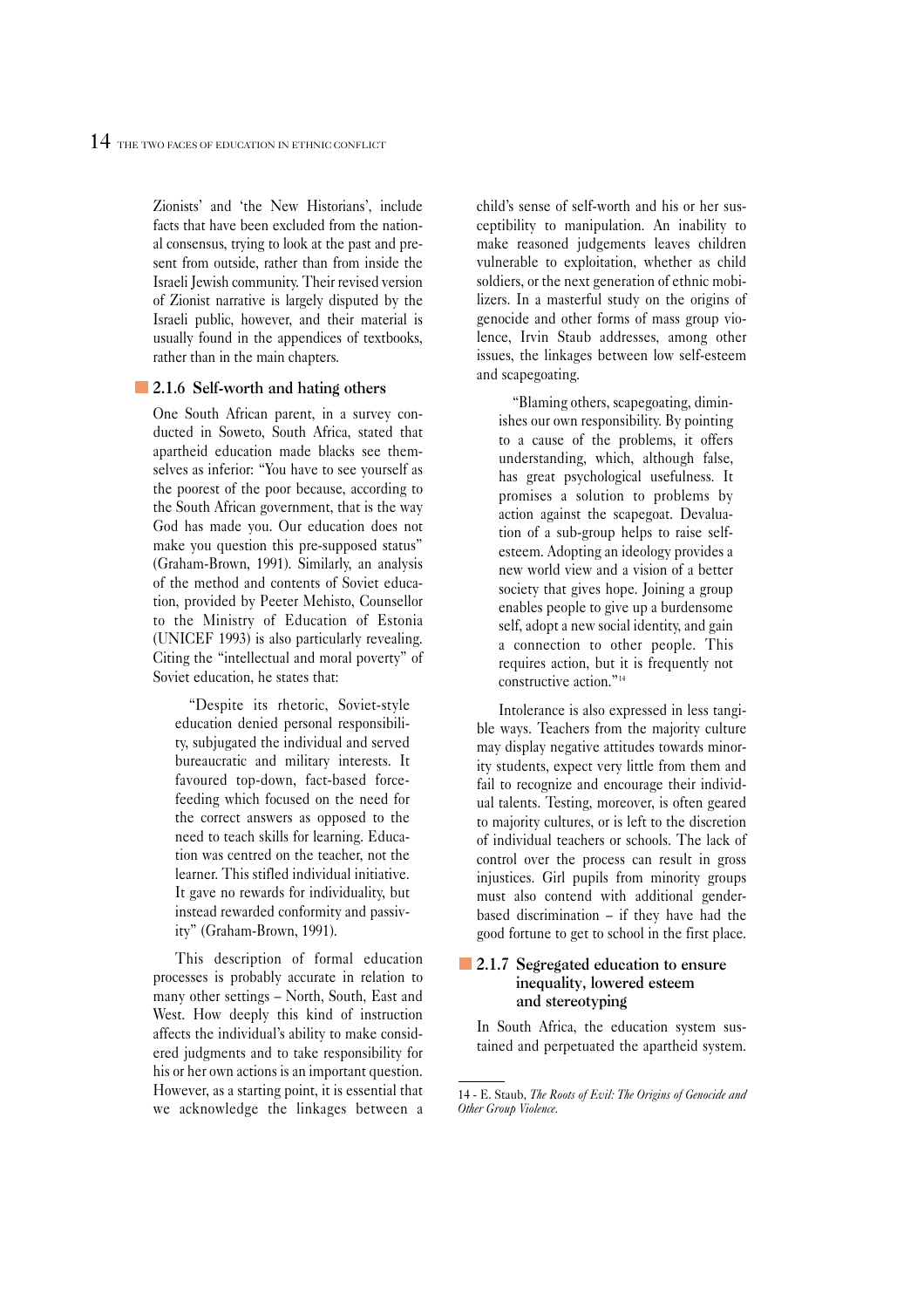According to the logic of the system, education had to be segregated because the level of instruction deemed "appropriate" for blacks was far lower than that required by white people. According to Graham-Brown, "because of its pivotal role in sustaining the apartheid system, education has always been a central political issue, and is perceived by all parties to the conflict as a terrain over which political struggle occurs" (Graham-Brown 1991). Unequal, segregated education was both a reflection of, and a contribution to, the repressive apartheid system. The symbiotic relationship between apartheid schooling and apartheid politics, meant that all ameliorative efforts were doomed to failure, unless they addressed both simultaneously.

Scholars have found that colonial education policies in Rwanda introduced a more marked stratification between ethnic groups than had existed in the past. As stratification was intensified, ethnic distinctions were sharpened. These processes, moreover, helped to foster the emergence of a new and broader identity group (Hutu) based on the resentment of the dispossessed. (Newbury, 1988).

In countries in the North where there has been ethnic strife, minority ethnic groups have often been limited to an inferior education in separate (implicitly or explicitly) educational systems – as in the early days of conflict in Northern Ireland, and the inner city areas of France and the United States. As education is increasingly seen as an important resource for success in today's technological world, its unequal provision is increasingly likely to be a cause for tension and conflict.

In Northern Ireland,<sup>15</sup> segregation along religious lines was almost total until the 1980s. Some early commentators even blamed the Troubles on religiously segregated schooling and argued for the development of integrated schools. Segregation, they said, emphasized differences and encouraged mutual ignorance and, perhaps more important, mutual suspicion. Catholic school-leavers in Northern Ireland have been shown to have, on average, lower qualifications than their Protestant counterparts and hence reduced job opportunities. A government-sponsored study in 1973 found that this stemmed, in good part, from unequal funding arrangements. State schools, overwhelmingly attended by Protestants, received full state funding, whereas independent Catholic schools had to rely largely on their own resources. The exclusionary character of the political system and the corresponding state mechanisms were based on the maintenance of the Protestant ascendency that had taken firm root over the four decades since the partition of Ireland. The "social contract" between the state and the majority Protestant community represented a collaboration to maintain a particular social, political and economic order of exclusion. The prominent Irish historian Patrick Buckland described Statesociety relations as follows:

"Since parties and majorities require tangible rewards and individual satisfaction as well as words and organization, the whole government machinery became geared to ensuring the contentment and continued support of the different sections of the party. Discrimination became built in to the processes of government and administration, as the government pandered to Protestant and Unionist whims large and small – whether they concerned the upkeep of a particular piece of road, the educational interests of the Protestant Churches or the local defence of Unionism."16

While the situation varies from case to case, the results of the discrimination and humiliation suffered by the individual children of ethnic minority groups include under-achievement and alienation. Minority children often leave school feeling inferior, or at least convinced that the majority groups in their society consider them inferior. Equally dangerous, children of the majority groups learn to think of themselves as being better than others. They are not taught to respect the values and traditions of the

<sup>15 -</sup> Discussion on Northern Ireland is drawn from Gallagher, 1998.

<sup>16 -</sup> Patrick Buckland, *A History of Northern Ireland*.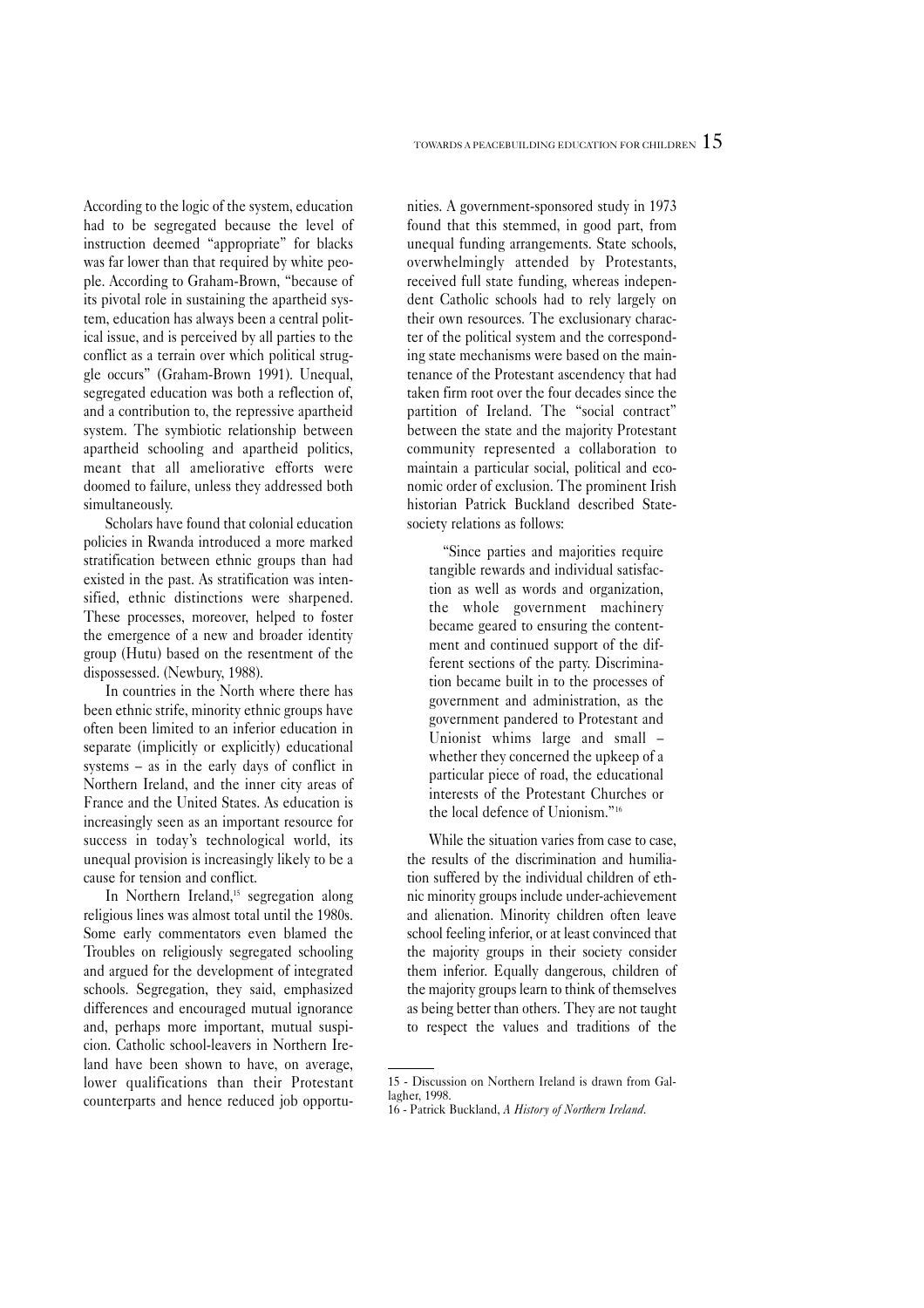minorities with whom they live. Minority children who drop out of school are left without the tools needed to realize their full potential in a world where literacy is becoming more

*Just as Frantz Fanon recognized the need to decolonialize the minds of formerly colonized peoples, so it is essential that we recognize the need to de-segregate the minds of formerly segregated peoples.*

and more essential for survival. Many children leave school with a profound distrust of the institutions of the State in which they live and, because of the poor quality of education they have received, they are particularly susceptible to the machinations of ethnic mobilizers. Their lack of preparation also makes them vulnerable to being institutionalized or coming into conflict with the law. On a societal level, the discrimination endured in schools can plant the seeds for ethnic divisions and conflict.

#### **2.2 POSITIVE**

#### 2.2.1 Conflict-dampening impact of educational opportunity

In the United States, confronted by ethnic tension in the late 1960s, the Government tried to establish greater equality of provision, and set up bussing programmes, affirmative action programmes (including Head Start for pre-school children) and later, the so-called magnet schools in inner-city areas; schools given extra funding and equipment in the hope that their superior education would attract white students back to these areas. Since the early 1990s, the United States has expanded school choice by allowing the creation of charter schools; schools established by communities, parents and educators to accommodate their diverse requirements. These schools receive public funds and are accountable for their results to public authorities, offering low-income families a degree of educational choice formerly unavailable to them and eliciting a high degree of parental participation. While many inequities remain in educational provision in the United States, and while not all educational policies adopted have been entirely successful, the clear demonstration of political will to make changes has, no doubt, contributed to preventing ethnic tensions escalating out of control in the United States.17 Similarly, on the west coast of the United States and elsewhere (e.g., Canada) bilingual education programmes also appear to have had a positive impact in increasing inter-group under-

standing, and decreasing community tensions.

#### 2.2.2 Nurturing and sustaining an ethnically tolerant climate

Catholics and Protestants in Northern Ireland were educated in segregated schools until 1981. The Government has recognized the damage caused by ethnically segregated school systems and has progressively equalized the funding of Catholic and Protestant schools. Considerable resources have been devoted to a number of 'bridge-building' initiatives aiming to give children of each religion the opportunity to learn about each other. Education for Mutual Understanding (EMU) for example, is a compulsory part of the school curriculum. According to Tony Gallagher of Queens University, Belfast, it is clear that conciliatory educational policies in Northern Ireland have contributed to mitigating the conflict, although schools could be used even more efficiently to further community relations.18 Maintaining a focus on Northern Ireland, the next section continues the discussion of the creation of an ethnically tolerant climate with specific reference to the 'desegregation of the mind'.

#### 2.2.3 The de-segregation of the mind

Just as Frantz Fanon recognized the need to decolonialize the minds of formerly colonized peoples, so it is essential that we recognize the need to de-segregate the minds of formerly segregated peoples.<sup>19</sup>

Communities cannot desegregate until the idea of de-segregation has taken root – not necessarily in every member of a community, but in enough individuals to develop a sustainable critical mass of interest in fundamental

<sup>17 -</sup> A. Gallagher, 1998.

<sup>18 -</sup> Ibid.

<sup>19 -</sup> F. Fanon, *The Wretched of the Earth*.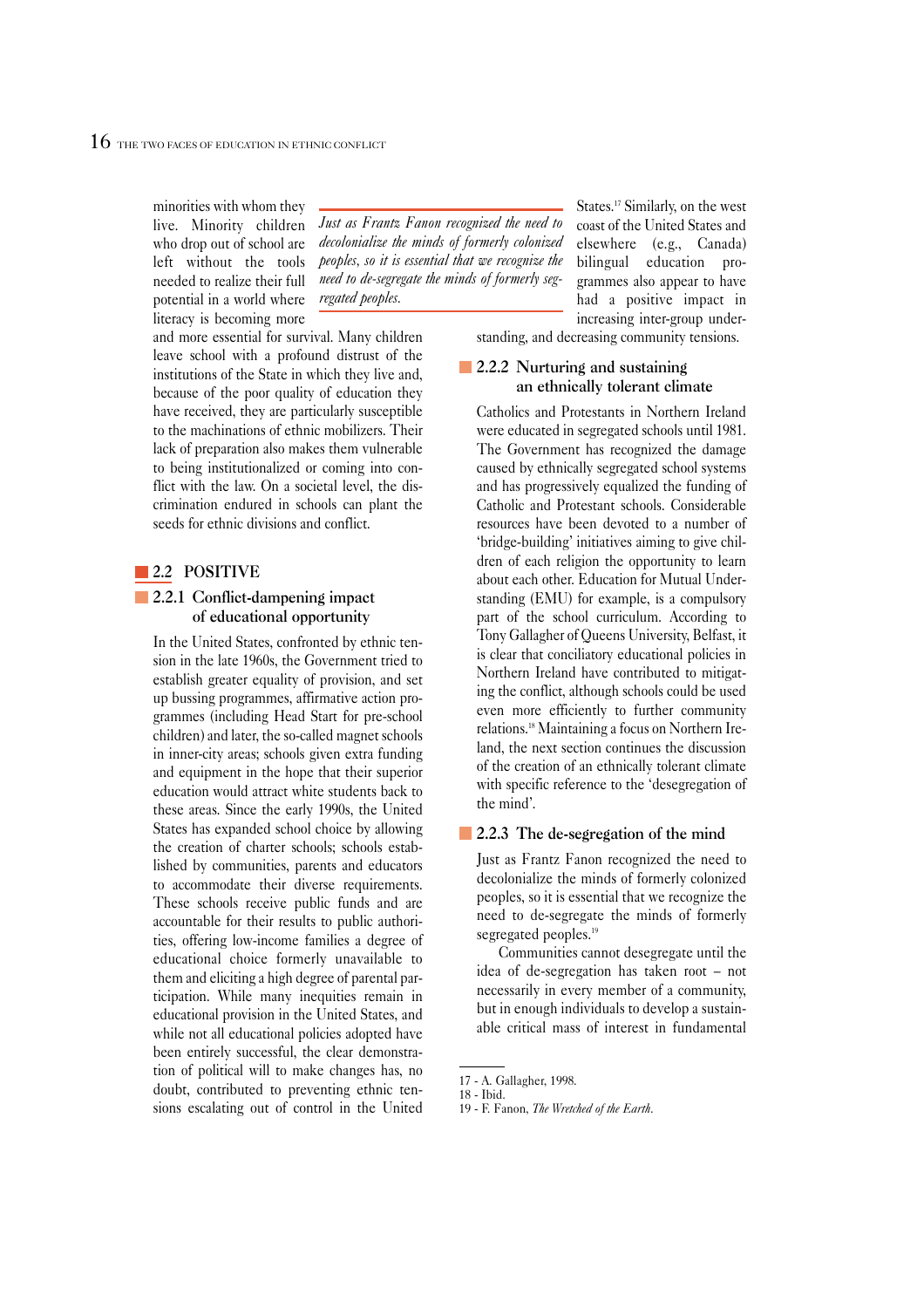change. As illustrated in the examples of Northern Ireland and the United States, schools have played a pivotal role in this process over the years. This is possible because of the intimacy of the relationship between teaching and learning. This creates the space within which the character, or biography, of a student may be affected (for good or for ill) in ways that are reflected in their relationship to and their behaviour in the world outside the walls of the

*geography.* 

*When schooling exercises a positive impact on the processes of de-segregation, it does so through that intimate connection between biography and*

classroom. When schooling exercises a positive impact on the processes of de-segregation, it does so through that intimate connection between biography and geography.

The case of Northern Ireland provides a useful point of reference for assessing the role and impact of de-segregated education on the dynamics of peace and conflict in ethnicized settings. In this case, we have seen education play a critical role in enabling members of the middle class to transcend sectarian divisions. Since the Second World War, the Catholic middle classes have expanded and diversified as a result of improved educational opportunities and the demands of new industries for professionally trained administrators and middle managers. An outward-looking, more liberal attitude in the economic realm coincided with a parallel process in the religious realm with the liberalization of the Catholic church – exemplified during the period of Pope John XXIII (1958-63) and the changes promulgated by the Second Vatican Council, including encouragement of ecumenism. A perceived liberalizing trend in the Catholic church, coupled with political and economic liberalization, allowed the rise of less sectarian, more technocratic leaders in Northern Ireland such as Terence O'Neill, and in the Republic of Ireland, including Sean Lemass. Not surprisingly, the ensuing fear of change was harnessed to the anti-liberal, anti-ecumenical programme of protest that allowed the rise of Ian Paisley.

Even within those areas of high sectarian conflict such as Belfast, middle class moderates are challenging the sectarianism of segregated neighbourhoods by moving into integrated areas like Malone Road in South Belfast and parts of North Belfast. There appears to be a steady migration from the staunch Catholic and republican neighborhoods in West Belfast where many had sought protection during the worst violence of the early 1970s.20 Since then, there has been a move toward integration in owner-occupied neighborhoods, particularly by the Catholic middle

> class who are less afraid to move into Protestant areas – that is, into middle and upper middle class Protestant areas

The gradual moves away from segregated education, the inclusion of Education for

Mutual Understanding in the curriculum and other liberal trends within the school system reinforced – and were reinforced by – liberalizing trends in the political and economic sphere in Northern Ireland, Ireland, and Europe more broadly. When a conjuncture of such forces exists, a mutually reinforcing positive dynamic sets in. Where such forces do not exist, the challenge to is to nurture them individually to create a synergy in which the collective impact is greater than the sum of the individual parts.

#### **2.2.4 Linguistic tolerance**

A sensitive handling of linguistic issues can also contribute to the building and maintenance of peaceful relations within and between different ethnic groups. In Senegal, for example, where there are 15 different linguistic groups and where Islamic and Christian populations have long co-existed peacefully, no civil wars have occurred since independence from France in the 1960s (Stavenhagen, 1996). One important factor in explaining the relative 'ethnic peace' of that case is that after independence French was made the official

<sup>20 -</sup> John Morrow of Corrymeela estimates that previously the composition of South Belfast had been approximately 80 per cent Protestant and 20 per cent Catholic, whereas now it has been estimated to be evenly divided between the two groups. Such dramatic changes were also evident in North Belfast (Kenneth Bush, personal interviews, Belfast).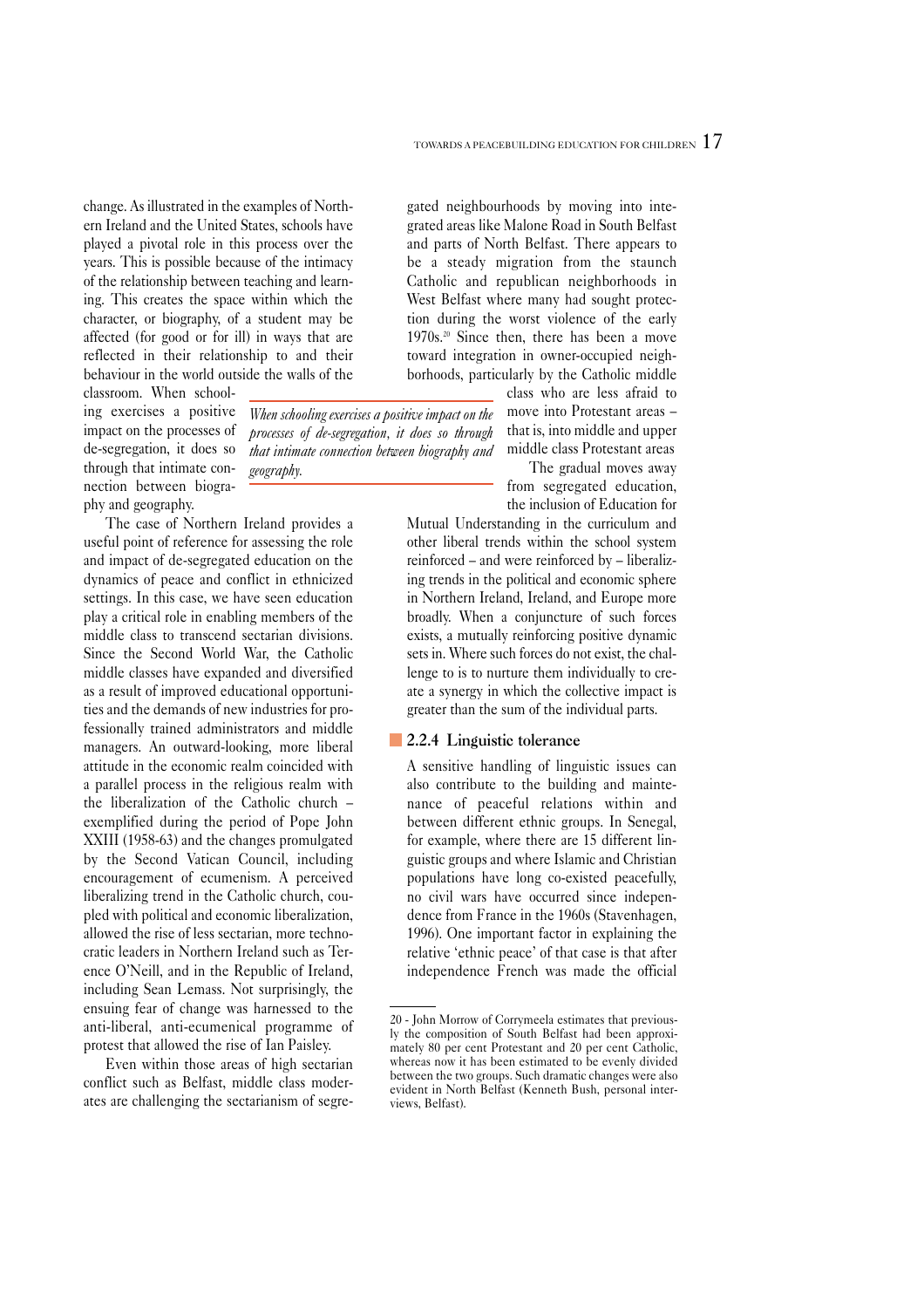language in a conscious effort to prevent linguistic conflict, while Diola, Malinke, Pular, Serer, Soninke and Wolof were declared to be national languages. Not only are these languages a critical part of the curriculum, they are also used in radio and television broadcasts and literacy campaigns. While Wolof could have been declared the country's official language, given its predominance, this was never attempted as it would have offended different ethnic groups.

Many other governments have now recognized the importance of making school a less alien place for ethnic minority children. One solution is to use their mother tongue in the classroom, at least in the early grades. As well as improving their chances of learning, mothertongue instruction helps children to be proud of the language they have used from birth and reinforces their self-esteem, sense of identity and sense of belonging. It also prevents language loss, which may have been a continual process since the dawn of civilization, but is a kind of linguistic Darwinism, representing a loss of a unique perception of the world, a way of life and a knowledge system. As such, it diminishes our common humanity.

Mother tongue provides the child with the best medium to learn at early stages; hence literacy in their first language precedes literacy in the second. Moreover, acquisition and development of the first language assists in the successful acquisition of the second (dominant, national or majority language), which means that first language enhances and does not detract from the learning of a second language.

While teaching a national language in schools is part of nation-building, there is no evidence that teaching of minority languages necessarily diminishes a sense of political unity. In fact, compelling smaller groups to accept the linguistic dominance of the majority is a major cause of ethnic tensions and political instability, as has been seen in Kosovo.

The use of first language in schools helps to develop an inclusive ethos. It is difficult to marginalize children with different languages, cultures and histories if these are integral parts of the education process. Bilingual education

will help ethnic groups participate as citizens of the countries in which they live, presenting them with the knowledge and means to defend their interests as well as revitalizing and strengthening their own cultures. If thematic areas from the dominant culture are then brought into the education process in a nonconflictual and non-substitutive way, this can assist the process of understanding. More importantly, in the context of majority/minority; dominant/subordinate relations, it is the majority and the dominant that really require understanding of the minority/subordinate cultures (Aikman, 1997).

The Committee on the Rights of the Child has taken up the issue of languages on different occasions in its review of States' initial or periodic reports. It stressed, for example, the need to allocate resources to translate school materials into minority languages in Myanmar (*Myanmar IRCO, Add.69, para. 39*). It encouraged the UK Government to provide further support to the teaching of the Irish language in schools in Northern Ireland (UK IRCO, Add.34, para. 33). It has frequently encouraged States Parties to take steps to ensure that teachers capable of working with minority children are trained and their services made available in every region of a given country. It has also acknowledged the need for minority groups to learn the majority language to ensure access to secondary and higher education on an equal footing (China IRCO, Add.56, paras. 19 and 40).

There are costs involved, including developing learning materials and training teachers in bilingual education approaches, and some countries feel that bilingual education is simply not 'cost-effective'. But these costs should be weighed against the price society pays for high dropout and repetition rates in schools where such language programmes do not exist. In conflict-prone areas, insensitivity to the cultural and linguistic needs of ethnic minority groups has been shown to have a very high price indeed.

#### 2.2.5 Cultivating inclusive citizenship

There is an important positive role for intellectual leaders to play in developing new con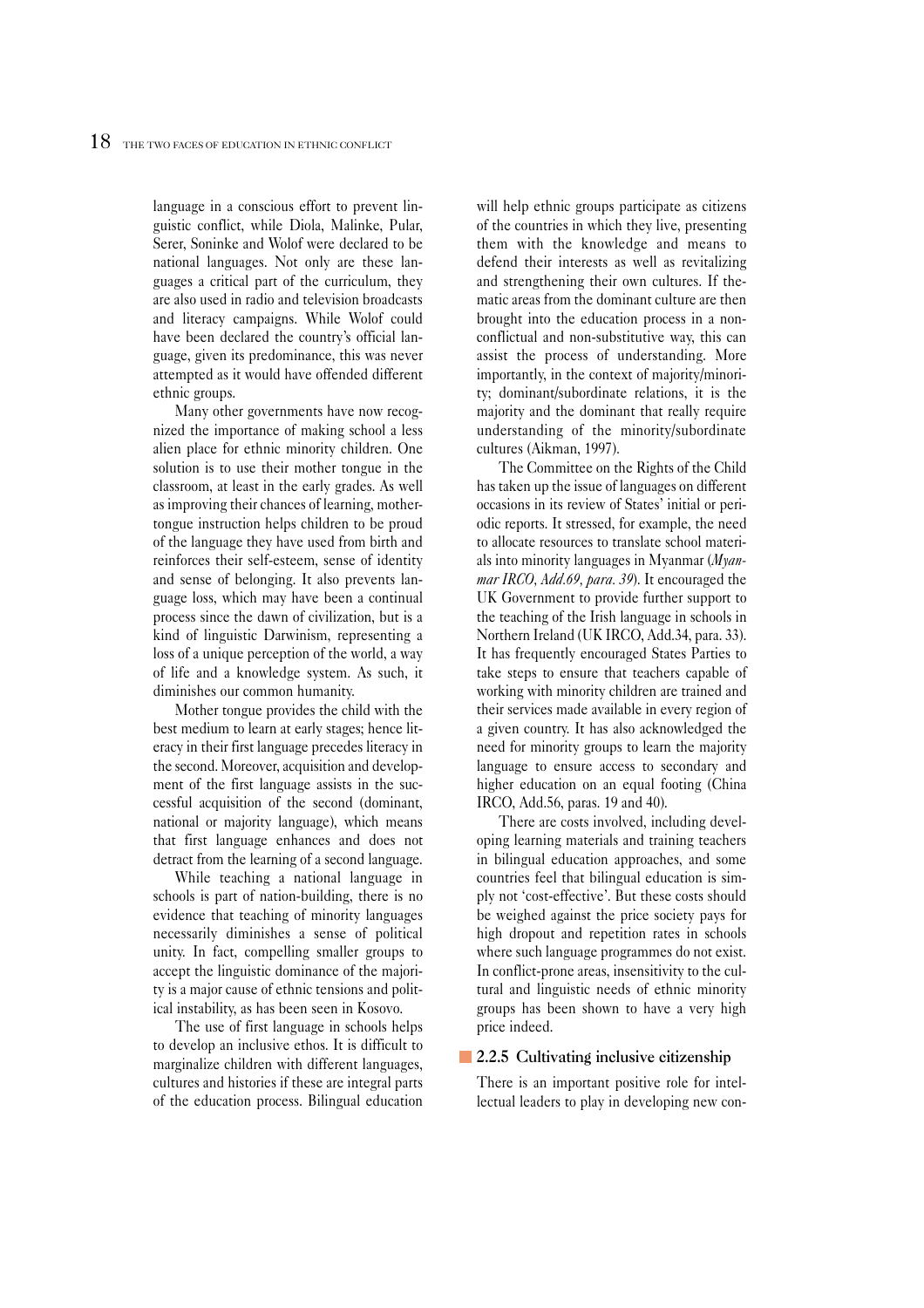cepts of the state, and its relationship to the citizen. And there is a need to move away from the idea that a particular ethnic group, perhaps claiming descent from a common ancestor, is the only legitimate holder of state power and toward ideas of nations as multi-cultural entities, though with a distinctive cultural profile. The objective of this exercise is to create a shared understanding of, and connection to, the state through an expanding process of inclusion rather than exclusion. By highlighting commonality and shared experiences and objectives, the intention is to create the common ground necessary for constructive and supportive bonds to develop within and between civil society and the state.

The Council of Europe, aware that, in the interests of regional stability, history teaching across the former Soviet Union must be reformed, is supporting work on a new history textbook for children of the Caucasus. Known as the Tbilisi Initiative, the project brings together historians in Armenia, Azerbaijan, Georgia and Russia. Their task is to compile a textbook that is not "written in a triumphalist, polemical or even vindictive style," but rather "neutral and realistic, and free of ideological and political stereotypes." Military issues will be dealt with, but not given undue prominence. The textbook is meant to replace the standard textbook for the region, *A History of the USSR*, which had completely ignored the history of the Caucasian peoples.

There have been recent efforts on the part of the professional education community to establish a set of international standards for civics education. These standards go to the heart of the necessity for compromise. Instead of attempting to establish the rights and privileges of minority populations, they attempt to delineate the obligations and responsibilities for all populations, majority as well as minority.

The proposed international professional guidelines include standards of many kinds. They include standards for curriculum content, for example, presenting different views of history and different opinions on its contemporary relevance. They include a set of terms to identify different levels of critical thinking – being able to identify a concept; describe it; explain it; evaluate a position about it; take and/or defend a position concerning it. They include a set of standards for participation in civics, being able to manage a conflict, build a consensus, influence others by moderating someone else's view, etc. Lastly there are standards proposed for terminologies used in civics – civil society, constitutional rights, private opinion, citizenship obligations and so on. These components constitute an international precedent, establishing for the first time an international standard for curriculum excellence in civics.

The purpose of establishing an international professional standard is to actively establish a set of principles against which each country and each local curriculum authority may measure its own civics curriculum (Center for Civics Education, 1994; CIVITAS, 1995; Center for Civics Education, 1997; Heyneman, 1995a, 1995b). If this effort proves successful, then national authorities around the East and Central Asia region will have a professional benchmark against which to judge local curriculum authorities. The opposite also pertains, and local and minority curriculum authorities will have an international benchmark by which they can measure the degree to which national curricular authorities are fair and balanced in their views of history and civil rights and responsibilities. Of course, whether those in authority will agree to impose such externally-created benchmarks is another matter entirely.

#### 2.2.6 The disarming of history

One possible negative impact of education is the manipulation of history for political ends. The opposite side of this same coin can be seen when education serves to disarm history. In this context, all children have a right to know and to understand their own personal story, that is, they have a right to know their own place in a larger history. Not only do young people need access to these stories, but more importantly, they must be able to read them critically so that they can become active participants in writing their own stories. This requires the cultivation of skills that will enable them to analyze and assess those facts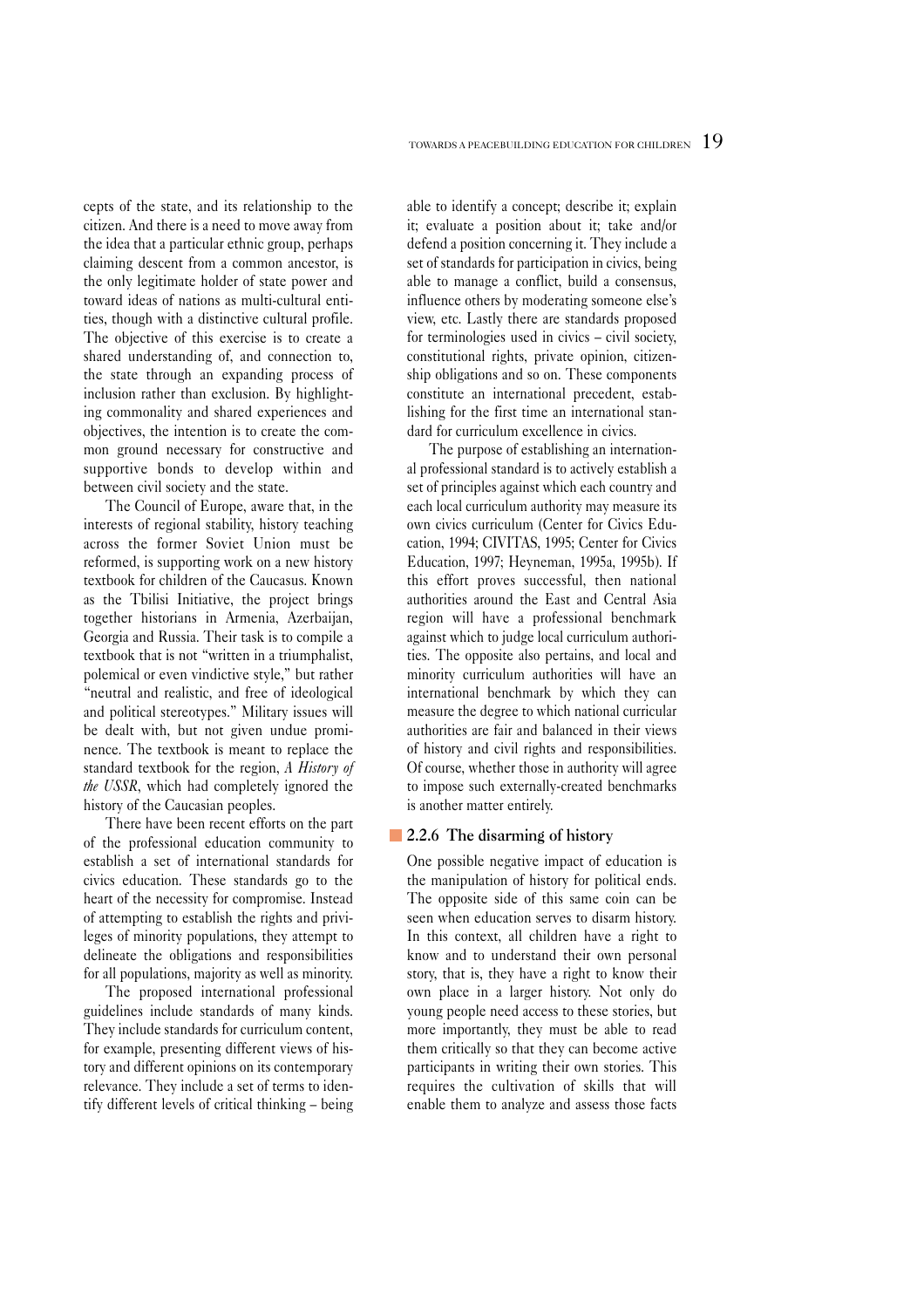and events that are presented to them as the foundation of their historical selves. Too often, history is presented as a rigid concept and children are led to believe that their place in history and their associated roles cannot be challenged, let alone changed. For example, if children are taught that they are members of a besieged community, the idea – let alone the opportunity – to develop neutral and interdependent relationships with outside communities is very unlikely to arise.

Critical historiographic skills are essential if young people are to be able to identify the intersection between their personal stories and larger collective histories. Only when young people realize that histories are constructed rather than given, can they even begin to contemplate challenging and changing the behaviour that poisons inter-group relations.<sup>21</sup> Further, the Machel Report recommends that national teachers' unions in areas where ethnic conflicts have occurred hold consultations on how curricula can contain manifestations of nationalism, anger and aggression. The curricula should try to help children and young people see the effects of war on themselves, their families and their communities:

"The contents and process of education should promote peace, social justice, respect for human rights and the acceptance of responsibility. Children need to learn the skills of negotiation, problem solving, critical thinking and communications that will enable them to resolve conflicts without resorting to violence<sup>"22</sup>

In addition, education systems should be encouraged to include instruction about the fallacies and perils of ethnic prejudice and the duty of individuals to be alert to their own tendencies to engage in ethnic stereotyping.<sup>23</sup>

Deeply rooted ideas and vested political interests often make it difficult to address the manipulation of historical representations – especially in textbooks. This issue is particularly difficult when governments or dominant groups stress singular national identities. Yet, as discussed in Section One, individuals always have more than one identity by which they define themselves. This multiplicity of identities does not necessarily detract from national loyalty. In this context, we need to ask: what is the role of education in legitimizing notions of multiple identities as normal, not as a sign of disloyalty to the state? Educationalists should explore ways of giving voice to these heterogeneous identities.

#### **2.2.7 Education for Peace Programmes**

Graça Machel has suggested 'Education for Peace Programmes' as one kind of educational initiative that might have constructive peacebuilding impacts.<sup>24</sup> Education for peace programmes are being promoted by UNICEF and are reaching many thousands of children in war-scarred countries, in Burundi, the Republic of Congo, El Salvador, Guatemala, Honduras, Lebanon, Liberia, Mozambique, Nicaragua, Sri Lanka, Sudan and former Yugoslavia. However, while such programmes are *reaching* thousands of school children, the nature or depth of their impact is less clear. Similarly, public media are sometimes involved in these processes, especially to reach out-of-school children and other sectors of the community. It is hoped that an educational approach will contribute to the development of local peacebuilding capacities, since, as already noted, any solution will be unsustainable unless it is developed and supported by state and non-state actors within the war-torn societies themselves. Such positive measures could be implemented throughout an ethnic conflict-affected society, including the schools, the media, judicial system, the security sector, the unions and so on.

Although peace education and human rights courses are essential for cultivating broader understandings of rights and possible options, experience from some countries suggests that introducing them in a context of systematic discrimination is but one ingredient in

<sup>21 -</sup> UN, 1996a, *op. cit.*

<sup>22 -</sup> Ibid, para. 255.

<sup>23 -</sup> Project on Ethnic Relations, Princeton 1994.

<sup>24 -</sup> UN, 1996a, *op. cit.* (para 255-258).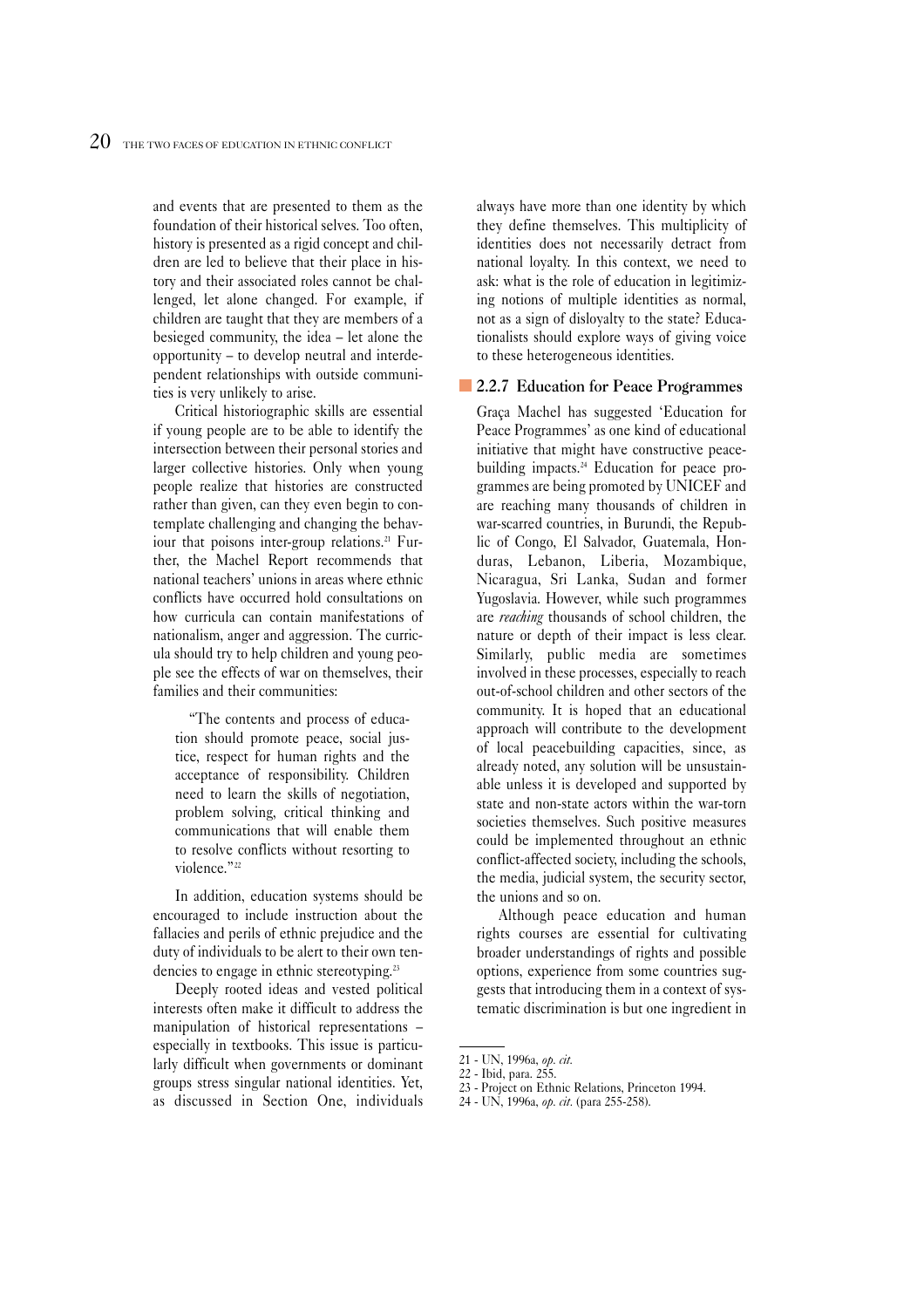the recipe for change. More broadly, school systems themselves must become more equitable and democratic, starting from the experience children have in the classroom. Lessons characterized by rote learning and the absence of open debate, where rules must be obeyed without question, undercut children's confidence and inhibit their participation as active members of their societies. Similarly, children cannot be expected to learn the real meaning of democratic principles when their families and communities have no way of making their views and feelings known to the school and staff and no assurances that, if they do, these will be taken seriously. The process of education, teaching and learning, as well as the way schools function as institutions, carry their own powerful messages. Democratic, participative and inclusive schools are an important part of children's experiences.<sup>25</sup> Unfortunately, however, this is an ideal that is rarely present in the North, let alone the South. The fundamental question is how can a critical education system be nurtured within non-democratic, pseudodemocratic or transitionally democratic political systems?

#### 2.2.8 Educational practice as an explicit response to state oppression

There are many lessons that can be drawn from the case of apartheid South Africa – lessons concerning what to do, as well as what not to do. In this case, we see an instance where Roman Catholic schools admitted black pupils, and thereby defied the government's prohibition on integrated education. One is struck by a number of contrasts. First, Church schools in different settings have been forces for progressive change as well as for the maintenance of an unjust status quo. Second, we have seen that governments often engage in the self-interested manipulation and politicization of the institution of schooling.

But the South African case suggests an example of how resistance to this process can symbolize and galvanize forces for constructive change. This was possible because of the space that existed between state and non-state supported schooling systems. As the state concentrated its resources on the schooling of its white population, non-state actors stepped into the breach to provide education to nonserviced areas (i.e. black, and to lesser degree, coloured areas). A similar situation developed in Sri Lanka as the formal mechanisms of state became increasingly ethnicized in favour of the Sinhalese majority. The neglect of the Northern and Eastern Tamil regions created the space for church schools to enter the educational fray. In these cases, we see that governmental neglect can create opportunities within which alternatives to violence can be developed and articulated.

To the extent that the schooling system is able to do so, it assumes a very important role in the peacebuilding process – not necessarily in the oppositional function it plays, but in its ability to maintain and articulate credible alternative visions of the future; visions that are inclusive, tolerant, liberal, democratic and just. This is precisely why authoritarian states tend to target the school system as soon as they acquire sufficient means.

Under these conditions, Northern actors are sometimes in a difficult position when they are required to choose between the constructive engagement approach of working through a repressive regime in an effort to initiate reforms, and the civil society approach of working for change from the bottom up.

<sup>25 -</sup> J. Gundara, 1998.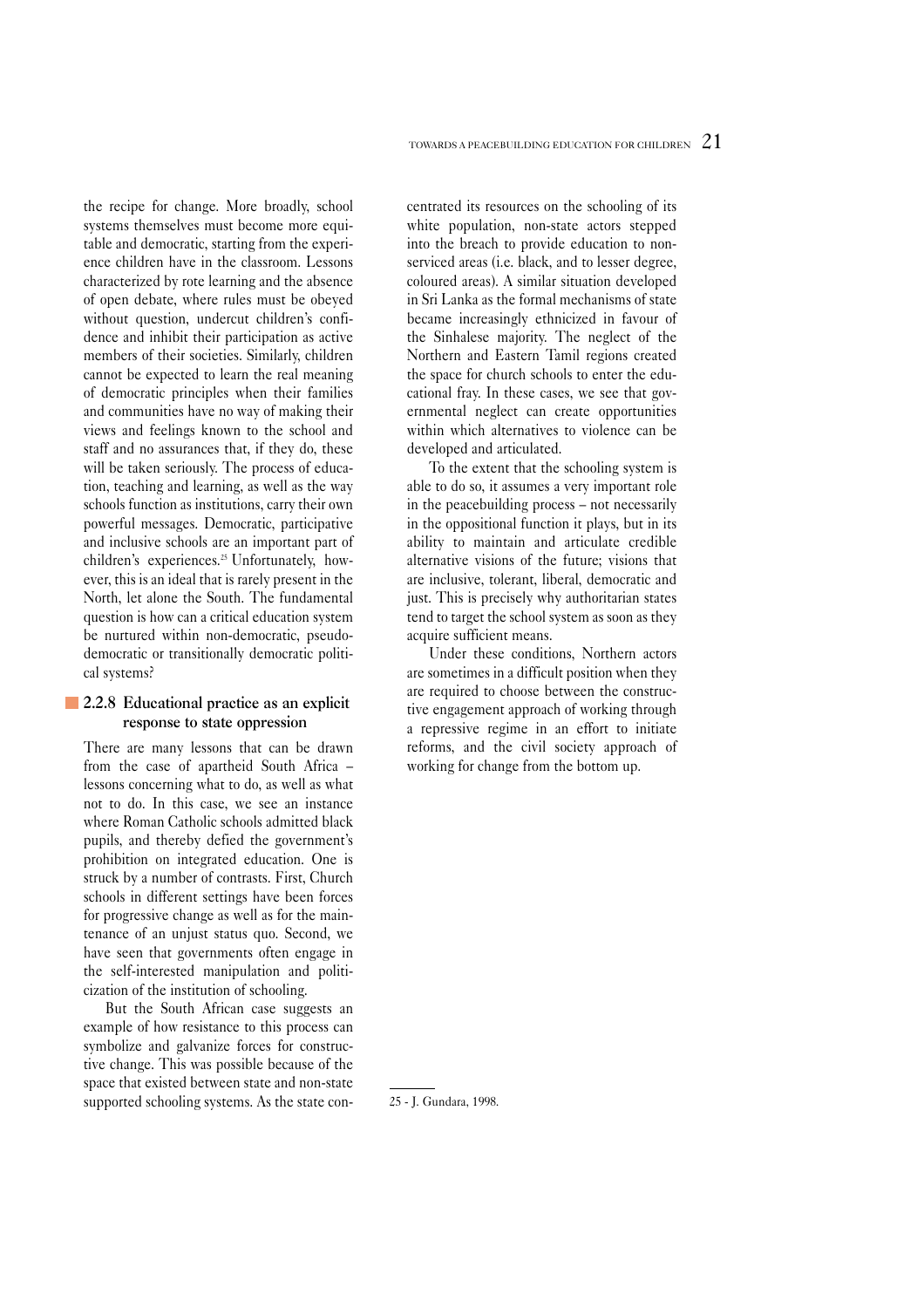

### 3. TOWARDS A PEACEBUILDING EDUCATION



#### **3.1 AN INTRODUCTION** TO PEACEBUILDING EDUCATION

"Some thrash in agony on the ground, while others lie motionless. The captured and wounded are punched, kicked and dragged through the dust. Some are blindfolded and guns are held to their heads. I am watching this while standing against a crumbling concrete wall near a school in Jabalia Camp (a Palestinian refugee camp in the Gaza Strip). The people before me are Palestinian children – the youngest perhaps four, the oldest no more than 17. They are playing a game they call Arabs and Jews". (Semeniuk, 'War Babies', 1995)

As some of the negative impacts of education

have already been discussed and illustrated above, this section places more emphasis on the type of education that would self-consciously and systematically seek to have a positive peacebuilding impact within regions characterized by ethnic tensions. More specifically, it introduces

*Peacebuilding education – like peacebuilding itself – would be a bottom-up rather than top down process driven by war-torn communities themselves, founded on their experiences and capacities. It would be firmly rooted in immediate realities, not in abstract ideas or theories. It would be applied, immediate, and relevant, which means that it cannot be restricted to the classroom.* 

and sketches out the parameters of what it calls *peacebuilding education*. This is seen to be the next step in the evolution of peace education, which has tended to use a rather narrow recipebook approach that is heavily dependent on workshop training in mediation and negotiation skills, conflict management, non-competitive dialogue and so on. There is no doubt that such skills can have an important dampening impact on specific episodes of confrontation and threatened violence. For this reason, peace education programmes should be encouraged. However, while they may help people to deal with the immediate and proximate triggers of violence, they do not necessarily address the deeper, structural causes. The development of a peacebuilding education is based on the need to expand the scope of our educational approaches in ways that allow us to respond to both the manifestation of violence and its causes.

To move in this direction requires us to understand education in its broadest sense: formal, informal and non-formal; content and teaching methods; arts and sciences; childcentred and adult-centred. The point of

engaging the education process in the task of peacebuilding is not to homogenize the curriculum or to create uniform students from different social or cultural groups. Rather, it seeks to initiate or support an educational process that allows students to articulate, accommodate and accept differences between and within groups,

particularly (though not exclusively) in regions characterized by latent or manifest violence. This entails a distinct two-fold process that nurtures and constructs positive inter-group relations while marginalizing and deconstructing negative inter-group relations. As Neil Postman has put it, this requires the existence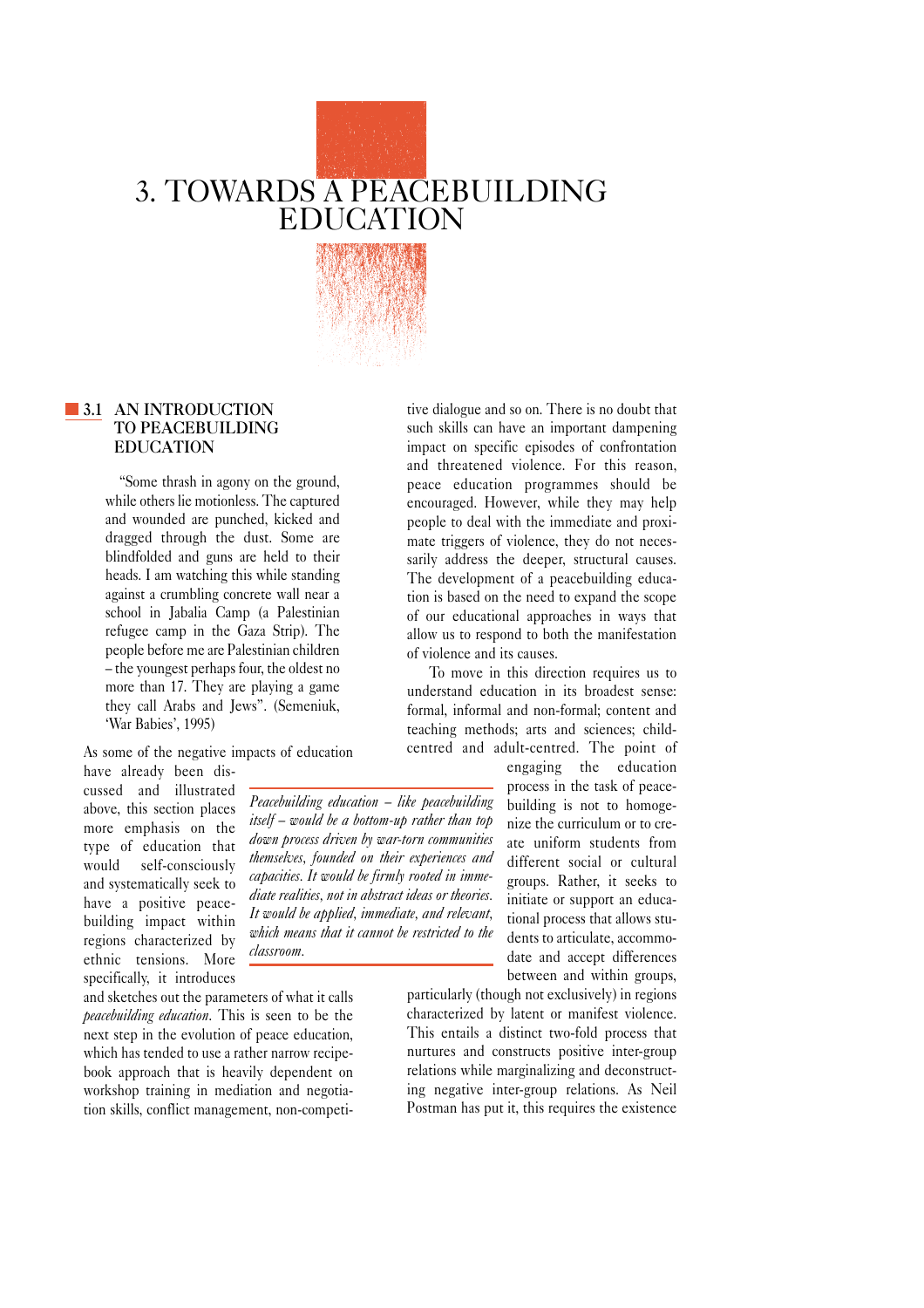of shared narratives *and* the exclusion of narratives that lead to alienation and division. (Postman 1996).

While this insight appears to apply across cases and cultures, Postman focuses largely on the education systems of Western liberal democratic societies that possess educational, social, economic and political institutions that are more robust than those found in most regions characterized by identity conflict. Despite considerable obstacles to changing the education systems in liberal democratic societies, there are at least the institutional networks to translate societal desires into action – elected school boards, parent-teacher associations, municipal elections, and so on. However, in ethnic conflicts where violence has been protracted such institutional networks are usually weakened, creating many more challenges to the initiation and development of educational systems with sustainable peacebuilding impacts. Most important is the need to cultivate positive and mutually reinforcing linkages between the formal educational system and the sub-cultures or islands of peace within society.

#### 3.2 THE CONTEXT

The specific impact of conflict on formal and informal education depends on the nature and dynamics of violence. While ethnic conflict may ethnicize education (affecting curriculum content and narrowing the diversity of the student population) the general disruption caused by widespread militarized conflict may also have a positive impact by opening opportunities to challenge restrictive ideas, practices, and roles.

From Somalia and Sri Lanka to Peru and Palestine, for example, women and girls are breaking from restrictive societal expectations to assume leadership roles in peace movements, NGOs and politics. The opening of the social space in conflict-prone areas within which girls and women may challenge and overcome obstacles to their advancement is reflected in this recollection by a 16-year-old girl in Sudan: "Now my father tells me: 'Rebecca my girl, you must try to read very hard because in your future no one will try to help you, but you will help yourself, and us also."<sup>26</sup>

Stable social institutions may not be child or woman-friendly. In these cases, challenging such stability may be both necessary and desirable, as it creates the space for women and children to break out of confining traditions. Typically, the ability to encourage and affect such far-reaching societal and institutional change is reduced once a conflict comes to an end, and the space that allowed women to flex their muscles is usually reclaimed. As we think about the potential peacebuilding role of education in war-torn and war-threatened societies, therefore, we should look for opportunities as well as constraints. And reconstruction should be seen as an opportunity to transform conventional education systems.

It is essential to recognize that there is rarely a complete divide between ethnic communities. Even in the most extreme cases, the violence is neither undifferentiated nor impenetrable. Based on years of studying conflict and discord in the Middle East, Edward Azar concludes:

"Conflictual and cooperative events flow together even in the most severe of intense conflicts. Cooperative events are sometimes far more numerous than conflictual ones even in the midst of intense social conflict situations. However, conflictual events are clearly more absorbing and have more impact on determining the consequent actions of groups and nations (and one might add, on determining the outsider's impression of the conflict). Cooperative events are not sufficient to abate protracted social conflicts. Tension reduction measures may make the conflict more bearable in the short term, but conflict resolution

<sup>26 -</sup> World Vision, *The Effects of Armed Conflict on Girls*, A discussion paper prepared by World Vision for the UN Study on the Impact of Armed Conflict on Children (Geneva, Switzerland: World Vision International, July 1996).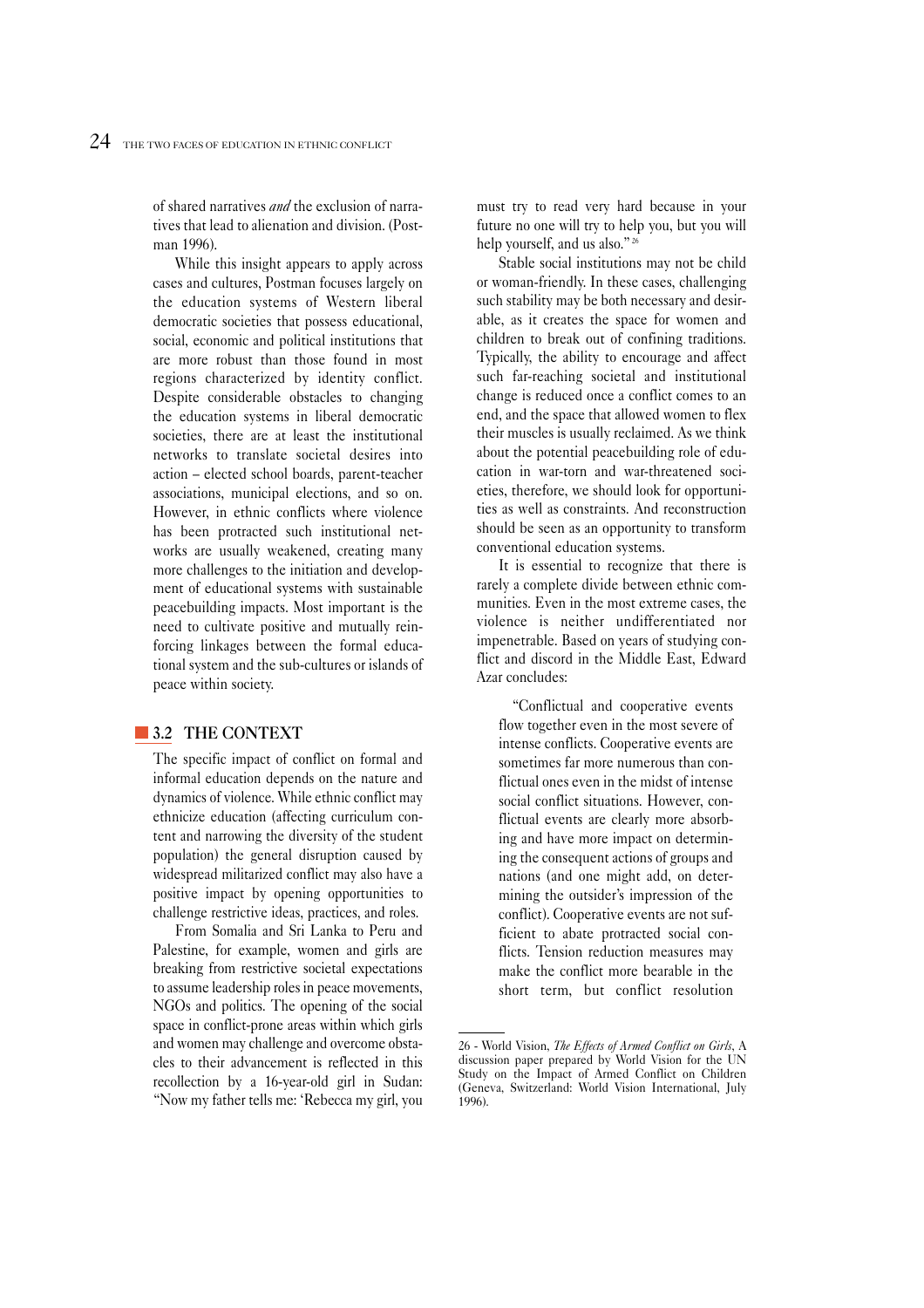involves a far more complex process than mere conflict management."

 $(Azar, 1985).$ <sup>27</sup>

The point to be emphasized within the context of constructive educational initiatives is that even within severe conflicts there are spaces for peacebuilding; spaces that are often dangerous, tenuous and fluid, but very much in existence.<sup>28</sup> The failure to search for the spaces within which cross-group linkages are formed is a missed opportunity.

The variability of scholars who have pointed *fits no one.* to what they call situation-

cross-community interac-*When it comes to educational initiatives that are* tion in ethnicized settings *intended to have beneficial impact on inter-group* has been recognized by *relations, a useful starting point is the recognition* some Northern Irish *that one size never fits all. In some cases, one size*

al variation in relationships, and functional integration. Darby writes:

"Complete avoidance between Catholics and Protestants is impossible in most parts of Northern Ireland. Most people may 'mingle with a conscience of the differences between them,' but they do mingle. In most places it is possible for members of the two groups to develop relationships without abandoning their separate basic allegiances. They may drink in the same pubs, use the same shops, work together, and belong to the clubs... Even during periods of tension, it is possible for a Protestant and a Catholic, each of whom would regard the other with suspicion if seen in his district at night, to suspend animosities and continue to work at the same work bench during the day."

(Darby 1991)

The degree of contact and mixing in Northern Ireland often depends on the demographic mix of a neighbourhood or the immediate setting. The advantage of such situational variations is that they allow changes to evolve at their own speed.

One of the most important features to

highlight from the case of Northern Ireland is the variety of instruments within the educational strategy adopted to address heightened tensions and the polarization of communities. The response was not to attempt to desegregate the system in one fell swoop. In that case – and in most cases – this was neither possible politically, nor would it have been effective socially. Recognizing that different communities would have different levels of receptivity to change, we see a set of graduated or cali-

> brated educational initiatives beginning with the initial efforts, introduced on a voluntary basis, to build themes related to positive community relations into the curriculum. The second initiative,

contact programmes, moves from a school-specific focus of curriculum development to one that begins to work on the linkages between school and society. And finally, the third initiative sought to develop integrated schools to serve both Protestant and Catholic students.

When it comes to educational initiatives that are intended to have beneficial impact on inter-group relations, a useful starting point is the recognition that one size never fits all. In some, one size fits no one. Consequently, the effectiveness of an educational initiative increases to the extent that it is flexible and responsive. It is important to note that the inter-group contact that is facilitated through

<sup>27 -</sup> For this reason, NGOs may do more than simply encourage cooperation (or fund cooperative projects) in the hope that some kind of 'demonstration effect' or 'trickledown effect' will ultimately lead to peace. They can also engage directly in the task of encouraging the transformation of those structures and processes which condition social, political and economic interaction – so that the obstacles to peace and cooperation are removed.

<sup>28 -</sup> These are precisely the spaces that catalyze the activities of a variety of community groups in conflict situations around the world: citizens' committees like the Batticaloa Peace Committee in Sri Lanka; `mothers' groups campaigning for the end of disappearances like the Mothers of Acari in Brazil; inter-communal groups like PACE, Corrymeela, the Cornerstone Community, and the Peace People in Northern Ireland; and many others. These are crucial points of intervention and islands of peace. They exist, but to fully exploit them requires sensitivity, creativity and diplomacy.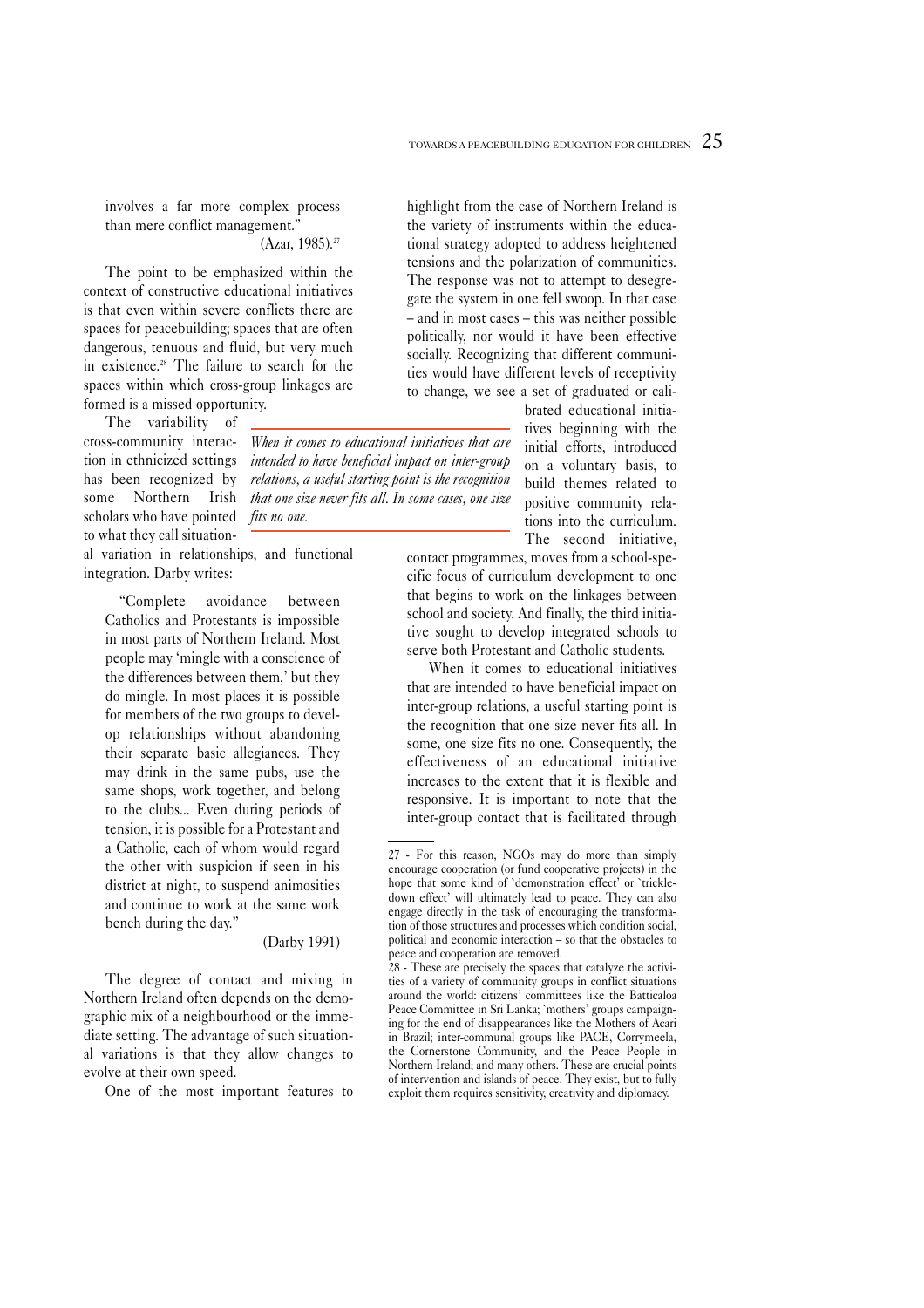such programmes is a necessary but not a sufficient requirement for peacebuilding. The chances of success for such efforts increase to the extent that they are supported by parallel structures that foster understanding and, more importantly, empathy between groups. This

would be reflected in both the content and process of schooling, but also in the mutually supportive linkages forged between those inside and those outside school walls.

*The inability to resist ultimately subsidizes such oppressive mechanisms. State-sponsored and anti-state-sponsored terror batters a population first into submission, then into acquiescence.*

#### **3.3 CULTURES OF FEAR** AND COPING MECHANISMS

In a masterly study of state terror and resistance in Latin America, Juan Corradi and his colleagues have demonstrated how systematic human rights abuse may create a culture of fear that embeds political apathy and inaction into the social fabric of society.<sup>29</sup> This work points to mechanisms that inhibit civil society in resisting violence. The inability to resist ultimately subsidizes such oppressive mechanisms. State-sponsored and anti-state-sponsored terror batters a population first into submission, then into acquiescence. Social order and control is achieved by instilling and manipulating fear at profound human, political, and social cost and the mechanics of this process are well-recognized and pervasive. The violence inscribed on the bodies of victims becomes a message communicated to society as a whole.<sup>30</sup> Civil societies have developed a variety of mechanisms to cope with the various forms and levels of violence generated by bad governance and human rights abuse. Such mechanisms are important for understanding why and how one population may suffer in relative silence, while another may organize, resist and rebel. The examination of cultures of fear in Latin America in the 1980s reveals the cultural and anthropological components of coping. The fear to act because of the constant threat of punishment is transformed into a subconscious, cultural predisposition not to act. It becomes better to ignore, forget, or selectively see the world, than to live with the corrosive omnipresence of fear.

In such settings, the school system can be a force for change by sustaining hope, courage, and imagination in the minds of students. However, for the large part, under the conditions described

> above, the regime's efforts to control the population involve the subordination of all public institutions – especially schools – to its political objectives. Both the content and the process of schooling become a

means through which the regime attempts to shape ideas and affect behaviour in ways that glorify its own project and inculcate obedience. Violence or the threat of violence within the school becomes an essential ingredient in this process. While dissent may remain in hidden forms within schools, the overarching form of response is silence.

#### 3.4 DISTINGUISHING **PEACEBUILDING** EDUCATION FROM PEACE EDUCATION

In any discussion of peacebuilding education, there is a clear need to go beyond approaches based predominantly on academic study and training. First, academic study is too often too removed from the real world, application, and the practical consideration of implications or impact. Second, the idea of training smacks of an approach premised on externally generated and imposed solutions, that fails to recognize the possibility that culturally and place-specific peacebuilding capacities may well exist, and be more appropriate and sustainable. It is significant to note that within the international community the language of training (external intervention with quick exit strategies) pre-

<sup>29 -</sup> Juan E. Corradi, Patricia Weiss Fagen and Manuel Antonio Garreton, editors, *Fear at the Edge: State Terror and Resistance in Latin America*. See also Carolyn Nordstrom and JoAnn Martin, editors, *The Paths to Domination, Resistance and Terror*.

<sup>30 -</sup> E. Scarry, *The Body in Pain: The Making and Unmaking of the World*.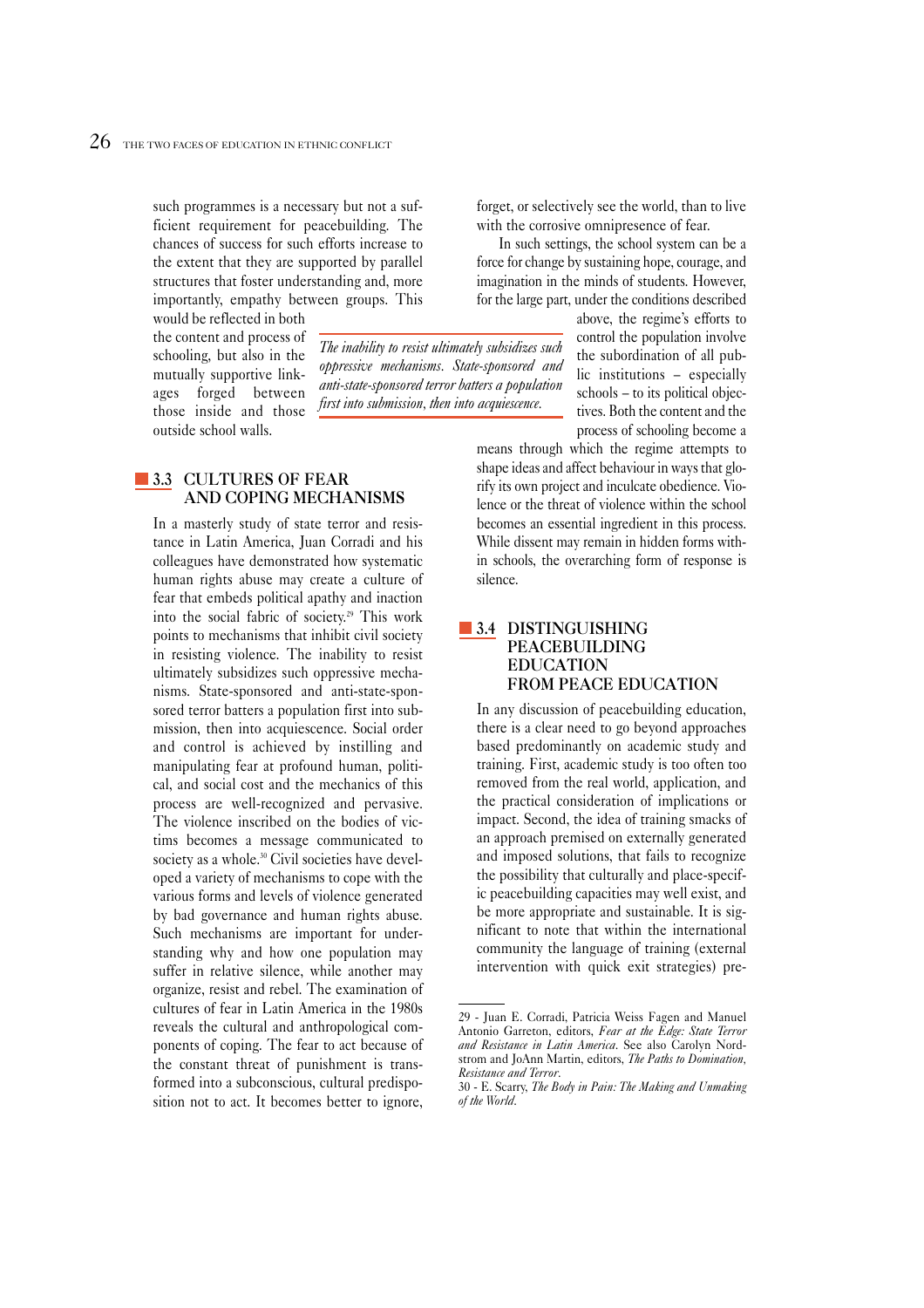dominates over the language of education (implying longer-term commitment).<sup>31</sup>

As a starting point, it is useful to note a number of substantive differences between peace education and peacebuilding education. Peacebuilding education would be driven by those affected by militarized violence, not by the largely Northern, white, academic elite that drove efforts to get peace issues onto the academic agenda in the 1960s, '70s, and '80s. Peacebuilding education – like peacebuilding itself – would be a bottom-up rather than top down process driven by war-torn communities themselves, founded on their experiences and capacities.

Like peace education, peacebuilding education might include facts and figures related to contemporary militarized violence. And it would include the teaching of conflict management techniques and critical reading skills and the cultivation of the values of cultural tolerance and non-violence. However, peacebuilding education would be firmly rooted in immediate realities, not in abstract ideas or theories. It would be applied, immediate and relevant. This means that it cannot be restricted to the classroom. It might include community projects involving children and adolescents from across ethnic borderlines or inter-ethnic economic development projects. For example, in Mozambique this might include assistance in rebuilding schools where damage to the educational infrastructure left two thirds of the primary school age children without access to education.<sup>32</sup> The joint UNICEF/Government of Sri Lanka programme, Education for Conflict Resolution, provides another example of how the process and content of new curriculum packages might draw on and resonate with the cultural environment within which they are set – even when the environment is bifurcated into Hindu and Buddhist.<sup>33</sup>

#### **3.5 GUIDING PRINCIPLES** AND THE ROLE OF EXTERNAL ACTORS

If education is to have a sustainable peacebuilding impact, then it will have to be driven by those individuals and groups within wartorn, war-born, and war-threatened societies themselves. This means that external actors must assume supporting and facilitating roles – roles with which they may not be comfortable or familiar. This does not suggest that external actors should reduce their development assistance, rather that they should devolve decision-making authority and, where necessary, support the development of the managerial capacity needed for war-affected populations to regain administrative control of both public and private educational initiatives. The identification, cultivation and support of national and local peacebuilding capacities require a sustained commitment, as well as a willingness to take risks, experiment, and learn from mistakes. The same features that characterize peacebuilding education must also characterize the role of external donors, namely that it:

- 1. is a process rather than a product
- 2. is long-term rather than short-term
- 3. relies on local, rather than external, inputs and resources
- 4. seeks to create opportunities rather than impose solutions

If these are accepted as the guiding premises of peacebuilding education, then Southern voices must drive the process at the front end, not after the formulation of frameworks and approaches; and not only for the implementation of someone else's solutions.

#### 3.6 THE GOALS OF PEACEBUILDING EDUCATION

Peacebuilding is an activity that is ultimately defined by its impact (Bush 1995, 1998). This is why such a broad range of development activi-

<sup>31 -</sup> For a clear example, see Eileen F. Babbitt, 'Contributions of Training to International Conflict Resolution', in Zartman and Rasmussen, *Peacemaking in International Conflict*, US Institute of Peace, Washington, 1997.

<sup>32 -</sup> UNICEF, *State of the World's Children 1996*.

<sup>33 -</sup> Details of the Education for Confect Resolution Programme are provided in UNICEF's *State of the World's Children 1996*. What is not clear from the description is where the Muslim and Christian minorities fit into the curriculum, if it incorporates common Buddhist and Hindu principles. Nor is it clear how it addresses the intra-group animosities, particularly caste-based, and regional tensions.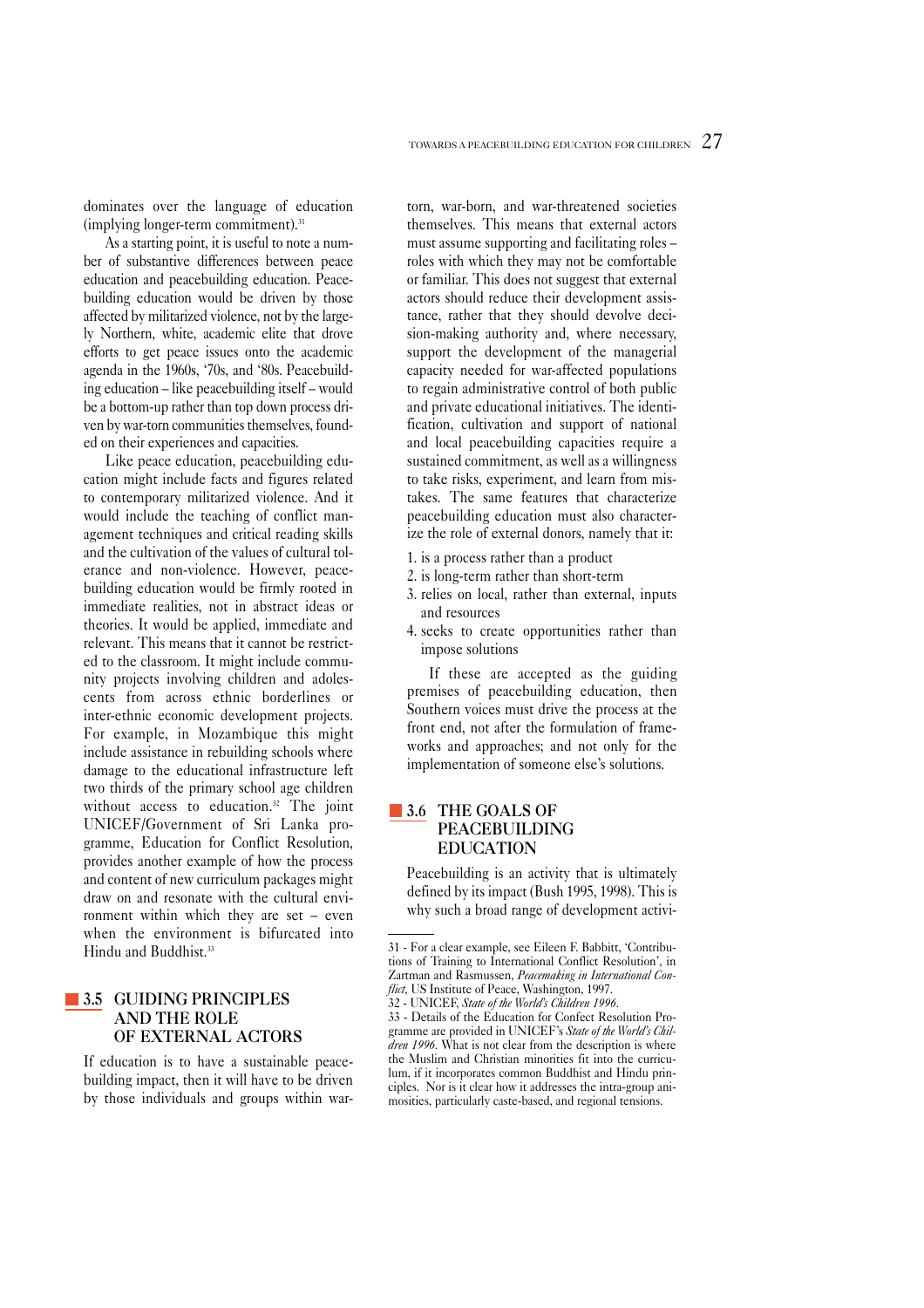ties can fall within the peacebuilding rubric. Just as not all development initiatives are peacebuilding initiatives (indeed, some may aggravate tensions), neither do all educational initiatives have a positive impact. As discussed above, some educational initiatives have had an unqualified negative impact. The following hypothetical example from Bush (1998) highlights the need to clearly distinguish the developmental impact from the peacebuilding impact of education projects because it may be that development failures may still have beneficial peacebuilding impacts.

An education project may fail to produce students able to pass state-wide exams, but may succeed in reducing tensions between particular social groups by creating and institutionalizing a non-threatening and constructive environment that increases neutral contact and decreases misunderstanding by dispelling stereotypes and misconceptions.<sup>34</sup> Unless there is sensitivity to the peacebuilding and social reconstruction achievements of this hypothetical project, then it would be cast as a failure. The converse also holds true. It is possible that a project may succeed according to pre-determined developmental criteria but fail in terms of a beneficial impact on peace. To continue with this hypothetical example, an education project may indeed succeed in increasing the number of students passing the state-wide examinations. However, if the bulk of those students are members of one particular social group, then the project may exacerbate intergroup tensions by underscoring the perception that one group is being privileged at the expense of another.

Under the current rules of the development game, the development success/peacebuilding failure would get funding again, whereas the development failure/peacebuilding success would not be funded again. This is a problem. Until we develop and apply the appropriate means to recognize such impact, our ability to understand (let alone reinforce) the positive linkages between development initiatives and peacebuilding will be hampered.35

Given the relative neglect of education issues within the evolving peacebuilding and reconstruction project, the intention in the next section is to introduce what are seen to be the central points of reference for this crucial area of action. These should be expanded and refined through engagement and input from those on the front lines of education and conflict.

#### *…demilitarization of the mind…*

One of the cental objectives of peacebuilding education is the demilitarization of the mind. The meaning of demilitarization is inextricably connected to our understanding of militarization. As Thomas Hobbes pointed out centuries ago:

"Warre consistith not in battel onely, or the act of fighting, but in the tract of time wherein the Will to contend by Battel is sufficiently known as the nature of foule weather, layeth not in a shower or two of rain; but in an inclination thereto of many days together; so the nature of war, consisteth not in actuall fighting, but in the known disposition thereto, there all times there is no assurance to the contrary."36

Hobbes recognized that an understanding of militarization should not be restricted to the actual fighting, but the predisposition to fight. In the contemporary context then, the militarization of society refers not only to the increasing prevalence and influence of military/paramilitary actors, and the influx of weapons into the streets and fields of a region. It also refers to the tendency – or inclination in Hobbesian terms – for inter-group relations and conflict to be defined narrowly in military terms. This typically coincides with an increase in militaryrelated expenditures, and a military crackdown on dissent within civil society and on both armed and unarmed political opponents. More

<sup>34 -</sup> In Northern Ireland, this is an objective of Education for Mutual Understanding (EMU) programs. The larger task is the incorporation of EMU objectives into all educational programmes.

<sup>35 -</sup> One effort to do this through the development of Peace and Conflict Impact Assessment (PCIA) may be found in Bush, *A Measure of Peace: Peace and Conflict Impact Assessment of Development Projects in Conflict Zones* . 36 - Thomas Hobbes, *Leviathan* .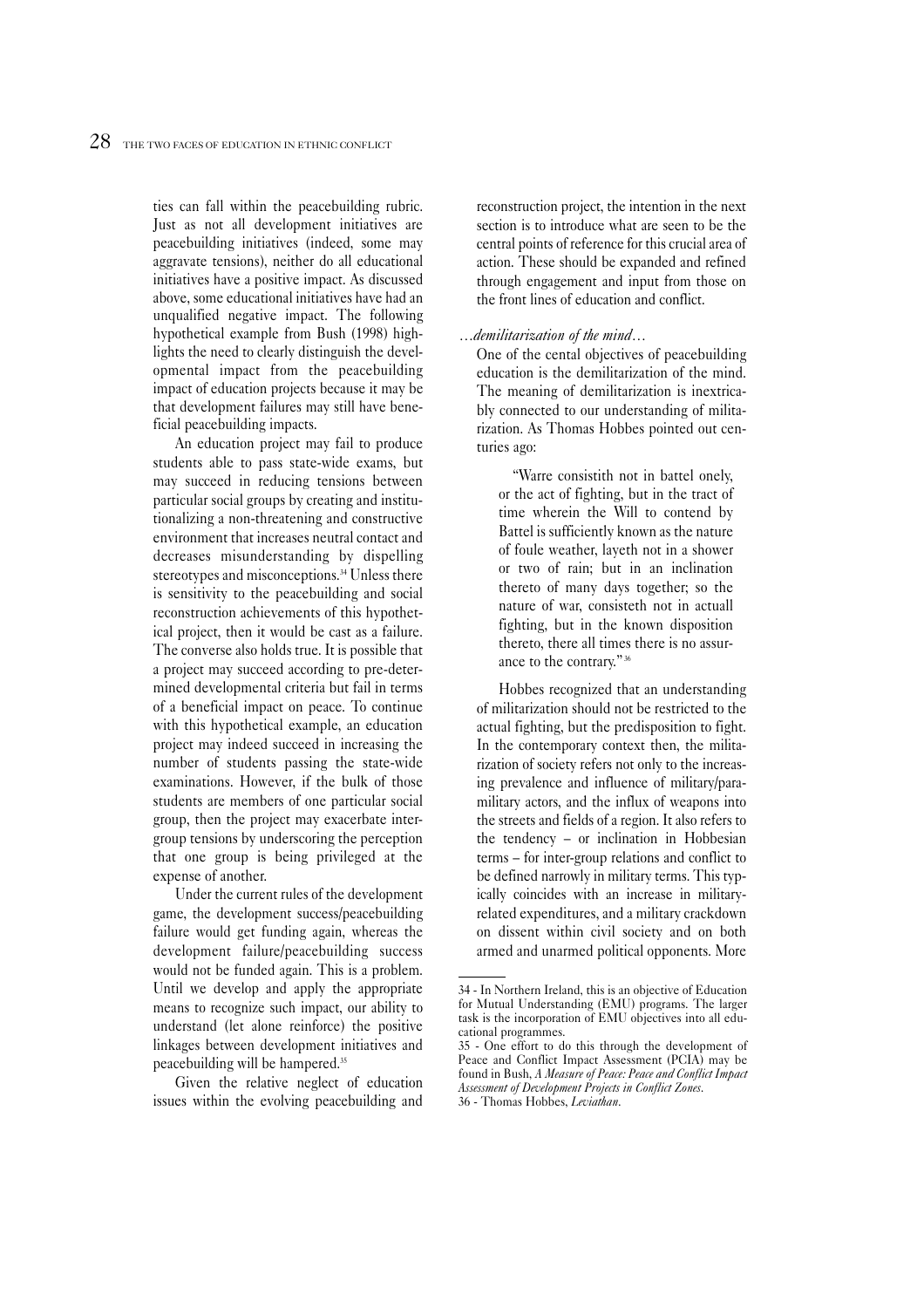generally, militarization is a phenomenon in which political problems come to be represented as military problems, thus justifying military solutions.

The demilitarization impact of education may be direct – for example, through the dismantling of the cultural and socio-psychological predisposition of an individual to use violence as a first, rather than last, resort. It may, however, be indirect, in the sense of altering collective views and responses of society that may be reflected in the decreased prominence of military weapons in social, political, and economic life; the gradual delegitimization of a gun culture; and the evolution of non-violent modalities of conflict management

#### *…problematization…*

Education is commonly understood to provide the means for the acquisition of appropriate knowledge, and thence for development. While this may be true, it is also a rather mechanistic, building-block way to view the nexus of education, knowledge, and development. Education also has a critical role to play by encouraging individuals to question taken-forgranted understandings and facts. It can help an individual recognize the need for change. This is an essential step before one can begin to contemplate – let alone formulate – alternatives. It might be understood as a process of opening a world closed by the oppressive immediacy of militarized conflict. Education may serve to cultivate more positive, critical orientations that explore the connections between taken-for-granted facts or understandings and the reinforcement of those structures and processes that maintain and perpetuate under-development and violent conflict. This critical thrust of education opens possibilities for thinking and acting in ways that both challenge orthodoxies and struggle for transformation and empowerment in the fullest sense. One of the roles of peacebuilding education is also to challenge convention and thereby to initiate alternative (sometimes opposing) thought processes in a domino dynamic. This objective will not necessarily produce tangible alternatives. As Postman explains:

"...despite some of the more debilitating teachings of culture itself [ed. note: in this particular, context a culture of violence], something can be done in school that will alter the lenses through which one sees the world; which is to say that non-trivial schooling can provide a point of view from which what is can be seen clearly, what was is a living present, and what will be as filled with possibility". 37

#### *…articulation of alternatives…*

The passage that opens this section – describing Palestinian boys beating each other as they play Arabs and Jews – is a chilling example of how societal and political pathologies can he reflected, perpetuated and learned through play. The same types of pathologies may be conveyed in different forms within a classroom. The loss of childhood in militarized violence means that the gradual process of socialization, the development of confidence, and sense of responsibilities are short-circuited. The hard world of violence violates the once-protective shell of childhood, as the child is thrust into the horrors of war. They are shot at and shelled; they are kidnapped and forced to slave and fight for militarized groups; they are raped and girls are forced to act as wives in rebel groups; children are forced by military groups to inflict atrocities on their family members and neighbours so that they will be ostracized and have no where to go but that group.

Peacebuilding education (during and after violent conflicts), no less than peacetime education, must be a place that articulates and demonstrates alternatives. Children take their cues from the legacies of hate and distrust that permeate a post-conflict setting. It would be naive to believe that the existence of a place of tolerance, dignity, and respect will meet and defeat a militarized culture in a direct confrontation. The fundamental objective is to show children that alternatives exist, *if choices are made.* While these choices might be hard and painful, they do exist. This, then, is a message of empowerment: you have a choice; you

<sup>37 -</sup> Neil Postman, *The End of Education*, p. x.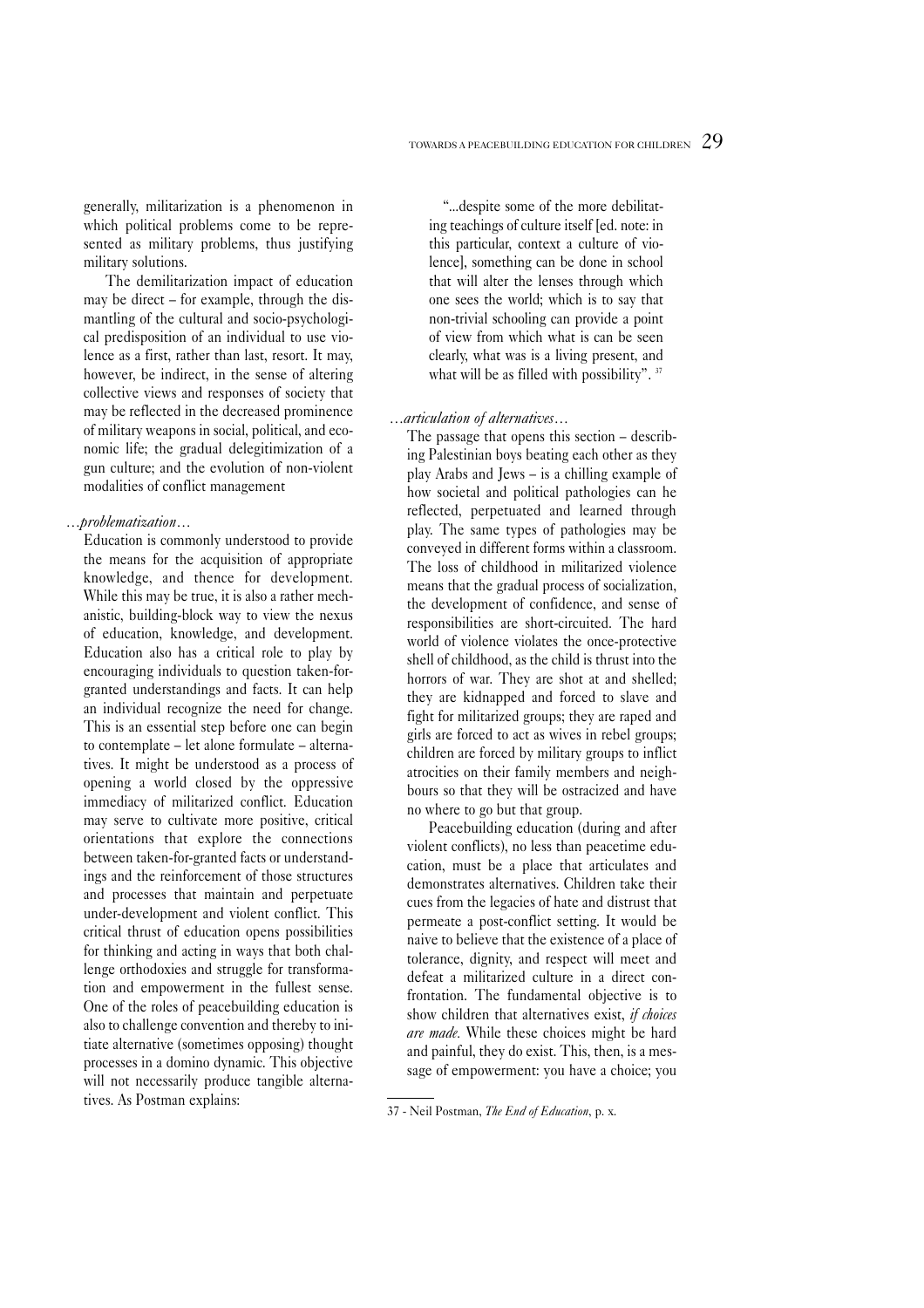have the power to change your world in a way that affects your place and role – past, present and future.

*…changing the rules of the game…*

As noted above, a central question for the current study is the degree to which education can play a constructive role – not in altering the content of group identities but in altering the rules of ethnic interaction. That is, peacebuilding education has a positive impact to the extent that it can alter the basic rules that guide the interaction of identity groups in all spheres of life – social, commercial, political, and so on. It is not automatic that increased cooperative contact in one sphere or realm will necessarily spill over into other realms. Thus, peacebuilding education seeks to build bridges between groups and communities that have been separated and polarized by violent conflict. The guiding logic of interaction would shift from intolerance, suspicion and hopelessness to tolerance, trust, and hope. So too would it seek to re-humanize those who have been de-humanized.

#### *…delegitimization of violent force as a means of addressing problems…*

Part of the challenge of demilitarizing the mind is the delegitimization of the use of violence as a means of addressing problems. As violence filters into more and more dimensions of an individual's life, behaviour and expectations adapt to accommodate it. In the face of the breakdown of other institutions that once provided security and meaning, recourse to violence for self-protection and advancement becomes increasingly tempting.

The demilitarization of war-torn societies cannot be separated from the need to demilitarize the peacebuilding initiatives of the international community.<sup>38</sup> To the extent that international initiatives accept the violencebased political and military realities on the ground in conflict zones, and to the extent that this induces the international community to work through the boys with guns, international assistance may serve to subsidize the militarization of the environment. At a macro-level this includes treating warlords or military commanders as if they were legitimate representatives of terrorized populations (e.g., in Somalia and Bosnia). At a micro-level, this includes the use of militarized factions for the protection or delivery of supplies. In the case of Somalia, the power of the gun has displaced – but not erased – more traditional, and legitimate, forms of authority based on discussion and compromise. The challenge for peacebuilding education is to *de*legitimize gun-based authority structures, and *re*legitimize traditional or alternative authority structures, while maintaining an ability to work on the ground. Peace-nurturing initiatives should be planned and implemented in a manner that reinforces constructive local initiatives.39

#### **3.7 THE IMPORTANCE** OF RE-MEMBERING

The term 're-membering' is used by Carolyn Nordstrom to describe a particular process by which a community reconstructs itself culturally, physically *and ontologically*. She explains:

"The disruptions of war far exceed the physical casualties and material destruction. If the foundations of culture are jarred in a war turned dirty, ontology is thrown open to question and people's sense of reality itself is rendered tenuous.

<sup>38 -</sup> For an excellent discussion of how to avoid or minimize the militarizing impact of humanitarian interventions see Gayle E. Smith, "Relief Operations and Military Strategy," in Thomas G. Weiss and Larry Minear, eds., *Humanitarianism Across Borders: Sustaining Civilians in Times of War* (Boulder and London: Lynne Rienner Publishers, 1993). For a more recent critical assessment of some of the dilemmas confronting the international community see Dylan Hendrickson, "Humanitarian Action in Protracted Crises: The New Relief Agenda and its Limits," *Relief and Rehabilitation Network* (RRN) Network Paper #25, Overseas Development Institute, April 1998. 39 - Two fascinating examples of the successful nurturing of an indigenous peace process may be found in Somaliland. See Rakiya Omaar, Somaliland: One Thorn at a Time,= *Current History,* May, 1994, and the Mennonite Central Committee of Canada (MCCC), Submission to the Canadian Council for International Cooperation Foreign Policy Review: A Framework for our Common Future.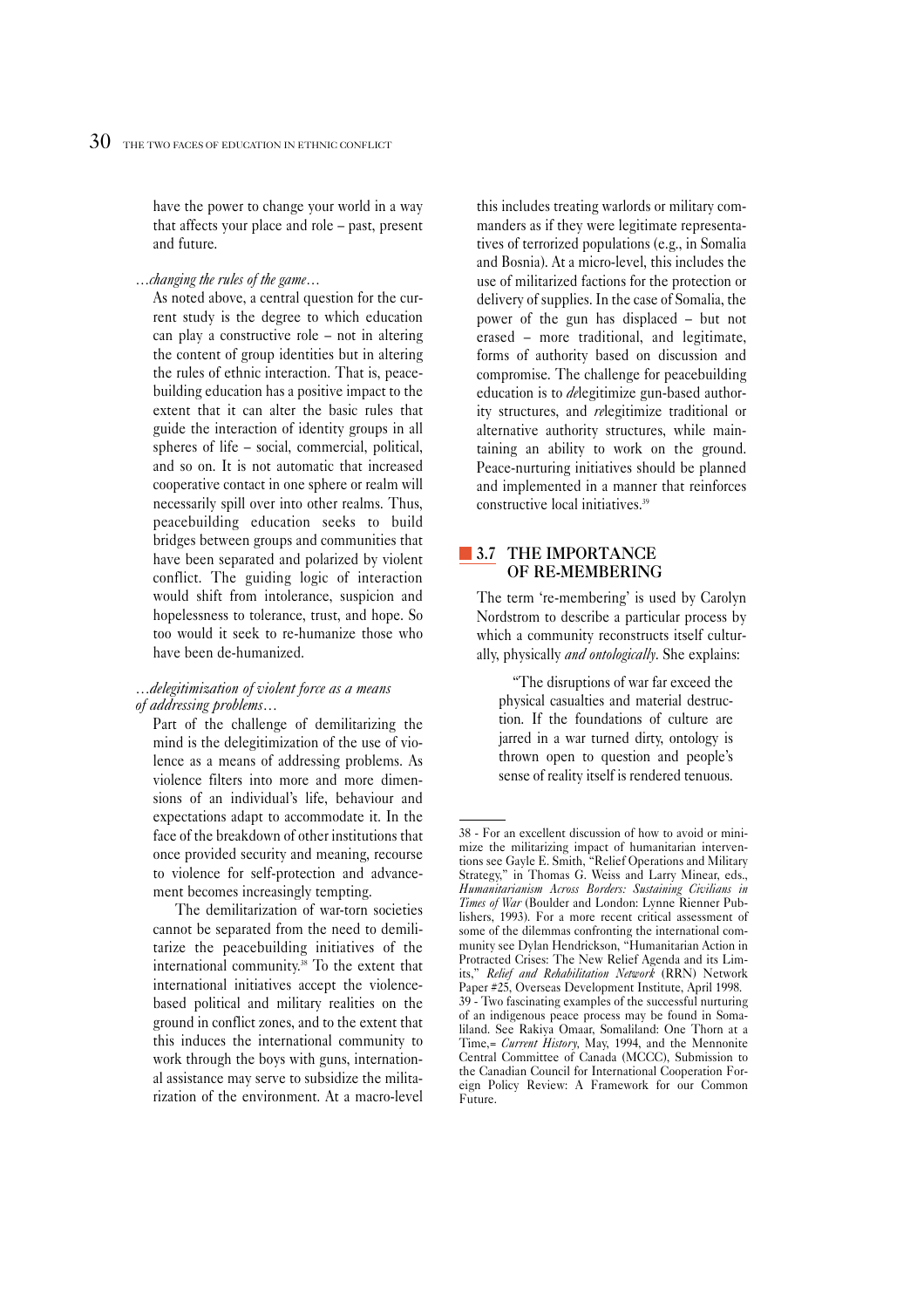If we accept the premise that reality is socially constructed, then the disruption of the basis of social relations and the shared epistemological truths on which it rests necessarily imperils people's ability to continue to construct a significant reality... identity itself is then jeopardized." 40

It is in this context that peacebuilding education should seek to re-member, or reassemble the ontological fabric of a society – a symbolic socio-political re-establishment of boundaries, and an affirmation of bodies and identities. Remembering can provide socioconceptual coherency – the identification of something rendered whole. The reverse side of the process of re-membering should also be recognized: returning the limbs to the body politic rests on the recognition of stories of immense cruelty against the bodies of average people, a process capable of inculcating the very terror it seeks to overturn. 40

#### *…modalities of change…*

Some of the mechanics for reorganizing and restructuring schooling systems to meet the special needs of children of ethnic minorities, immigrants and indigenous people, may also increase the likelihood that the goals identified here will result from the education process. As discussed at an Innocenti Global Seminar in 1997, this might include curriculum adaptation; bilingual teaching; afterschool or weekend classes; improvements in teacher training; and recruitment and training of teachers from all identity groups.42

The specifics of redeveloping education systems depend on the particularities of the case. While the Innocenti Global Seminar suggested that educational structures be decentralized, this may not be efficacious in cases of protracted, militarized, identity-based conflicts where there is a need to develop a sense of national community from a society fragmented by violence. This is especially so in cases where battle lines were drawn between geographically dispersed groups. Somehow a balance must be struck between the maintenance of group difference and group solidarity. The suggestion that parents be involved directly in the schooling of their children is of special importance in peacebuilding education because it provides a channel both for drawing in community resources (which helps to ensure sustainability and relevance) and for engaging the broader education in the peacebuilding process. This participatory element is essential. As Uphoff observed, more important than knowing *how much* participation is occurring is knowing *who is* or is not involved in different kinds of participation. Which groups are less involved in different kinds of decision making, or in different kinds of implementation, or in different kinds of benefits, or in different kinds of evaluation? Women? Youth? Ethnic minorities? Persons living in remote villages? Insecure tenants? ... Is it being done: at the initiative of officials, an NGO or the villagers themselves? With a monetary incentive, or voluntarily, or through coercion? In an organized manner or on an individual basis? Directly or indirectly? On a regular or ad hoc basis? Is the process continuous, intermittent, or sporadic? With a degree of empowerment – how much?<sup>43</sup>

<sup>40 -</sup> C. Nordstrom, *Back Yard Front*.

<sup>41 -</sup> *Ibid.*

<sup>42 -</sup> See Maggie Black, Children and Families of Ethnic Minorities, Immigrants and Indigenous Peoples.

<sup>43 -</sup> Norman T. Uphoff, Monitoring and Evaluating Popular Participation in World Bank-Assisted Projects.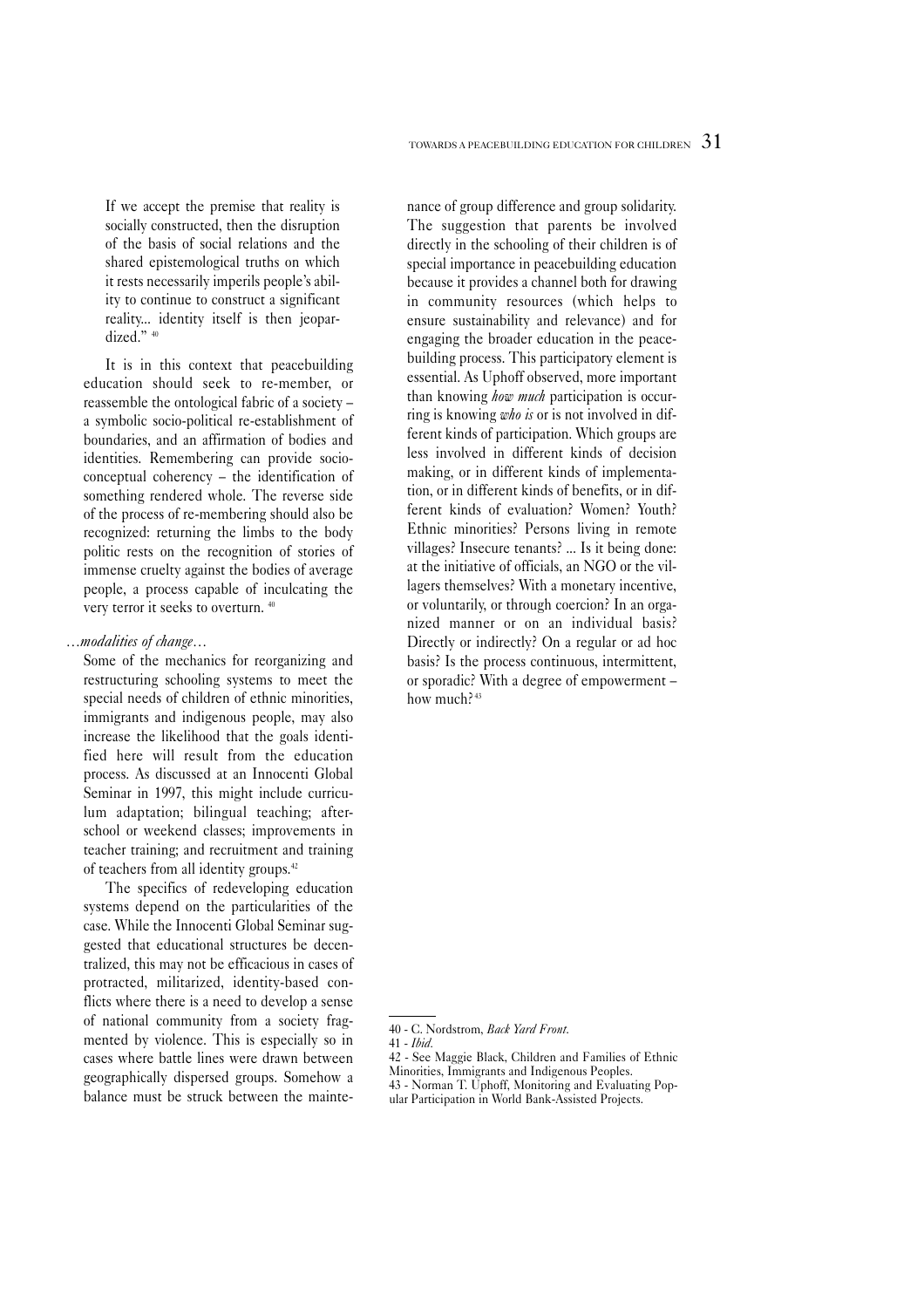

*To put it bluntly, the "add good education and stir" approach alone will not produce the fundamental changes which are necessary in ethnic*

*conflict-affected societies.* 

This discussion does not lend itself to summary in a tidy, compact package. This study will have succeeded if it encourages a more critical thinking about the place of formal and informal education in environments racked by ethnic conflict. As indicated at the outset, the study is only the first cut at an examination of a set of issues that have tended to be relegated to the margins of the analysis of ethnic conflict. To the extent that the negative face of educa-

tion is acknowledged, the tendency has been to call broadly and generally for more and "better" educational practices. It is clear in this study, however, that the effectiveness of

this "more and better" approach will be limited unless it is complemented by an approach that simultaneously dismantles destructive educational practices. To put it bluntly, the "add good education and stir" approach alone will not produce the fundamental changes that are necessary in ethnic conflict-affected societies. This underscores the need to go beyond solutions that are merely additive (add women and stir, add children and stir, add environment and stir) towards solutions that are *transformative* – solutions that change the underpinning logic and structures of behaviour.

The principal difficulty that we face in this context is this: it is easier to add new educational initiatives than to change old ones. Why? Because the change of educational practice is a fundamentally *political* threat in the sense that it challenges structures of authority, dominance and control – in the North no less than the South.

One of the clearest implications of this

observation is that the transformation of the conditions of ethnic violence will be extremely slow and painful unless efforts include political resources as well as pedagogical and educational resources. The interdisciplinary approach of this study is just a first step in establishing a set of common understandings, mobilizing the necessary range of resources, and breaking away from compartmentalized approaches towards those that are complemen-

> tary, systematic and sustained. This makes sense both conceptually and practically: complex and multidimensional problems must be matched with multifaceted responses.

The task before us is to fashion a concrete plan of action. The contribution of this study is that it examines the dynamics of the positive and negative impacts of education and identifies some broad guidelines and principles for moving ahead constructively. It is this variability of impact that prompts a number of observations that may help to orient our thinking about education and violent conflict.

- Most obviously: in many conflicts around the world, education is part of the problem not the solution, because it serves to divide and antagonize groups both intentionally and unintentionally.
- Initiatives that focus exclusively on either the informal or formal dimensions of education are doomed to failure because of the potential influence or veto one dimension has over the other.
- While content of curriculum matters (e.g., the misrepresentation of history does have negative impacts whether in Quebec or in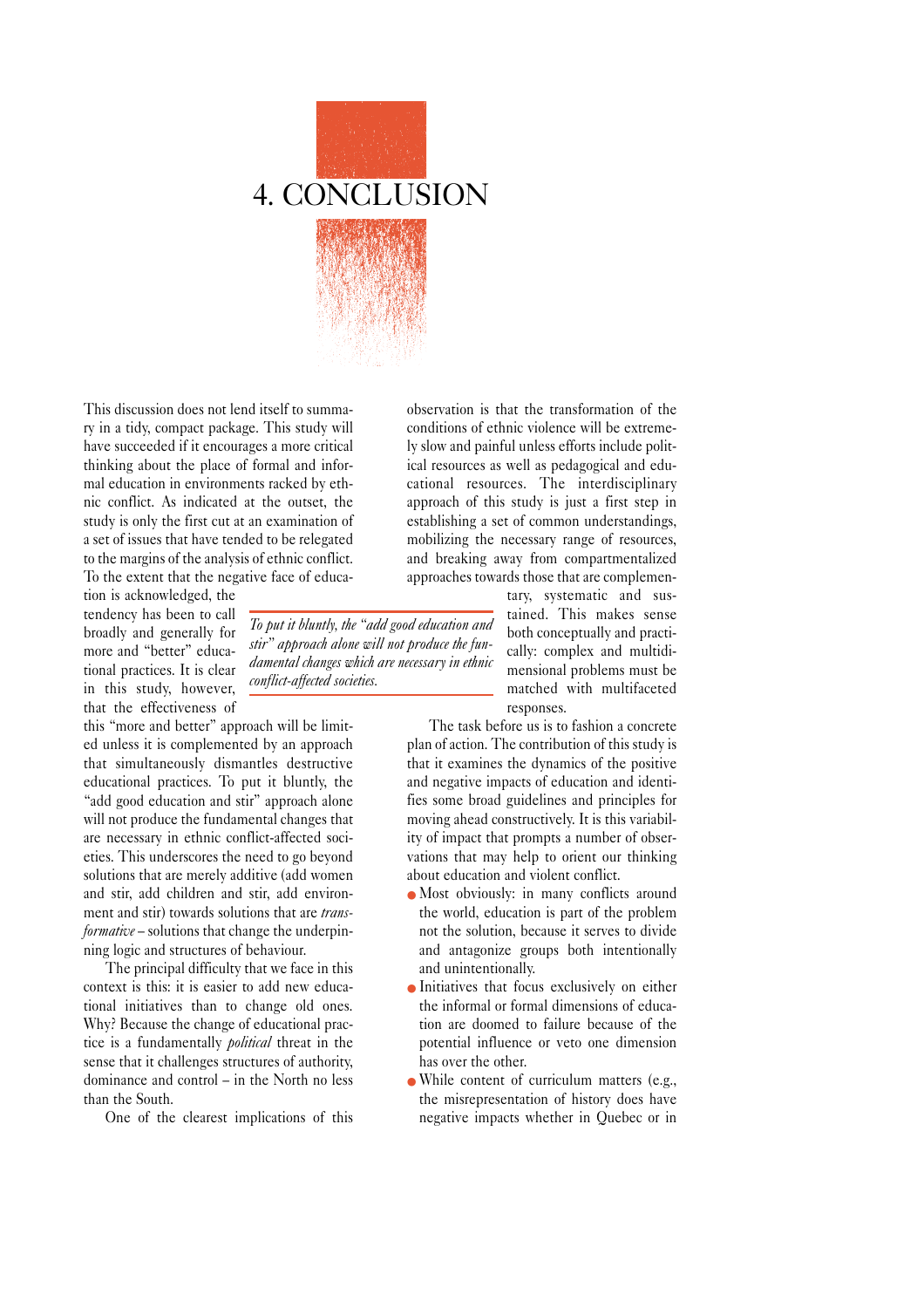Sri Lanka) so does process. Curriculum packages that espouse tolerance and egalitarianism, but that are delivered within educational structures that are fundamentally intolerant and inegalitarian cancel out much of the potential positive impact.

● This discussion of identity, education and conflict applies to both North and South. Many of the educational institutions in the North are segregrationalist (especially along the lines of class and colour). The most significant difference between North and South is that in the former case, political, social and economic institutions exist to accommodate or defuse dissent and inequity.

It is useful to conclude with an outline of the study.

#### **4.1 THE NEGATIVE FACE** OF EDUCATION

The study has examined the following peacedestroying conflict-maintaining impacts of education within specific examples of identity-based conflicts (and non-conflicts!):

- the uneven distribution of education as a means of creating or preserving positions of economic, social and political privilege
- education as a weapon in cultural repression
- denial of education as a weapon of war
- education as a means of manipulating history for political purposes
- education serving to diminish self-worth and encourage hate
- segregated education as a means of ensuring inequality, inferiority, and stereotypes
- the role of textbooks in impoverishing the imagination of children and thereby inhibiting them from dealing with conflict constructively.

#### **4.2 THE POSITIVE FACE** OF EDUCATION

In contrast, some peacebuilding and conflictlimiting impacts of education were identified as follows:

● conflict-dampening impact of educational opportunity

- nurturing and sustaining an ethnically tolerant climate
- education and the desegregation of the mind
- linguistic tolerance
- cultivation of inclusive conceptions of citizenship
- the disarming of history
- education for peace programmes
- educational practice as an explicit response to state oppression.

#### **4.3 GUIDING PRINCIPLES** FOR PEACEBUILDING EDUCATION

Peacebuilding education:

- is a process rather than a product
- is long-term rather than short-term
- relies on local, rather than external, inputs and resources
- seeks to create opportunities rather than impose solutions.

#### **4.4 THE GOALS** OF PEACEBUILDING EDUCATION

- demilitarization of the mind
- problematization
- articulation of alternatives
- changing the rules of the game
- delegitimation of violent force as a means of addressing problems
- re-membering and re-weaving the social and anthropological fabric
- nurturing non-violent, sustainable modalities of change.

The requirements for turning away from inter-ethnic violence are deceptively complex. Basically, this process boils down to the following questions:

- $\bullet$  Do shared values exist in the margins, if not in the mainstream – that would enable communities to live together in peace?
- If they do, are they a sufficient basis for mobilizing inter-group support for the rejection of violence as the principal means of resolving disputes?
- Can they foster behaviour that is participato-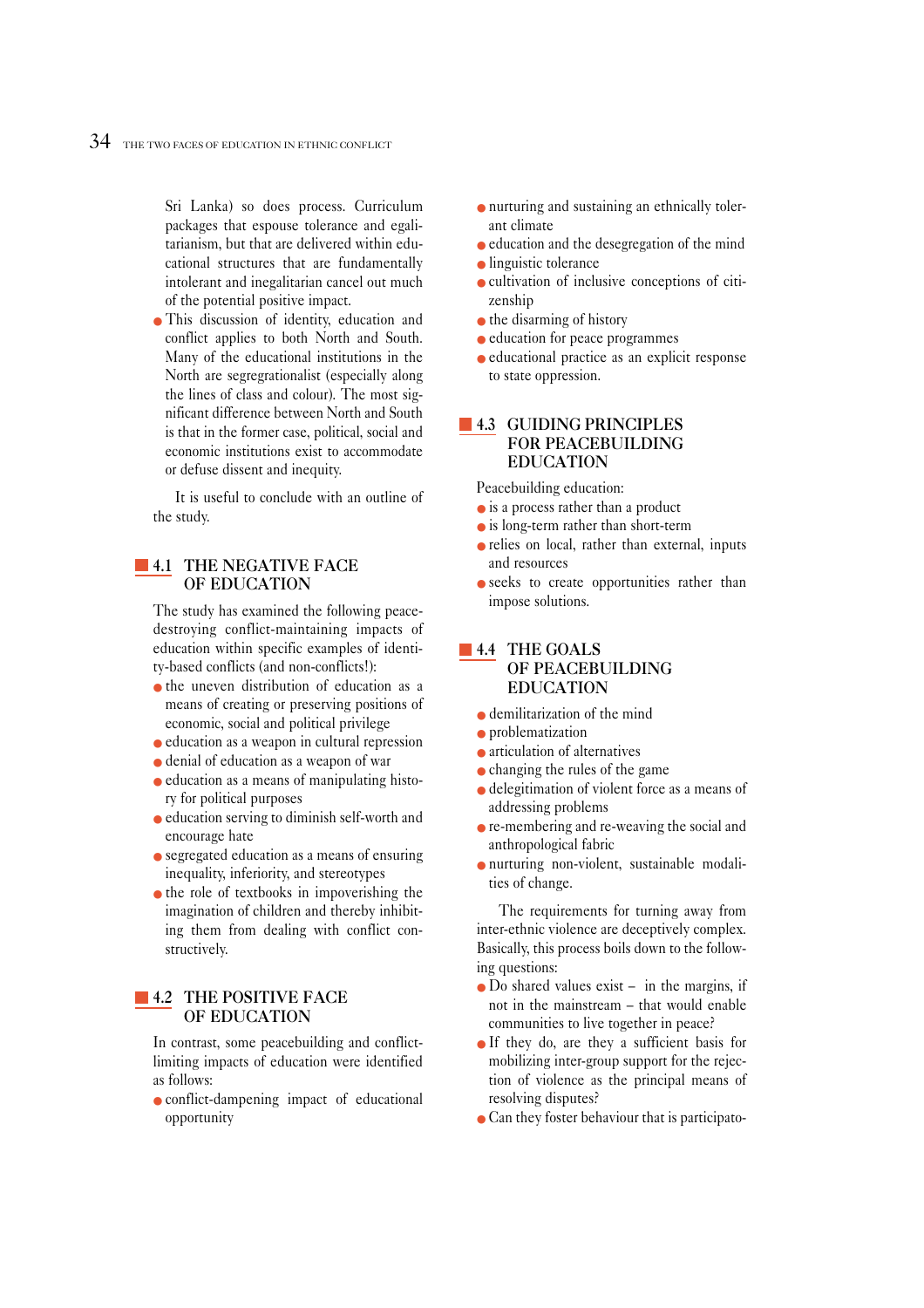ry and complementary instead of aggressive and competitive?

If the answers to such questions are affirmative, then conditions are ripe for inter-ethnic reconciliation through the nurturing of bonds of solidarity and cooperation. If the answers to such questions are negative, then the challenge is to create the conditions that would allow for such shared values to develop. It is possible that the existence and proper functioning of supranational bodies of arbitration might be a necessary precondition for this to become a reality.

The Mandate of the United Nations is imbued with the hope of achieving these values and lays down ways and means to achieve their universal application. It might well appear that the ideal of peace is a bit highflown, if not downright unrealistic. Yet, even in the face of the ethnicized and militarized slaughter that characterized much of the early post-Cold War period, peace has become more than an aspiration or utopian endpoint.

Paradoxically, we have seen the struggle to create and sustain a culture of peace in places where we would least expect it: within those 'neighbourhoods' of violence scattered throughout the world. This is particularly evident in efforts undertaken by groups and leaders within civil society, such as the Mothers of the Disappeared in Plaza del Maya and the Nobel Peace Prize laureate 'Peace People' in Northern Ireland. These are cultures – perhaps more accurately, subcultures or nascent cultures – according to which humankind can organize itself. However, this is only possible if there are commonly shared values.

By looking at both faces of education, we develop a clearer understanding of the positive and negative impacts of education in areas prone to ethnic violence. There are very different operational and policy implications of this two-faceted optic. On the one hand, it suggests that by identifying which initiatives do harm we might be better able to 'stop doing the wrong thing'. In contrast, by developing a better understanding of positive impacts of educational initiatives, we can continue to nurture and 'do the right thing'.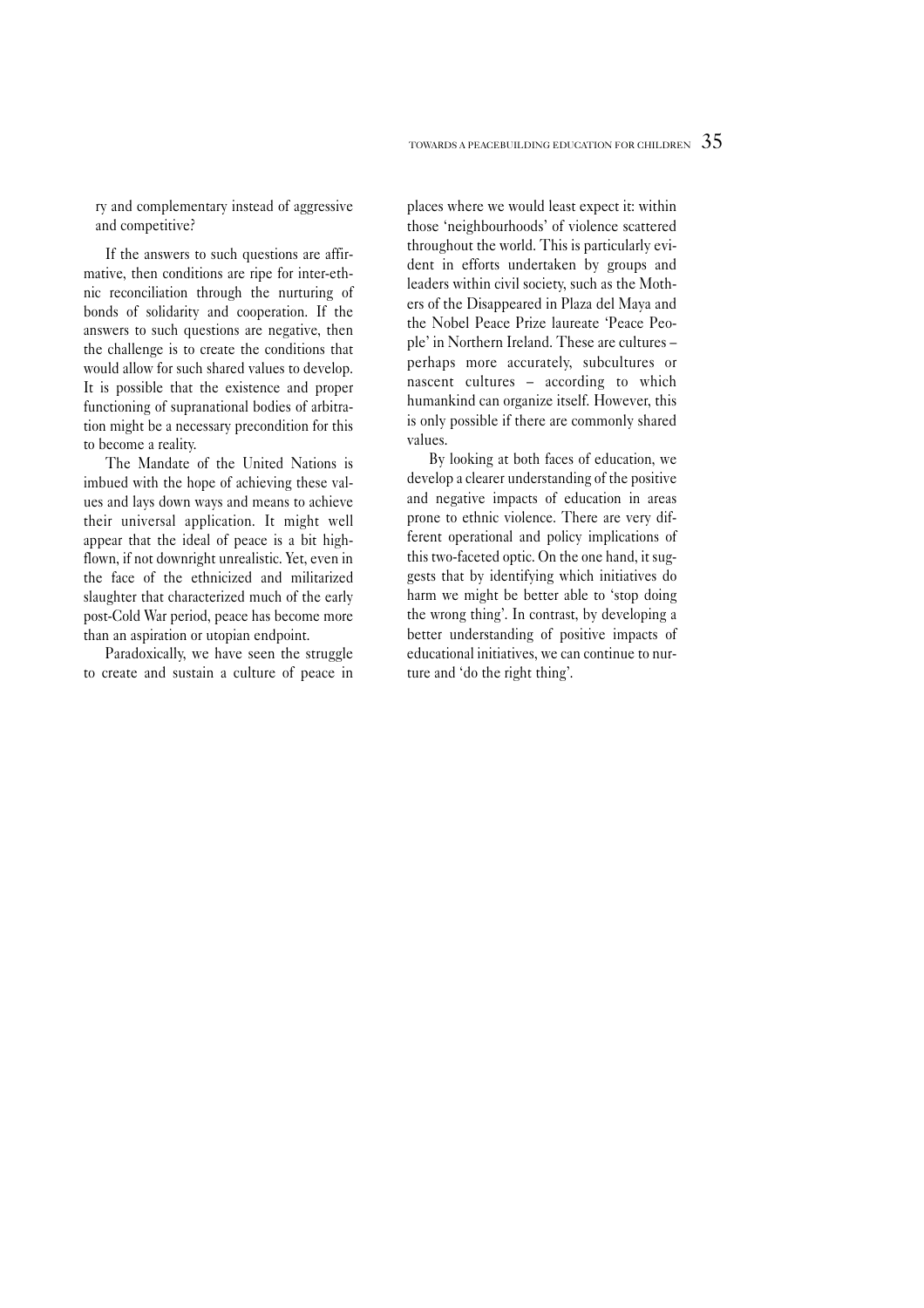# Annex - The International Legal Framework

The United Nations Convention on the Rights of the Child (CRC) – ratified by every country in the world but two (Somalia and the United States) – provides the overall framework for any discussion of ethnicity, education and conflict. The CRC and other instruments (see box below) obligate ratifying States to:

- actively prevent discrimination, including on grounds of ethnicity, against children and their families, with additional specific protections for children of minorities and indigenous peoples;
- ensure a right to education without discrimination;
- ensure that education is directed to encouraging respect for human rights, peace, tolerance, non-discrimination and non-violence;
- ensure protection of the child's right to freedom of religion;
- ensure the child's right to diverse information and encourage the positive involvement of the mass media;

• protect children from all forms of physical and mental violence (with specific provisions protecting the child from various forms of violence and exploitation, and protection of the child affected by armed conflict).

Confronted with countries scarred by civil conflicts and racial tensions, and with the rise in xenophobic and racist attitudes in several countries, the Committee on the Rights of the Child, the treaty body responsible for monitoring the CRC, has on several occasions urged States Parties to modify educational systems to conform to the provisions of the CRC. In reviewing the Initial Report of the Federal Republic of Yugoslavia, for example, it stated that, "School curricula materials should be developed, if they do not already exist, which aim at educating children in the spirit of tolerance of and respect for different civilizations." (IRCO, Add.49, para 30). It recommended that the Government of Nigeria "incorporate education on the rights of the child in the school

#### **International instruments relating to ethnic conflicts and education**

The main international instruments relevant to this study are:

- Universal Declaration of Human Rights (1948)
- Geneva Convention Relative to the Protection of Civilian Persons in Time of War (1949) – Article 24
- UN Declaration of the Rights of the Child (1959)
- Convention against Discrimination in Education (1962) – Articles 1, 2 and 5
- International Convention on the Elimination of All Forms of Racial Discrimination (1969) – Articles 4,  $5(d)(v)$  and 7
- International Covenant on Economic, Social and Cultural Rights – Article 13
- International Covenant on Civil and Political Rights (1976) – Articles 18.4, 20, 26 and 27
- Declaration on Fundamental Principles concerning the Contribution of the Mass Media to Strengthening Peace and International Under-

standing, to the Promotion of Human Rights and to Countering Racialism, Apartheid and Incitement to War (1978) – Article IV

- Convention on the Elimination of All Forms of Discrimination against Women (1981) – Article 10
- Declaration on the Elimination of All Forms of Intolerance and of Discrimination based on Religion or Belief (1981) – Article 5
- $\bullet$  Convention on the Rights of the Child (1989) Articles 2, 17, 19, 28, 29 and 30
- Declaration on the Rights of Persons belonging to National or Ethnic, Religious and Linguistic Minorities (1992) – Articles 2.1, 4.3 and 4.4
- UN Universal Declaration of the Rights of Indigenous Peoples (1993)
- UNESCO Recommendation Concerning Education for International Understanding, Cooperation and Peace and Education relating to Human Rights and Fundamental Freedoms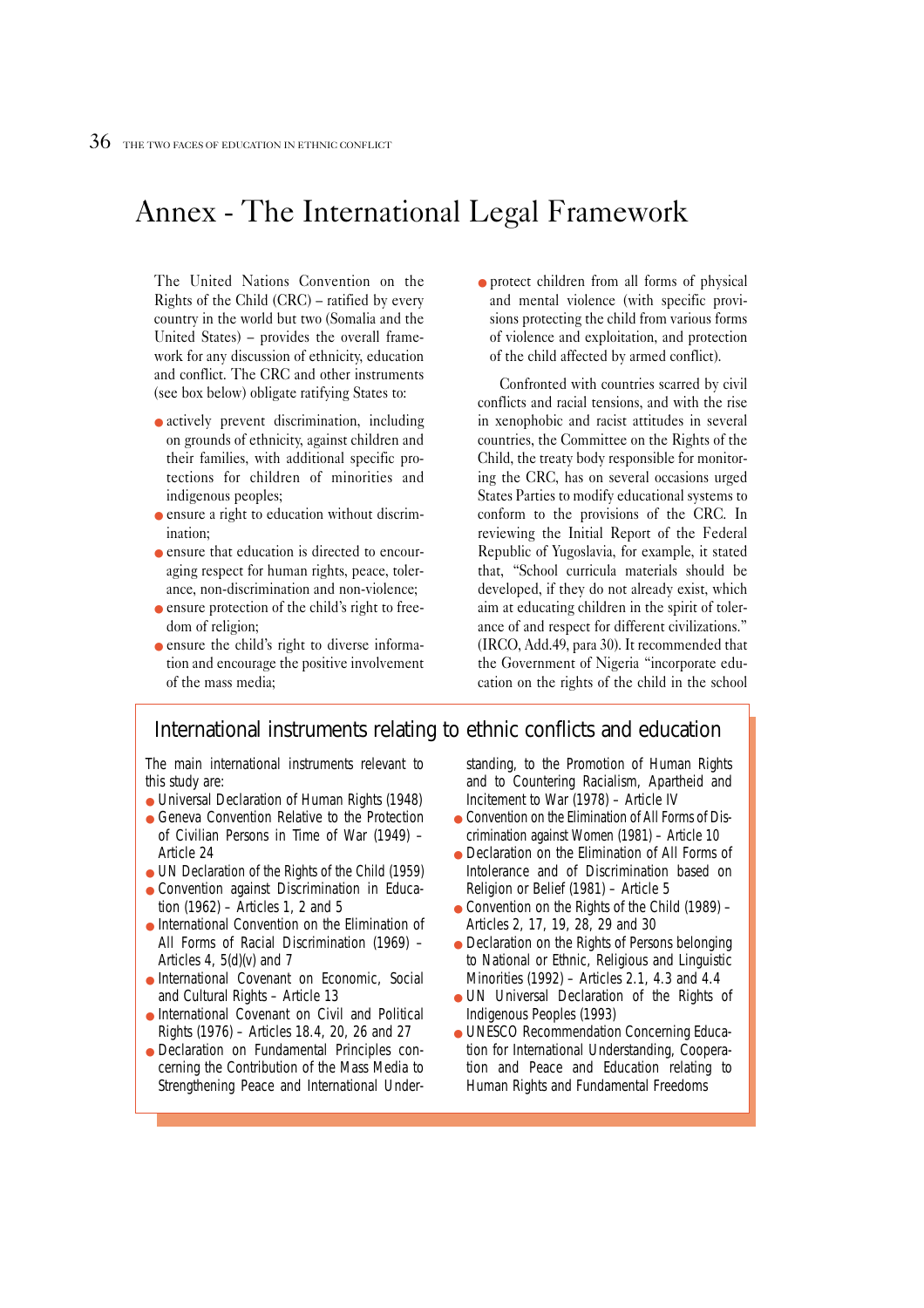curricula, paying special attention to promoting tolerance among all peoples and groups." (Nigeria IRCO, Add.6.1, para. 38. See also Croatia IRCO, Add.5.2, para. 19 and Guatemala IRCO, Add.5.8, para. 30).

The United Nations Special Rapporteur to former Yugoslavia explicitly recognized the connection between violent ethnic conflict and education in a 1996 report (United Nations, 1996b):

"[The] young generation must develop different approaches to human values than those the world has witnessed … during the last five years. There is, therefore, great urgency in including human rights education (i.e. an appreciation for tolerance and a multicultural

**Declaration and Integrated Framework of Action on Education for Peace, Human Rights and** Democracy, 44<sup>th</sup> session of the International Con**ference on Education (Geneva 1994), endorsed** by the General Conference of UNESCO at its 28<sup>th</sup> **session (Paris 1995) – Article 2**

We, the Ministers of Education meeting at the 44<sup>th</sup> session of the International Conference on Education… strive resolutely:

- 1. To base education on principles and methods that contribute to the development of the personality of pupils, students and adults who are respectful of their fellow human beings and determined to promote peace, human rights and democracy;
- 2. To take suitable steps to establish in educational institutions an atmosphere contributing to the success of education for international understanding, so that they become ideal places for the exercise of tolerance, respect for human rights, the practice of democracy and learning about the diversity and wealth of cultural identities;
- 3. To take action to eliminate all direct and indirect discrimination against girls and women in education systems and to take specific measures to ensure that they achieve their full potential;
- 4. To pay special attention to improving curricula,

society) in the curricula of all schools, not only on a voluntary basis but as an important obligation of the different countries' educational systems."

As part of the UN Decade for Human Rights Education, 1995-2004, established under General Assembly Resolutions 48/127, 49/184 and 50/177, governments and non-governmental educational agencies are being urged to establish programmes of human rights education.

In 1995, the United Nations Educational, Scientific and Cultural Organization (UNESCO) endorsed a Declaration and Integrated Framework of Action on Education for Peace, Human Rights and Democracy (see box below). The Framework sets out policies, objectives and action strategies to combat discrimination, vio-

the content of textbooks, and other educational materials including new technologies, with a view to educating caring and responsible citizens, open to other cultures, able to appreciate the value of freedom, respectful of human dignity and differences and able to prevent conflicts or resolve them by non-violent means;

- 5. To adopt measures to enhance the role and status of educators in formal and non-formal education and to give priority to pre-service and in-service training as well as the retraining of educational personnel, including planners and managers, oriented notably towards professional ethics, civic and moral education, cultural diversity, national codes and internationally recognised standards of human rights and fundamental freedoms;
- 6. To encourage the development of innovative strategies adapted to the new challenges of educating responsible citizens committed to peace, human rights, democracy and sustainable development, and to apply appropriate measures of evaluation and assessment of these strategies;
- 7. To prepare, as quickly as possible, and taking into account the constitutional structures of each State, programmes of action for the implementation of this Declaration.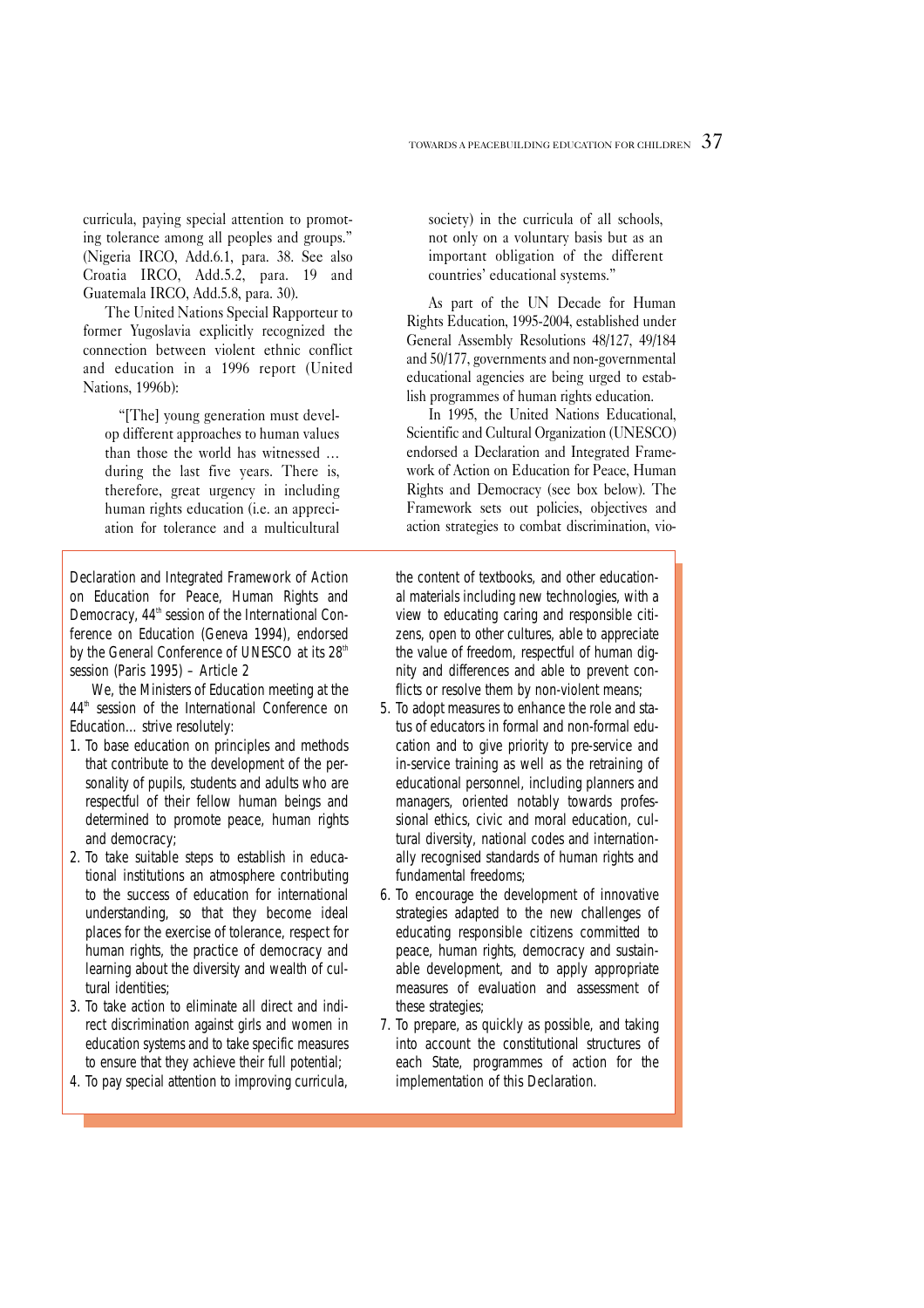lence and xenophobia, and to develop students' self-esteem, stressing the last as "essential to social integration…The reduction of failure must be a priority."

The Committee on the Rights of the Child has urged many States Parties to make children's rights principles widely known, including by translating the Convention into all the languages spoken by minorities. They have also suggested that school curricula materials be developed, if they do not already exist, that aim at educating children in the spirit of tolerance of and regard for different civilizations. (United Nations, 1996c). Some of the new States in Central and Eastern Europe have taken steps in this direction.

So sensitive have the inter-ethnic problems become in Europe and Central Asia that NATO is increasingly concerned that inter-ethnic tensions expressed through education could well constitute a risk to peace in the region. The Organization for Security and Cooperation in Europe (OSCE) has established a High Commissioner on National Minorities, based in the Hague (Foundation on Inter-Ethnic Relations, 1997). The High Commissioner has issued recommendations pertaining to the education of the Greek minority population in Albania, the Albanian population in the Former Yugoslav Republic of Macedonia, the Slovak population in Hungary, the Hungarian Population in Slovakia and the Hungarian population in Romania. In 1996, the High Commissioner requested assistance from the Foundation on Inter-Ethnic Relations to work on a possible set of guidelines governing the education rights of national minorities. These guidelines, known as the Hague Recommendations, were published in 1997 and can be added to the many other international conventions and regulations that attempt to identify and to protect the educational rights of children and various sub-populations.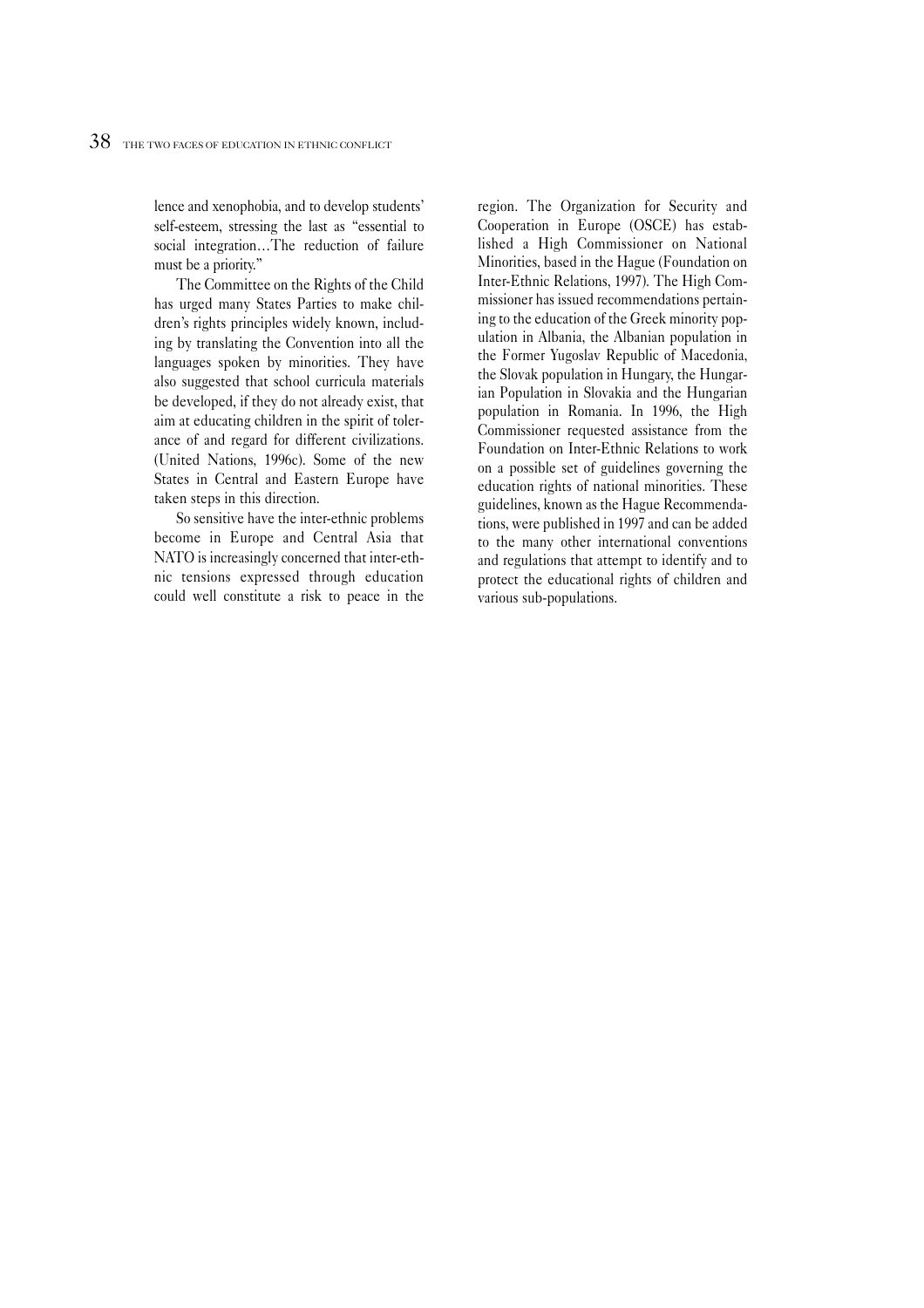# References

- ADORNO, T.W., E. FRENKEL-BRUNSWIK, D. J. LEVINSON, and R. N. SANFORD, *The Authoritarian Personality*, Harper, New York, 1950.
- ADWAN, S., 'Ethnicity and Conflict: The Role of Education Project The Palestinian National Authority (PNA)'. Unpublished research paper, UNICEF International Child Development Centre, Florence, 1998.
- AHLSTORM, C., *Casualties of Conflict: Report for the World Campaign for the Victims of War*; Department of Peace and Conflict Research, Uppsala, 1991.
- AIKMAN, S., 'Intercultural Education in Latin America', in Coulby, D., J. Gundara, and C. Jones, *World Yearbook of Education: Intercultural Education.* Kogan Page, London, 1997.
- AKINER, S., 'Melting Pot, Salad Bowl Cauldron? Manipulation and Mobilization of Ethnic and Religious Identities in Central Asia', *Ethnic and Racial Studies*, 20(2), 1997.
- ALLPORT, G. W., *The Nature of Prejudice.* Addison-Wesley, Reading MA, 1954.
- ALMOND, G. A. and S. VERBA, *The Civic Culture*. Princeton University Press, Princeton, 1963.

AZAR, E., 'Protracted International Conflicts: Ten Propositions', *International Interactions*, 12:1, 1985.

- BABBITT, E. F., 'Contributions of Training to International Conflict Resolution', in Zartman, I. W. and J. L. Rasmussen, *Peacemaking in International Conflict: Methods and Techniques,* United States Institute of Peace, Washington, 1997.
- BACAL, A., 'Ethnicity in the Social Sciences'. CRER Reprint Paper in *Ethnic Relations* 3, Centre for Research in Ethnic Relations, University of Warwick, UK, 1991.
- BECKER, E., 'Personality Development in the Modern World: Beyond Freud and Marx', in Burns, H. W. (ed.), *Education and the Development of Nations*. School of Education, Syracuse University, Syracuse NY, 1963.
- BLACK, M. 'Children and Families of Ethnic Minorities, Immigrants and Indigenous Peoples', *Innocenti Global Seminar Summary Report*. UNICEF International Child Development Centre, Florence, Italy, 1997.
- BOWEN, J., *A History of Western Education*: *Volume 3*, *The Modern West*. Methuen, London, 1981.
- BUCKLAND, PATRICK, *A History of Northern Ireland*. Gill and Macmillan, Dublin, 1981.
- BRASS, P., *Ethnicity and Nationalism: Theory and Comparison*. Sage, New Delhi, 1991.
- BUSH, K. D., 'Towards a Balanced Approach to Rebuilding War-Tom Societies', *Canadian Foreign Policy*, Vol. III, No. 3, 1996.
- BUSH, K. D., 'Cracking Open the Ethnic Billiard Ball: Bringing in the Intra-Group Dimensions of Ethnic Conflict Studies', *Occasional Paper* (9:OP: 1), Joan B. Kroc Institute for International Peace Studies, University of Notre Dame, Notre Dame, 1996.
- BUSH, K. D., *A Measure of Peace: Peace and Conflict Impact Assessment of Development Projects in Conflict Zones*. Ottawa, International Development Research Centre, 1998.
- CAMPBELL, A., P. E. CONVERSE, W. E. MILLER, and D. E. STOKES, *The American Voter.* University of Chicago Press, Chicago, 1976.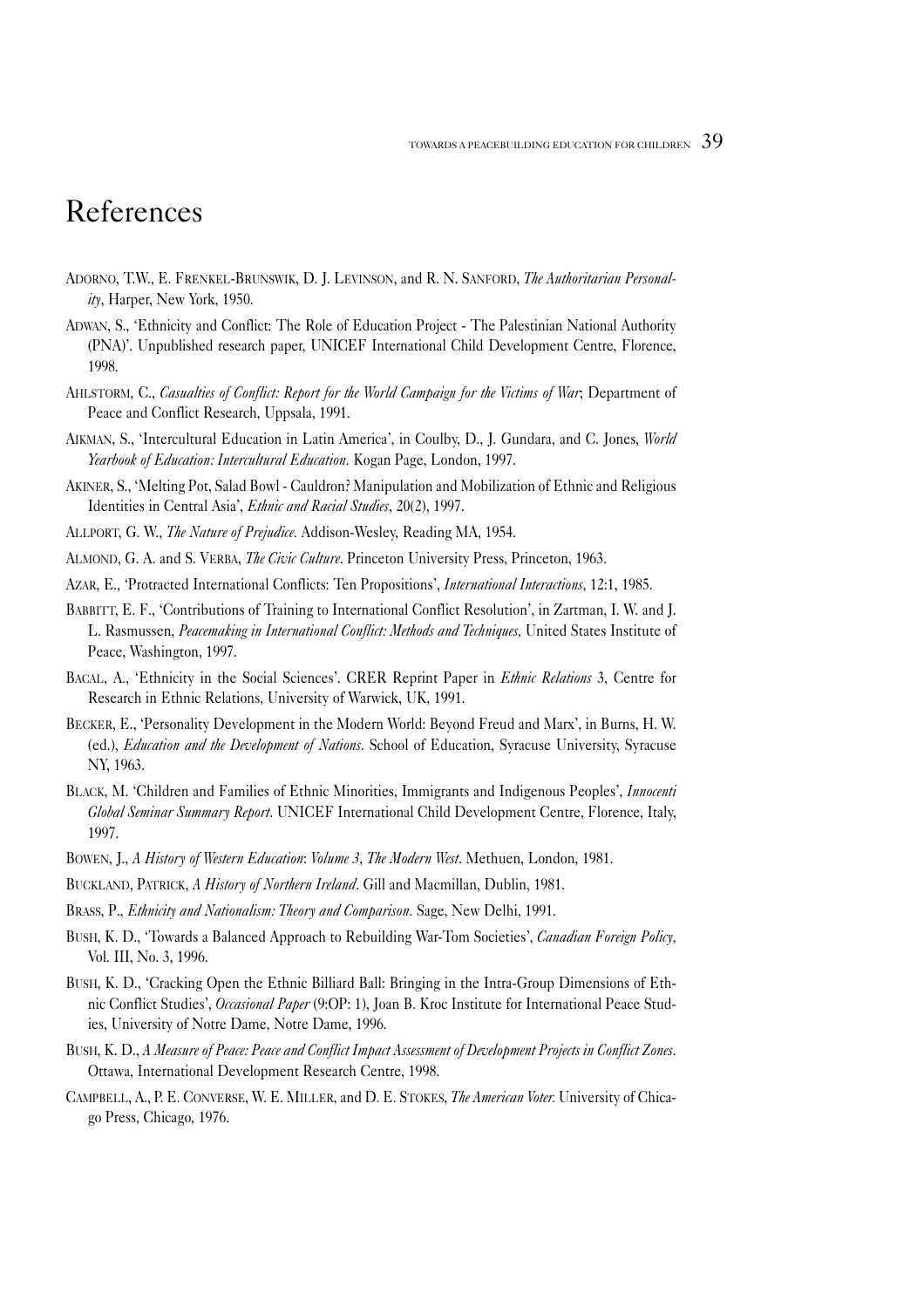- CANTWELL, N., 'Starting from Zero: The Promotion and Protection of Children's Rights in Post-Genocide Rwanda, July 1994 - December 1996', *Innocenti Insights*. UNICEF International Child Development Centre, Florence, 1997.
- CARMENT, D. and P. JAMES, *Escalation of Ethnic Conflict: A Survey and Assessment.* Carleton University and Iowa State University, 1996.
- CENTER FOR CIVICS EDUCATION, *National Standards for Civics and Government.* Center for Civics Education, Calabasas CA, 1994.
- CHALK, F. and K. JORIASSOHN, *The History and Sociology of Genocide: Analyses and Case Studies.* Yale University Press, New Haven, 1990.
- CHRÉTIEN, J.P., 'Le défi de l'intégrisme ethnique dans l'historiographie africaniste: le cas de Ruanda et Burundi', *Politique Africaine.* Centre d'étude d'Afrique noire, Université Montesquieu, Bordeaux IV, 1992.
- CHURCHILL, S., 'The Decline of the Nation State and the Education of National Minorities'. *International Review of Education*, 42 (4), 1996.
- CIVITAS@Prague. *Strengthening Citizenship and Civic Education, East and West*. USIA, Washington DC, 1995.
- COMER, J.P., 'Educating Poor Minority Children', *Scientific American*, 29, no. 5, l988.
- CONNOR, W., 'Nation-Building or Nation-Destroying?', *World Politics*, 1972, 24.
- CORRADI, J. E., P. WEISS FAGEN, and M. A. GARRETON (eds.), *Fear at the Edge: State Terror and Resistance in Latin America*. University of California Press, Berkeley and London, 1992.
- COSTARELLI, S., 'Children of Minorities: Gypsies', *Innocenti Insight*. UNICEF International Child Development Centre, Florence, 1993.
- COULBY, D., 'Educational Responses to Diversity within the State'. In Coulby, D. et al. (eds) *Intercultural Education: World Yearbook of Education 1997*. London, Kogan Page, 1997.
- COULBY, D., J. GUNDERA, and C. JONES (eds), *Intercultural Education: World Yearbook of Education, 1997*. London. Kogan Page, 1997.
- CRAFT, M. (ed.), *Teacher Education in Plural Societies: an International Review*. Falmer, London, 1996.
- CREMIN, L. A., *Public Education*. Basic Books, New York,1976.
- DARBY, J., 'What's Wrong With Conflict?', *Centre for the Study of Conflict Occasional Paper* 3. University of Ulster, Northern Ireland, 1991.
- DARBY, J., *Scorpions in a bottle: conflicting cultures in Northern Ireland*. Minority Rights Group, London, 1997.
- DAVIES, P. (ed.), *Human Rights.* Routledge, London, 1988.
- DE GUCHTENERE, P., L. LE DUE and R. G. NIEMI*,*'A Compendium of Academic Survey Studies of Elections Around the World', Update 1, *Electoral Studies*, 10 (3). Elsevier Science Ltd., New York, 1991.
- DUNCAN, GREG J., 'Earnings Functions and Non-pecuniary Benefits', *Journal of Human Resources* 11, 1976.
- EHRILCH, I., 'On the Relationship between Education and Crime', in Juster, F. T. (ed.), *Education, Income and Human Behavior*. McGraw-Hill, New York, l975.
- *El Pais*, 'Los Pecados de la Iglesia, Edicion Internacional', 20 January 1997.
- ESMAN, M. J., 'Political and Psychological Factors in Ethnic Conflict', in Montville, J. (ed.), *Conflict and Peacemaking in Multiethnic Societies*. Lexington Books, Lexinton MA and Toronto, 1990.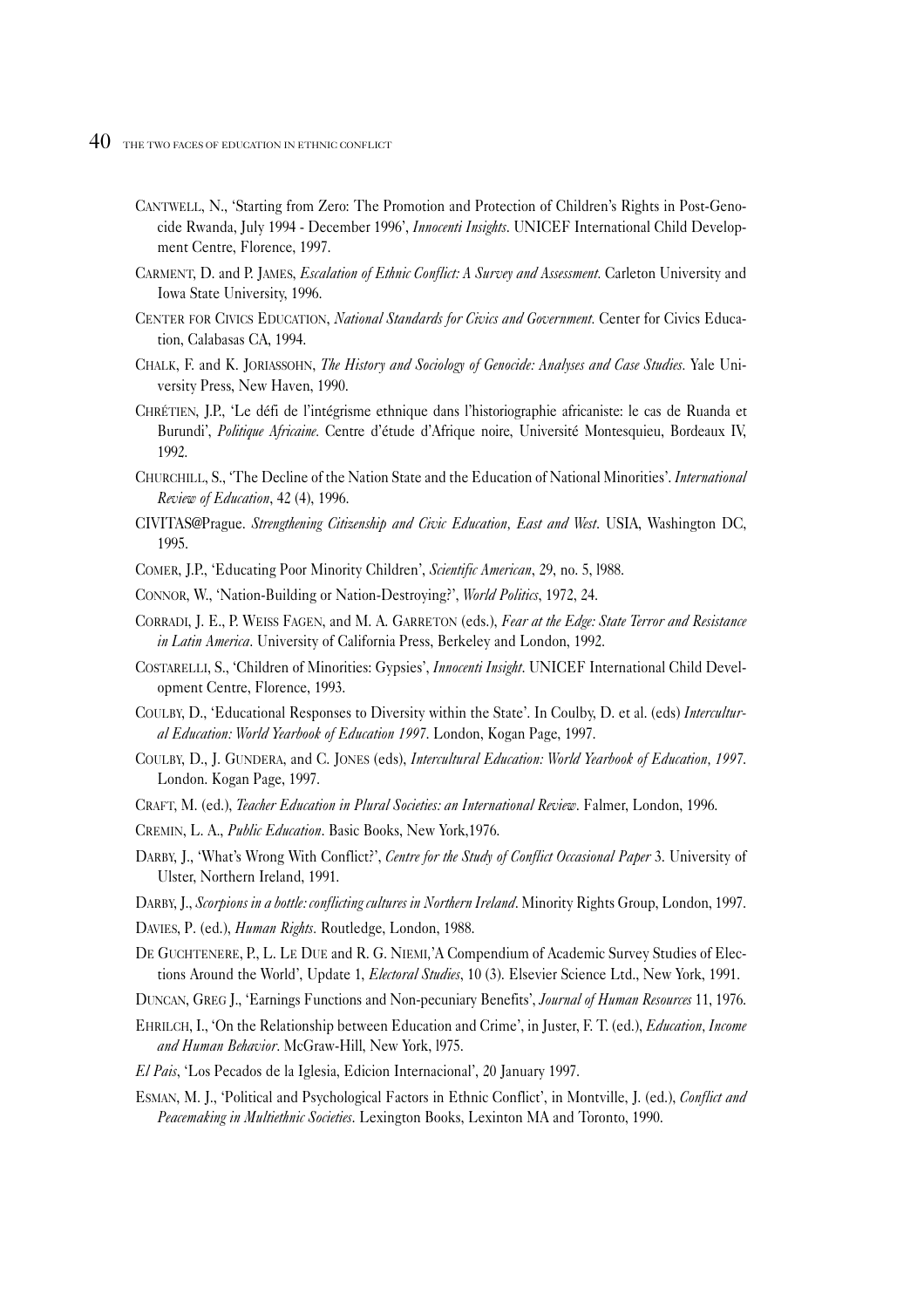ESMAN, M. J., *Ethnic Politics*. Cornell University Press, Ithaca, 1994.

FANON, F., *The Wretched of the Earth*. Grove Press, New York, 1968, c1963.

- FERGUSON, ROBERT, 'Children, Ethnic Conflict and the Media'. Unpublished background paper prepared for UNICEF International Child Development Centre, Florence, 1998.
- FIRER, R., 'Ethnicity and Conflict: The Role of Education Project:The Case of Israel'. Unpublished background paper, UNICEF International Child Development Centre, Florence, 1998.
- FOUNDATION ON INTER-ETHNIC RELATIONS, 'The Hague Recommendations Regarding the Education Rights of National Minorities and Explanatory Note'. Foundation on Inter-Ethnic Relations, The Hague, 1996.
- GALLAGHER, A.M., 'Education Policy Approaches in Multi-Ethnic Societies'. Unpublished background paper prepared for UNICEF International Child Development Centre, Florence, 1998.
- GINTIS, H., 'Education, Technology, and the Characteristics of Worker Productivity'. *American Economic Review*, 61, 1971.
- GLAZER, N. and D. P. MOYNIHAN, *Ethnicity: Theory and Experience.* Harvard University Press, Cambridge MA, 1975.
- GRAHAM-BROWN, S., *Education in the Developing World: Conflict and Crisis*. World University Service, London, 1991.
- GRAHAM-BROWN, S., 'The Role of the Curriculum', in *Education Rights and Minorities* . Minority Rights Group, London, 1994.
- GRANT, N. (ed.), Education and Minority Groups: Special Issue, *Comparative Education*, 24 (2), 1998.
- GUNDARA, J., 'Ethnic Co-Existence, Conflict and Violence; the Role of Education'. Unpublished background paper prepared for UNICEF International Child Development Centre, Florence, 1998.
- GURR T. R., *Minorities at Risk. A Global View of Ethnopolitical Conflicts.* United States Institute of Peace Press, Washington D.C., 1993.
- HAHN, CAROLE L., *Comparative Perspectives on Citizenship: A Five Nation Study*. SUNY Press, Albany, 1997.
- HAMMARBERG, T., 'A School for Children with Rights: the Significance of the United Nations Convention on the Rights of the Child for Modern Education Policy', *Innocenti Lecture*. UNICEF, International Child Development Centre, Florence, 1998.
- HAVEMAN, R.H. and B. WOLFE, 'Schooling and Economic Well-Being: the Role of Nonmarket Effects'*, Journal of Human Resources* 19 (Summer), 1984.
- HEYNEMAN, S. P., 'Education in the Europe and Central Asia Region: Policies of Adjustment and Excellence', in F.J.H. Mertons (ed.) *Reflections on Education in Russia*. Amersfort, Acco, 1995a.
- HEYNEMAN, S. P., *Thoughts on Social Stabilization*. CIVITAS, Prague 1995b.
- HEYNEMAN, S. P., 'From the Party/State to Multi-Ethnic Democracy: Education and its Influence on Social Cohesion in the Europe and Central Asia Region'. Unpublished background paper prepared for UNICEF International Child Development Centre, Florence, 1998.
- HEYNEMAN, S. P., 'Transition from Party/State to Open Democracy: the Role of Education', *International Journal of Education Development* 18, no. 1,1998.
- HOBBES, T., *Leviathan*. Penguin Books, Harmondsworth, 1968.
- HOROWITZ, D. L., *Ethnic Groups in Conflict*. University of Chicago Press, Chicago, 1987.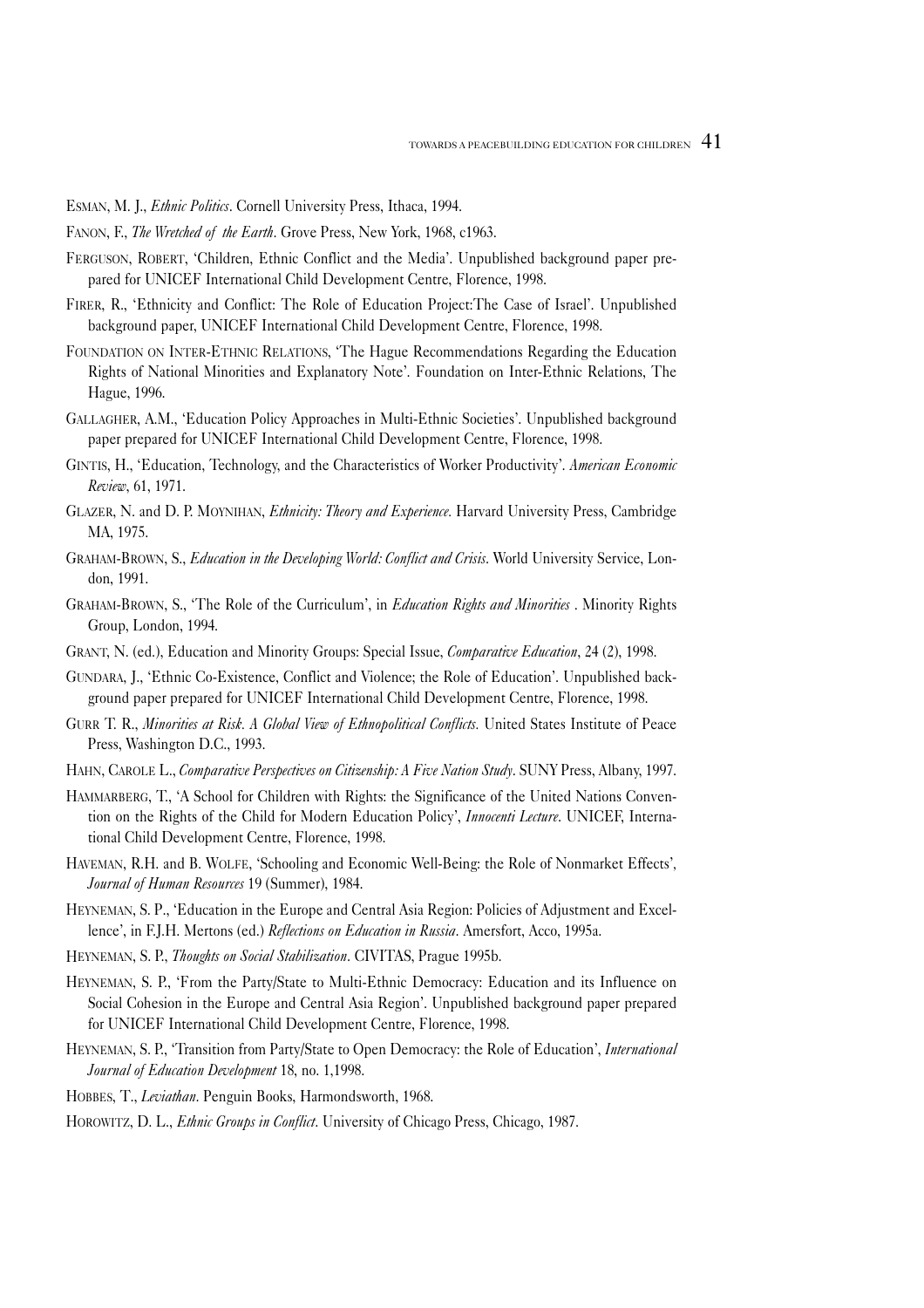- HOROWITZ, D. L., 'Ethnic Conflict Management for Policymakers', in Montville, J. (ed.), *Conflict and Peacemaking in Multiethnic Societies.* Lexington Books, Lexington MA and Toronto, 1990.
- HOWE, K. R., 'In Defence of Outcomes-Based Conceptions of Equal Educational Opportunity'. *Educational Theory*, 39 (4), l989.
- HYMAN, HERBERT H. and CHARLES R. WRIGHT, *Education's Lasting Influence on Values*. Chicago, University of Chicago Press, 1979.
- INKELES, A. and D. H. SMITH, *Becoming Modern*. Harvard University Press, Cambridge MA, 1974.
- KAMIN, L. J., *The Science and Politics of IQ*. Penguin, London, 1977.
- KAMENS, DAVID, 'Education and Democracy: a Comparative Institutional Analysis', *Sociology of Education* 61,1998.
- KIDRON, M. and R. SEGAL, *The New State of the World Atlas*. London, Pluto Press, 1984.
- KOHN, M., *The Race Gallery*. London, Jonathan Cape, 1995.
- KYMLICKA, W., *The Rights of Minority Cultures*. Oxford University Press, Oxford, 1996.
- LE VINE, VICTOR T., and CAMPBELL, 1972, n.a.
- LINDEN, I., *Church and Revolution in Rwanda*. Manchester University Press, Manchester, 1977.
- MARTINEZ, K, 'Problems of Ehnic and Cultural Differences between Teachers and Students: a Story of a Beginning Teacher of Australian Aboriginal Children', *Journal of Education for Teaching*, 20 (2), 1994.
- MCDOWALL, D., *The Kurds*. Minority Rights Group, London, 1996.
- MENNONITE CENTRAL COMMITTEE OF CANADA (MCCC), 'Submission of MCCC to the Canadian Council for International Cooperation (CCIC) Foreign Policy Review: A Framework for Our Common Future', prepared by Chris Derksen Hiebert and Joanne Epp. Mennonite Central Committee of Canada, Ottawa, 1993.
- MEYER, J. W., 'The Charter: Conditions of Diffuse Socialization in Schools', in W.R. Scott (ed.), *Social Processes and Social Structure*. Holt Rinehart and Winston, New York, 1970.
- MODGIL, S., G.K. VERMA, K. MALLICK, and C. MODGIL (eds.), *Multicultural Education, the Interminable Debate.* Falmer Press, London, 1986.
- MONTVILLE, J. (ed.), *Conflict and Peacemaking in Multiethnic Societies.* Lexington Books, Lexington MA and Toronto, 1990.
- NEWBURY, C., *The Cohesion of Oppression: Clientship and Ethnicity in Rwanda (1860-1960).* Columbia University Press, New York, 1988.
- NIE, N.H., J. JUNN, and B.K. STEHLIK, *Education and Democratic Citizenship in America.* University of Chicago Press, Chicago, 1996.
- NIEMI, R., and M. HEPBURN, 'The Rebirth of Political Socialization'. *Perspectives on Political Science* 24,1995.
- NISSAN, E., *Sri Lanka: A Bitter Harvest.* Minority Rights Group, London, 1996.
- NORDSTROM, C. and J. MARTIN (eds.), *The Paths to Domination, Resistance and Terror*. University of California Press, Berkeley and London, 1992.
- OLSON, M., 'The Treatment of Externalities in.National Income Statistics', in Lowdon Wingo and Alan Evans (eds.), *Public Economics and the Quality of Life.* John Hopkins University Press, Baltimore, 1977.
- OLSON, M. and R. ZECKHAUSER, 'The Priority of Public Problems', in Marris, R. (ed.), *The Corporate Society*. London, Macmillan, 1974.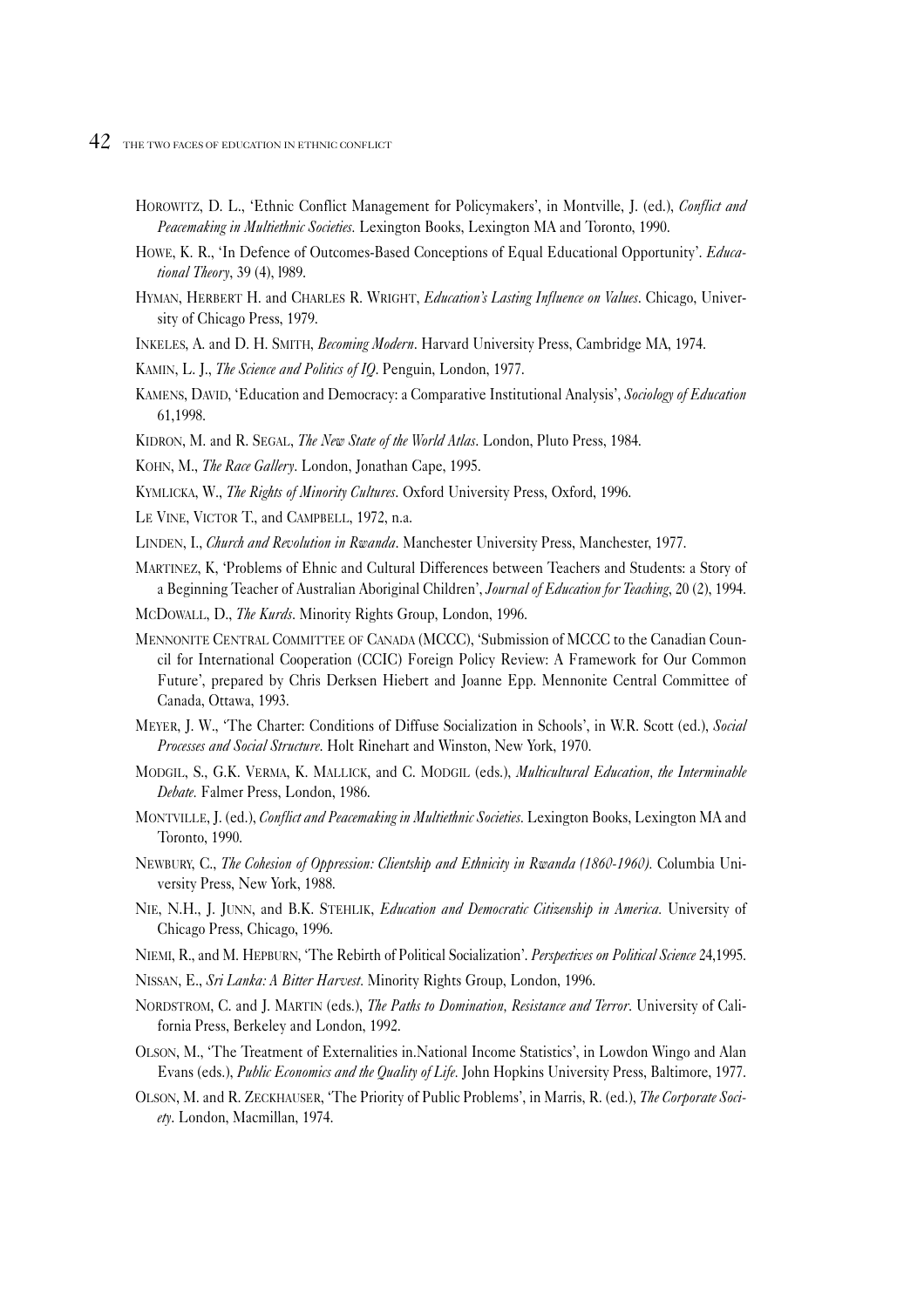OMAAR, RAKIY, 'Somaliland: One Thorn at a Time', *Current History*, May, 1994.

- PADILLA, A.M. and R.A. RUIZ, *Latino Mental Health: a Review of the Literature.* National Institute of Mental Health, Rockville, Md. 1974.
- PARKIN, F., 'Social Stratification', in Bottomore, T. and R. Nisbet (eds), *A History of Sociological Analysis*. Heinemann Educational Books, London, 1979.
- POSTMAN, N., *The End of Education: Redefining the Value of School*. Vintage Books, New York, 1996.
- POULTON, H., *The Balkans: Minorities and States in Conflict.* London, Minority Rights Group, 1991.
- PROJECT ON ETHNIC RELATIONS, 'Managing Ethnic Conflict: The Kona Statement. Princeton, New Jersey , April 1994. Found at http://pwl.netcom.com/~ethnie/kona1.html, October 1998.
- PURYEAR, J. M., *Thinking Politics: Intellectuals and Democracy in Chile 1973-1988*. Baltimore, Johns Hopkins University Press, 1994.
- REEVES, P., 'Best of Enemies Rewrite History of Hate'. *The Independent*, 4 October 1998.
- REX, J., *Race and Ethnicity*. Open University Press, Welwyn Garden City, 1986.
- RICHARDS, E., 'The Debate about Peace Education', *Background Paper # 10*. Canadian Institute for International Peace and Security, December 1986.
- RIEGEL, KLAUS F. and JOHN A. MEACHAM (eds), *The Developing Individual in a Changing World.* The Hague, Mouton, 1976.
- RULE, J., *Theories of Civil Violence.* University of Califomia Press, Berkeley and Los Angeles, 1988.
- SAUNDERS, J., *Academic Freedom in Indonesia: Dismantling Soeherto-Era Barriers*. Human Rights Watch, New York, 1998.
- SCARRY, E., *The Body in Pain: The Making and Unmaking of the World*. Oxford University Press, New York, 1985.
- SELLSTROM, T. and L. WOHLGEMUTH, 'The International Response to Conflict and Genocide: Lessons from the Rwanda Experience. Historical Perspective: Some Explanatory Factors'. Joint Evaluation of Emergency Assistance to Rwanda, *Journal of Humanitarian Assistance*, 1996.
- SEMENIUK, R., 'War Babies, the Children of the Gaza Strip'*, Equinox Magazine*, Camden East, January/February 1995.
- STOCKHOLM INTERNATIONAL PEACE RESEARCH INSTITUTE, *SIPRI Yearbook 1998: Armaments, Disarmament and International Security*. Oxford University Press, Oxford, 1998.
- STAUB, E., *The Roots of Evil: The Origins of Genocide and Other Group Violence.* Cambridge University Press, Cambridge, 1989.
- STAVENHAGEN, R., *Ethnic Conflicts and the Nation-State.* Macmillan Press Ltd., 1996.
- STAVENHAGEN, R., 'Double Jeopardy: The Children of Ethnic Minonities', *Innocenti Occasional Paper*, CRS 10. UNICEF International Child Developemnt Centre, 1994.
- STAVENHAGEN, R., *The Ethnic Question*. Japan: United Nations University, 1991.
- STREMLAU, J*., People in Peril, Human Rights, Humanitarian Action, and Preventing Deadly Conflict*. Carnegie Corporation of New York, New York,1998.
- TAJFEL, H. (ed), `The Social Dimension: European Developments', in *Social Psychology*, Vol. 2. Cambridge University Press, Cambridge, 1984.
- TARROW, N.B. (ed), *Human Rights and Education*. Pergamon Press, London, 1987.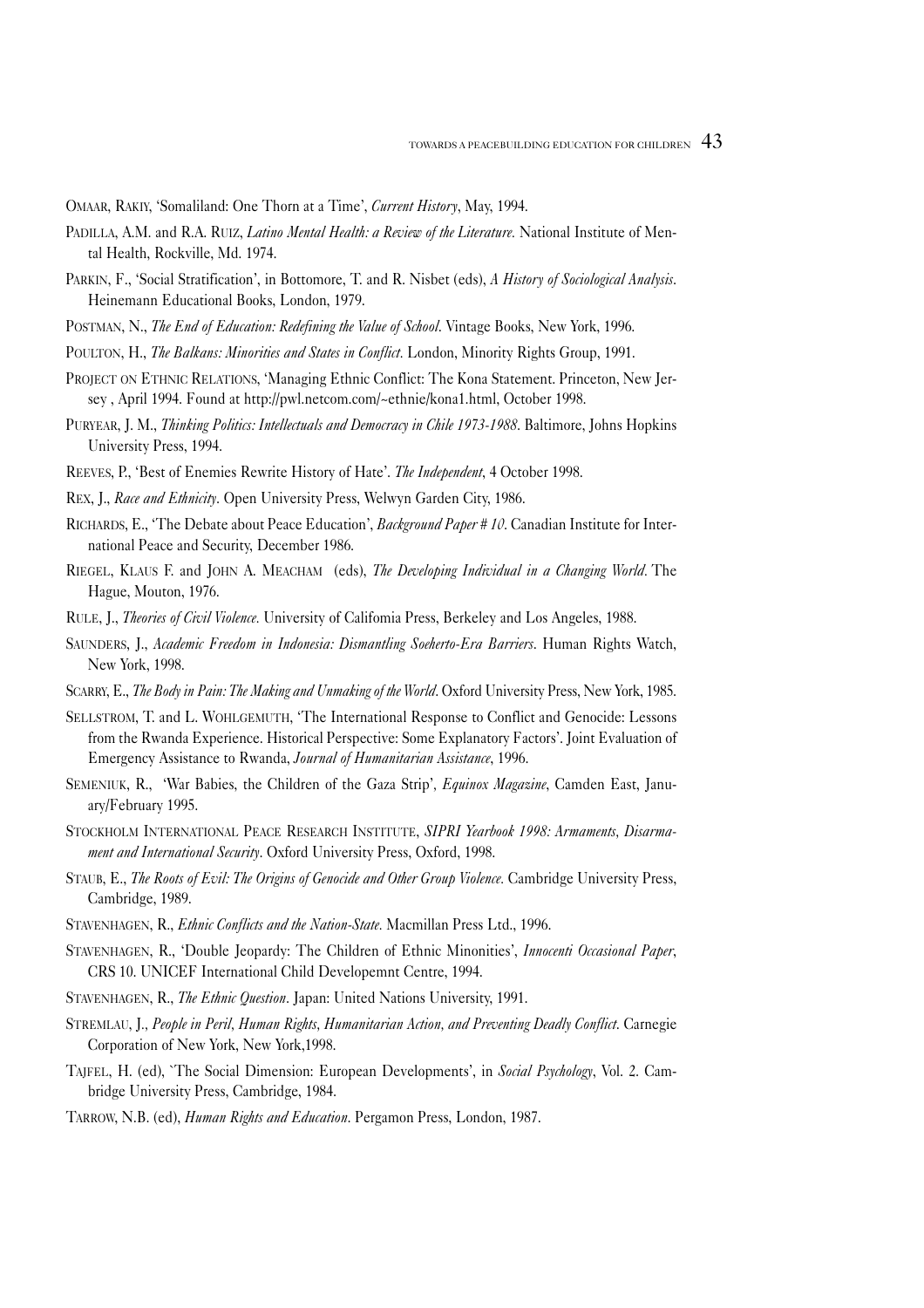- TORNEY-PURTA, JUDITH V., 'Links and Missing Links Between Education, Political Knowledge and Citizenship'*, American Journal of Education,* August, 1997.
- TORNEY-PURTA, JUDITH V., 'The Second IEA Civics Education Project: Development of Content Guidelines and Items for a Cross-National Test and Survey', *Canadian and International Education* 25, 1996.
- TORNEY-PURTA, JUDITH V., 'Psychological Theory as a Basis for Political Socialization Research', *Perspectives on Political Science*, 24, 1994.
- TORNEY-PURTA, JUDITH V., ABRAHAM N. OPPENHEIM, and RUSSELL FARNEN, *Civic Education in Ten Countries: An Ernpirical Study.* New York, Halsted, 1975.
- TORNEY-PURTA, JUDITH V. and John Schwille, 'Civic Values Learned in School: Policy and Practice in Industrialized Nations', *Comparative Education Review* 30, no. 1, 1986.
- UNITED NATIONS CHILDREN'S FUND, *Education and Change in Central and Eastern Europe*, Report of the Education for Development Seminar. UNICEF, Bulgaria, 1993.
- UNITED NATIONS CHILDREN'S FUND, *Emergency Operations in Former Yugoslavia.* UNICEF Belgrade, 1994.
- UNITED NATIONS CHILDREN'S FUND, 'Children of Minorities: Deprivation and Discrimination', *Innocenti Insight*. UNICEF International Child Development Centre, Florence, 1995.
- UNITED NATIONS CHILDRENS FUND, *Federal Republic of Yugoslavia, Situation Analysis of Women and Children*. UNICEF Belgrade, 1996.
- UNITED NATIONS CHILDREN'S FUND, *The State of the World's Children 1996*. Oxford University Press, New York, 1996.
- UNITED NATIONS CHILDREN'S FUND, *Education for All?* MONEE Project Regional Monitoring Report. UNICEF International Child Development Centre, Florence, 1998.
- UNITED NATIONS CHILDREN'S FUND, *The State of the World's Children 1999*. Oxford University Press, New York, 1999.
- UNITED NATIONS CHILDREN'S FUND, 'The Kosovo Crisis: Humanitarian Assistance In Albania, The Federal Republic Of. Yugoslavia, Fyr Macedonia, and Bosnia and Herzegovina, April-June 1999'. A working document based on information available 6 April 1999.
- UNITED NATIONS ECONOMIC AND SOCIAL COUNCIL, COMMISSION ON HUMAN RIGHTS, 'The Impact of Armed Conflict on Children: Report of the Expert of the Secretary General, Ms Graça Machel', UN Document A/51/306, 26 August 1996a.
- UNITED NATIONS ECONOMIC AND SOCIAL COUNCIL, COMMISSION ON HUMAN RIGHTS, 'Situation of Human Rights in the Territory of the Former Yugoslavia. Special Report on Minorities', Periodic report submitted by Ms. Elisabeth Rehn, Special Rapporteur of the Commission on Human Rights, pursuant to paragraph 45 of Commission Resolution 1996/71, E/CN.4/1997/8, 25 October 1996b.
- UNITED NATIONS ECONOMIC AND SOCIAL COUNCIL, COMMITTEE ON THE RIGHTS OF THE CHILD, 'Concluding Observations of the Committee on the Rights of the Child: Croatia', CRC/C/15/Add.52,13 February1996c.
- UNITED NATIONS ECONOMIC AND SOCIAL COUNCIL, SUB-COMMISSION ON PREVENTION OF DISCRIMINA-TION AND PROTECTION OF MINORITIES, 'Report of the Working Group on Minorities on its Third Session', E/CN.4/Sub.2/1997/18, 10 July 1997.
- UNESCO, 'From War to Peace in History Books', in *UNESCO Education News*, No. 11, December 1997 - February 1998. UNESCO, Paris, 1998.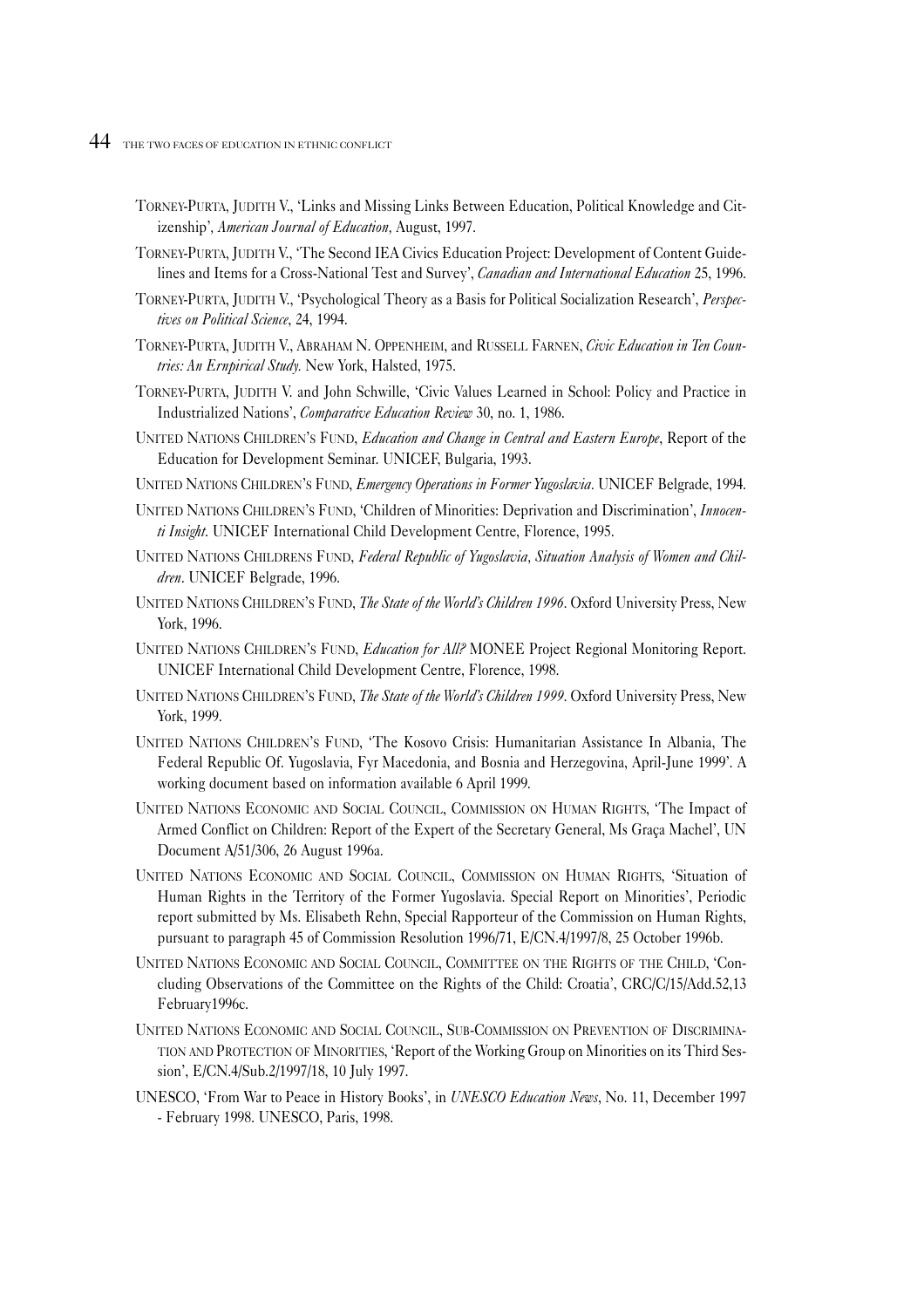- UPHOFF, N. T., 'Monitoring and Evaluating Popular Participation in World Bank-Assisted Projects', in Bhuvan Bhatnagar and Aubrey C. Williams (eds), *Participatory Development and the World Bank: Potential Directions for Change*, World Bank Discussion Paper No. 183. Washington, World Bank, 1992.
- VERBA, SIDNEY, NORMAN NIE, and JAE-ON KIM, *Participation and Political Equality: A Seven Nation Comparison.* Cambridge University Press, Cambridge, 1978.
- VIDYA BHARATI, Core Curriculum. Delhi, 1992. See www.vidyabharati.org
- WACHTEL, P., 'The Effect of School Quality on Achievement, Attainment Levels, and Lifetime Earnings'. *Explorations in Economic Research* 2, 1975.
- WOLFE, BARBARA and A. ZUVEKAS, A. *Non-Market Outcomes of Schooling*, Madison Wisconsin, Institute for Research on Poverty, May, 1997 (mimeograph).
- WOLFENSON, J., New Directions and New Partnerships: Address to the Board of Governors, 10 October 1995. Full text available from the World Bank website http://jolis.worldbankimflib.org/external.htm
- WORLD VISION INTERNATIONAL, *The Effects of Armed Conflicts on Girls.* World Vision, Geneva, 1996.
- YOSSI, S., 'Segregation, Tracking, and the Educational Attainment of Minorities: Arabs and Oriental Jews in Israel', *American Sociological Review*, vol. 55, no. 1, 1990.